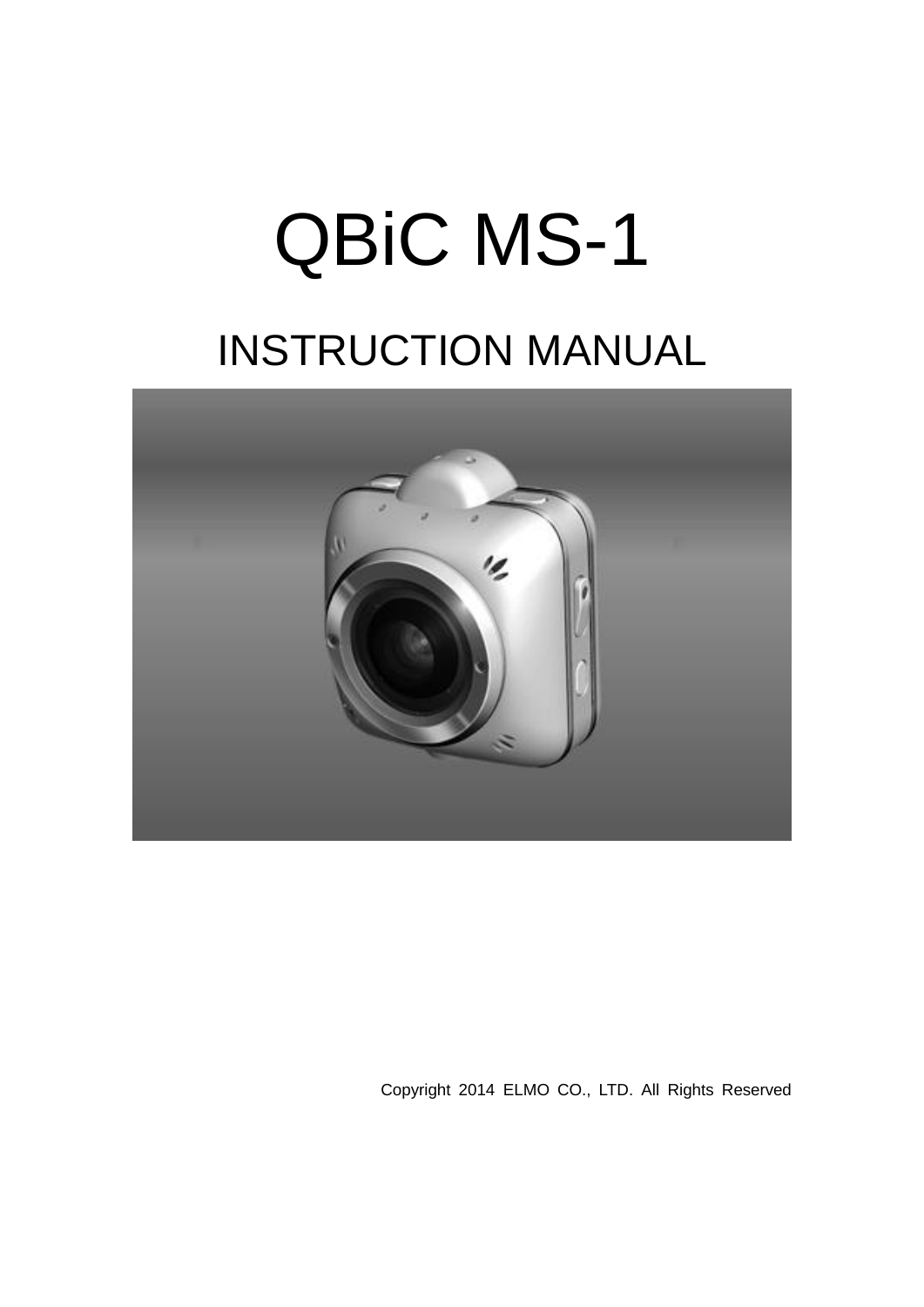## Table of contents

| FEDERAL COMMUNICATIONS COMMISSION INTERFERENCE STATEMENT 17 |    |
|-------------------------------------------------------------|----|
|                                                             |    |
|                                                             |    |
|                                                             |    |
|                                                             |    |
|                                                             |    |
|                                                             |    |
|                                                             |    |
|                                                             |    |
|                                                             |    |
|                                                             |    |
|                                                             |    |
|                                                             |    |
|                                                             |    |
|                                                             |    |
| HDMI OUTPUT RELATED ICONS.                                  | 27 |
|                                                             |    |
|                                                             |    |
|                                                             |    |
|                                                             |    |
|                                                             |    |
|                                                             |    |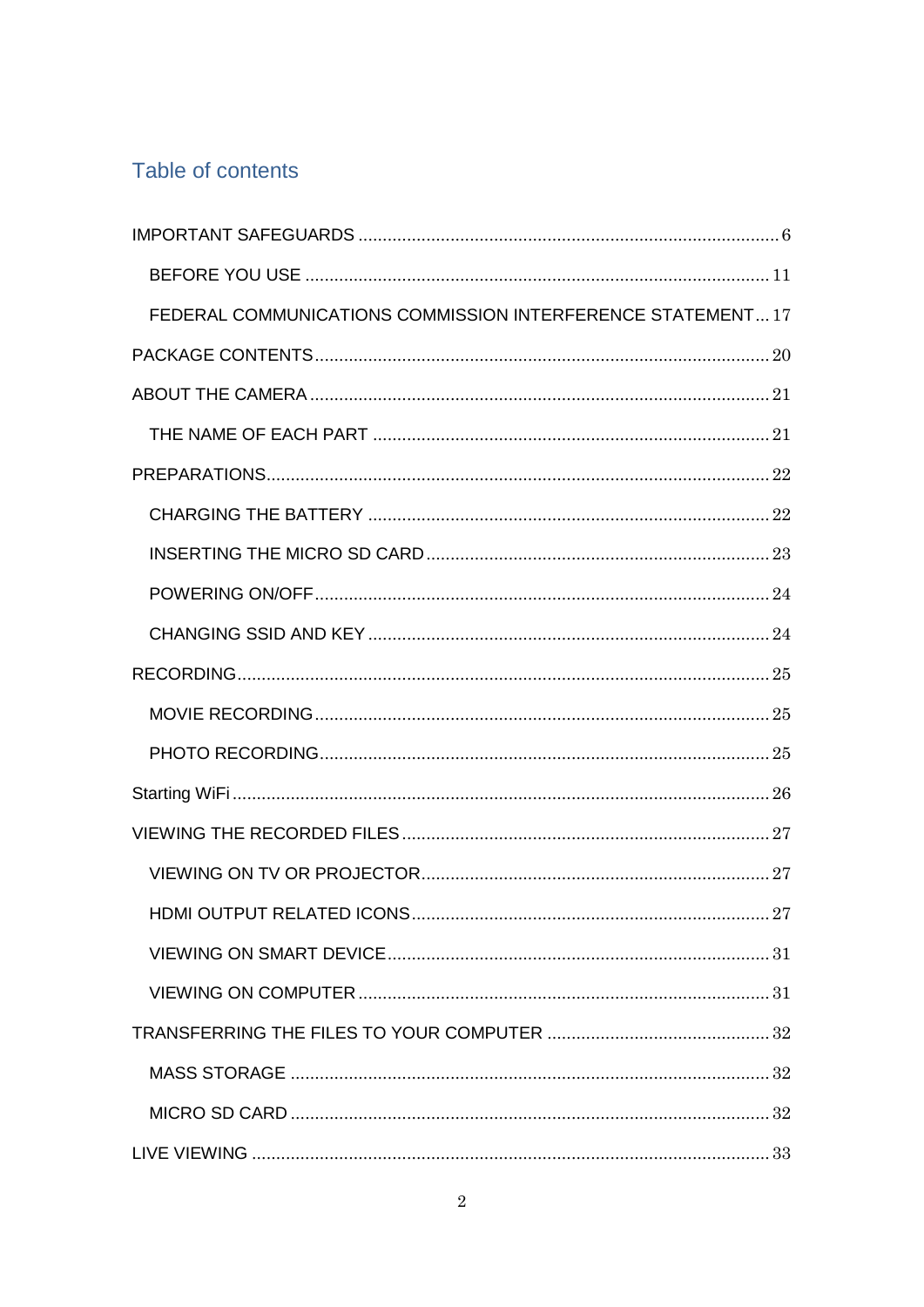| RESETTING THE CAMERA TO FACTORY DEFAULT SETTINGS 36 |  |
|-----------------------------------------------------|--|
|                                                     |  |
|                                                     |  |
|                                                     |  |
|                                                     |  |
|                                                     |  |
|                                                     |  |
|                                                     |  |
|                                                     |  |
|                                                     |  |
|                                                     |  |
|                                                     |  |
|                                                     |  |
|                                                     |  |
|                                                     |  |
|                                                     |  |
|                                                     |  |
|                                                     |  |
|                                                     |  |
|                                                     |  |
|                                                     |  |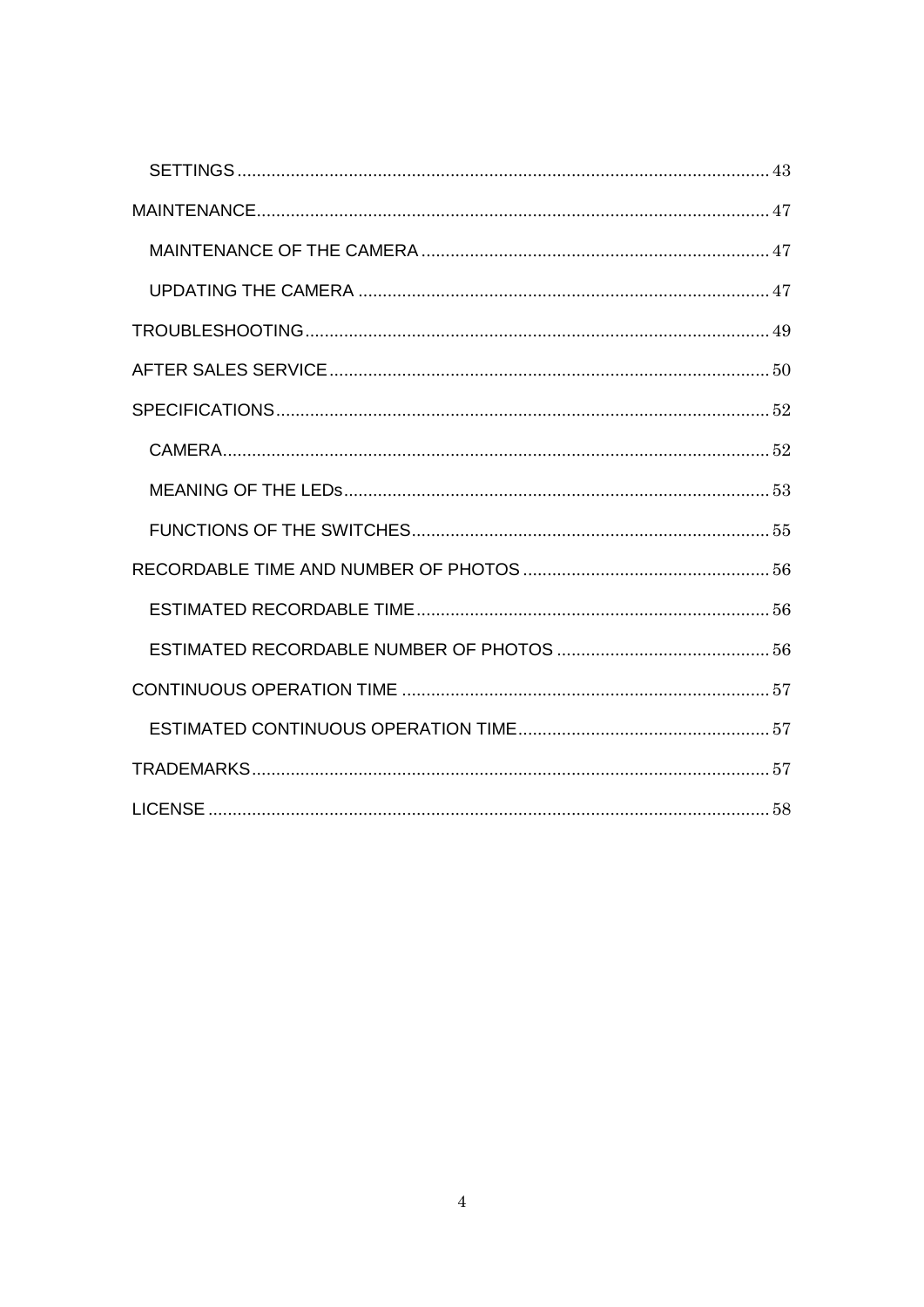#### PREFACE

Thank you for purchasing the QBiC MS-1.

To ensure safe and proper use, be sure to read this instruction manual first before using this product.

#### PLEASE NOTE

1. Reproduction of this instruction manual either in part or in whole, is strictly prohibited.

2. The contents of this instruction manual are subject to change without notice.

3. Although great care has been taken to ensure the accuracy and completeness of the information contained in this instruction manual, please notify ELMO or your dealer in case any unclear points, errors, or omissions are found.

4. ELMO shall not be held responsible for consequential damages arising from the use of this product.

#### Copyright 2014 ELMO Co., Ltd. All rights reserved.

Any names, company names and product names referred to in this instruction manual are trademarks or registered trademarks of the respective companies.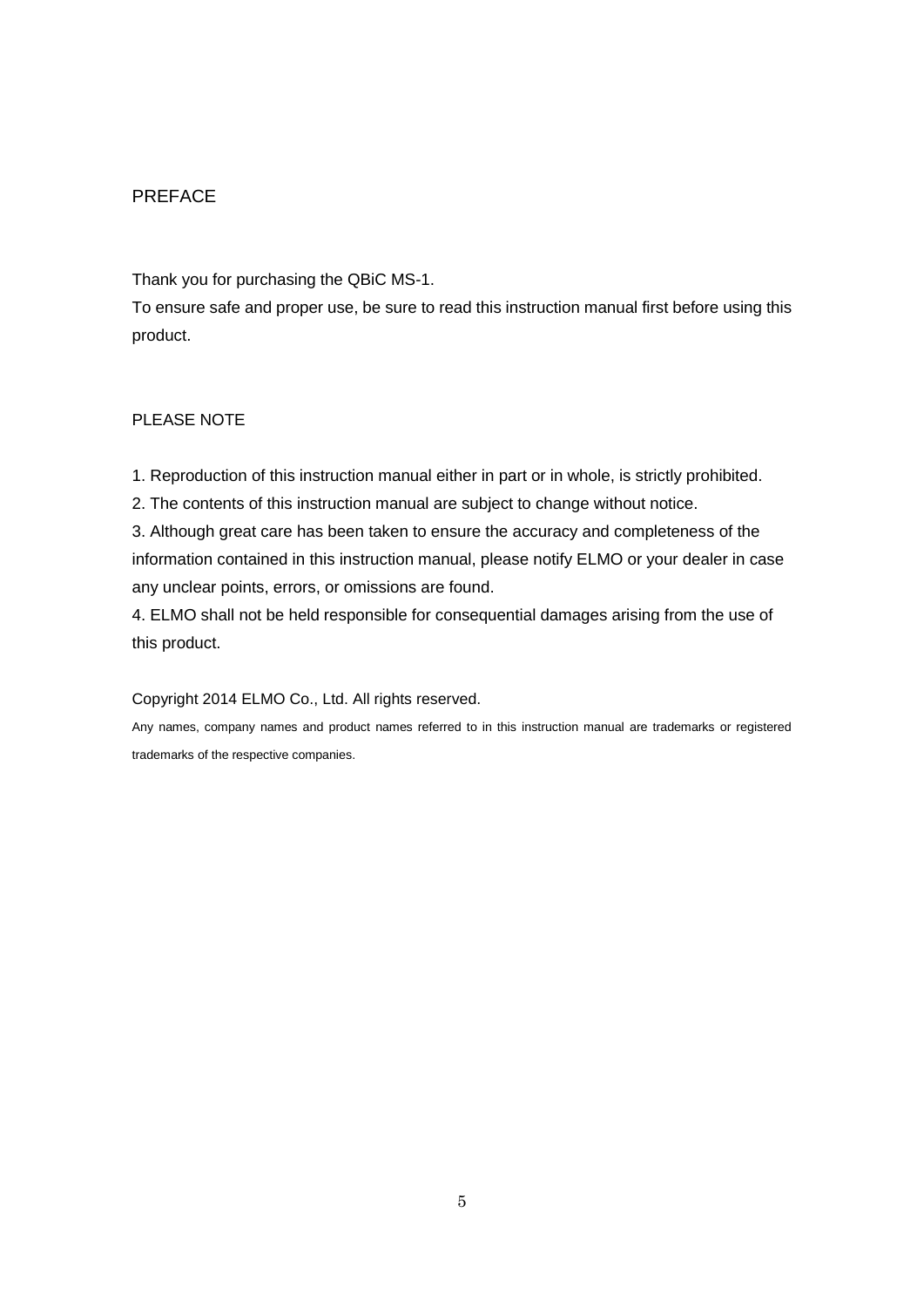# <span id="page-5-0"></span>**IMPORTANT SAFEGUARDS**

#### **Please read all precautions and warnings before starting to use the product.**

The information is provided to ensure proper operation of this product and will prevent you or others from personal injury or loss of assets.

Review the following symbols so that you understand them before reading the rest of the manual.

Please read carefully and keep the manual in a safe place for future reference.

| <b>DANGER</b>       | Ignoring the warning and operating the system incorrectly       |
|---------------------|-----------------------------------------------------------------|
|                     | subjects the user to an extremely high risk of injury or death. |
| <b>WARNING</b>      | Ignoring the warning and operating the system incorrectly       |
|                     | subjects the user to possible risk of injury or death.          |
| $\bigwedge$ CAUTION | Ignoring the warning and operating the system incorrectly       |
|                     | subjects the user to risk of injury or loss of assets.          |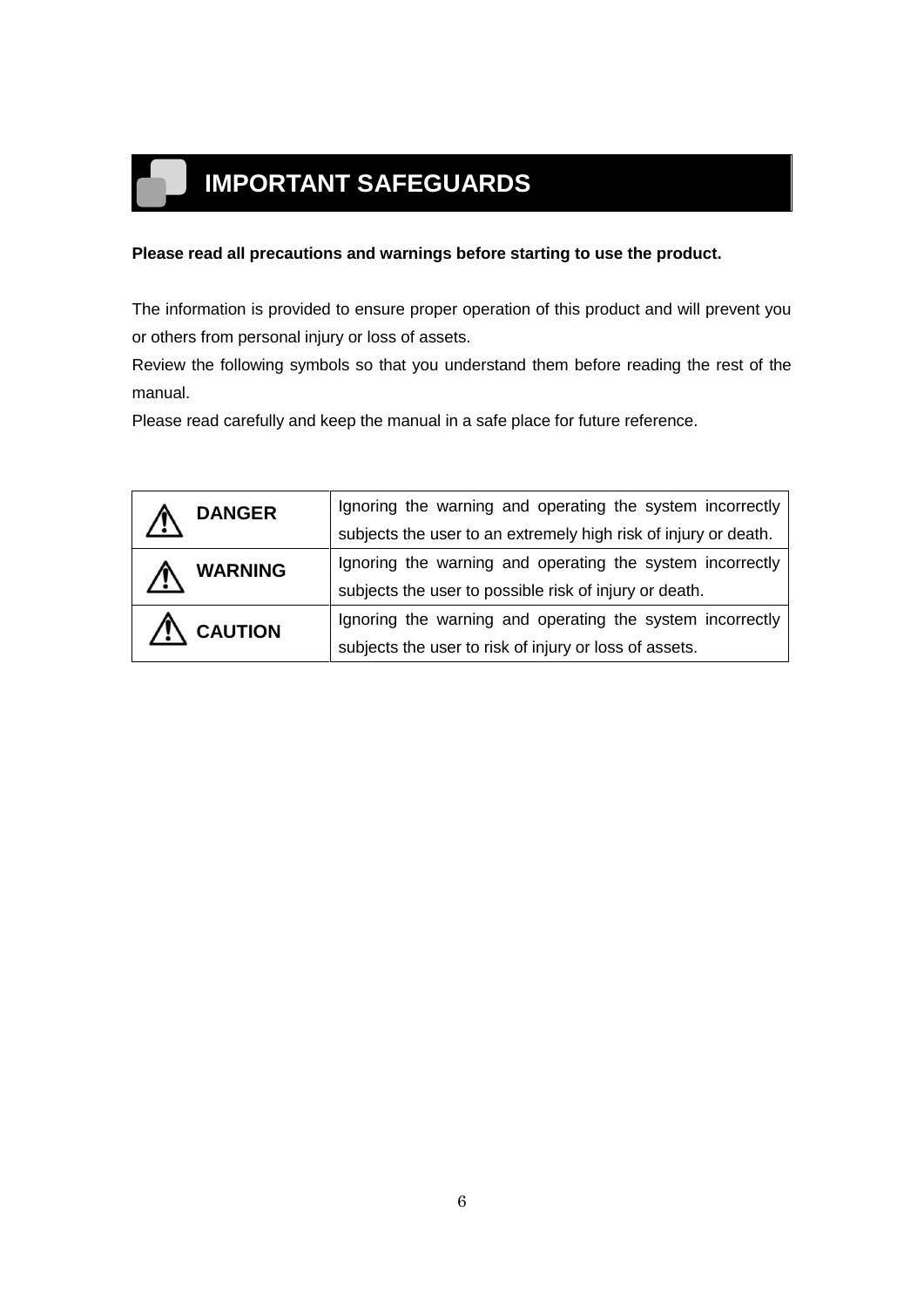| DANGER                                                                                                                                                                                                                                                                                                                                                  |
|---------------------------------------------------------------------------------------------------------------------------------------------------------------------------------------------------------------------------------------------------------------------------------------------------------------------------------------------------------|
| Never operate, or check monitor when driving a car, motorcycle, or bicycle.<br>Operation of the product or monitor should be always made when vehicle is<br>not in motion.<br>May cause a collision, falling, injury, death or accident. Observe laws and<br>pay close attention to traffic and road conditions in order to avoid risk and<br>accident. |
| Never drive a vehicle while hanging this product with a strap.<br>The strap may become stuck and it may cause a collision, falling,<br>accident, injury or death.<br>If this product accidently comes off the strap, it may be thrown, striking a<br>nearby person or object, causing injury, death or damage.                                          |
| Do not mount this product on the exterior of a car, motorcycle, or bicycle.<br>It may be prohibited by law to place any object (exclusive to designated<br>items) on the exterior of vehicle. If you have a permit and intend to attach<br>this product outside, make sure to attach it firmly so that it won't come off<br>during driving.             |
| The battery used for this product is a rechargeable lithium-polymer battery.<br>This battery is susceptible to temperature and humidity.<br>This battery is designed to be used solely with this product. Do not use it with<br>other product.                                                                                                          |
| Pay close attention to traffic and road conditions and drive safely when driving<br>with this product mounted on your body.<br>• A collision or falling of this product may strike your body and it may cause<br>injury.                                                                                                                                |
| Do not place this product near equipment with heat, such as heating<br>equipment. Do not throw this product into fire or heat it.<br>The built-in battery may ignite or burst and it may subject the user to an<br>extremely high risk of injury, death or fire.                                                                                        |
| Do not use this product near flammable, ignitable or explosive gas.<br>It could cause fire or explosion.                                                                                                                                                                                                                                                |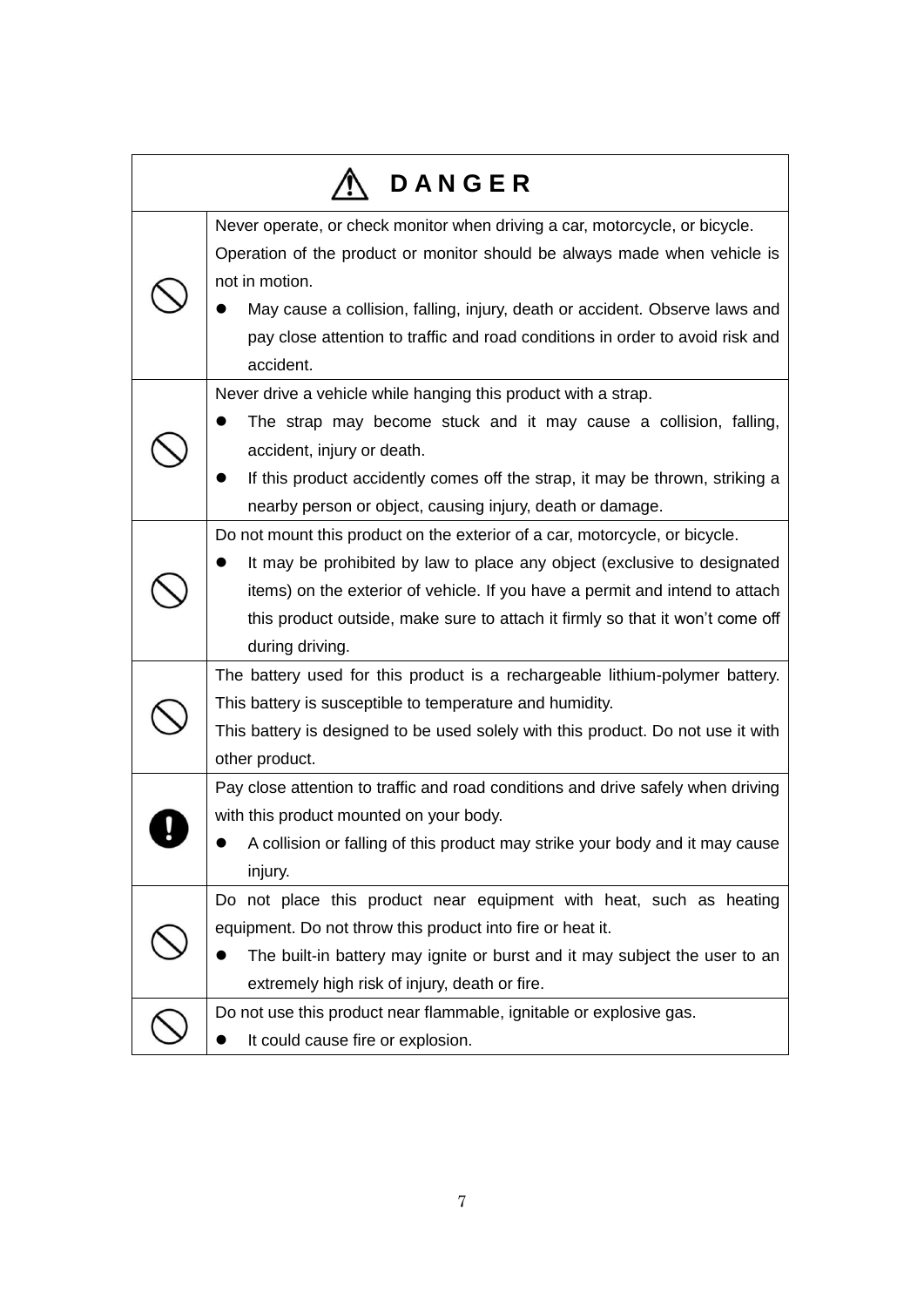|                                                                        | WARNING                                                                         |  |  |
|------------------------------------------------------------------------|---------------------------------------------------------------------------------|--|--|
| Do not remove screws from this product, or pry open the case by force. |                                                                                 |  |  |
|                                                                        | Some parts of this product have high-voltage and smoke, fire, electrical        |  |  |
|                                                                        | shock, burns or breakdown may occur.                                            |  |  |
|                                                                        | Contact your dealer or ELMO for product check-up and repair.                    |  |  |
|                                                                        | Keep this product and accessories out of reach from babies and children.        |  |  |
|                                                                        | The cable may be wound around their neck and may cause choking.                 |  |  |
|                                                                        | Babies and children may get injured by dropping, stepping on or crushing        |  |  |
|                                                                        | this product.                                                                   |  |  |
|                                                                        | If the product begins to smoke or develops a strange odor or abnormal noise,    |  |  |
|                                                                        | turn it off immediately. Then disconnect all the cables and remove all nearby   |  |  |
|                                                                        | inflammable objects. Wait from a distance until no more smoke or odor or        |  |  |
| noise comes from the product.                                          |                                                                                 |  |  |
|                                                                        | If you continue to use in this condition, fire or electric shock may occur.     |  |  |
|                                                                        | Make sure that no more smoke appears. Then contact your dealer or               |  |  |
|                                                                        | ELMO for repair. Never attempt to repair it by yourself.                        |  |  |
| Do not give excessive shock by dropping or bumping this product.       |                                                                                 |  |  |
|                                                                        | Do not place any heavy objects on this product.                                 |  |  |
|                                                                        | Very high risk of smoke, fire, electric shock, burns or malfunction.            |  |  |
|                                                                        | The product may de deformed and the waterproof performance may be               |  |  |
|                                                                        | compromised.                                                                    |  |  |
|                                                                        | Do not spill water or insert foreign objects inside this product. Do not solder |  |  |
|                                                                        | wires or pins or insert foreign objects into the USB/HDMI connector ports or    |  |  |
|                                                                        | card slot. Do not insert irregular plug or connector into the connector port.   |  |  |
|                                                                        | Firmly insert the connector into the port. Do not touch with wet hand.          |  |  |
|                                                                        | Very high risk of smoke, fire, electric shock, burns or malfunction.            |  |  |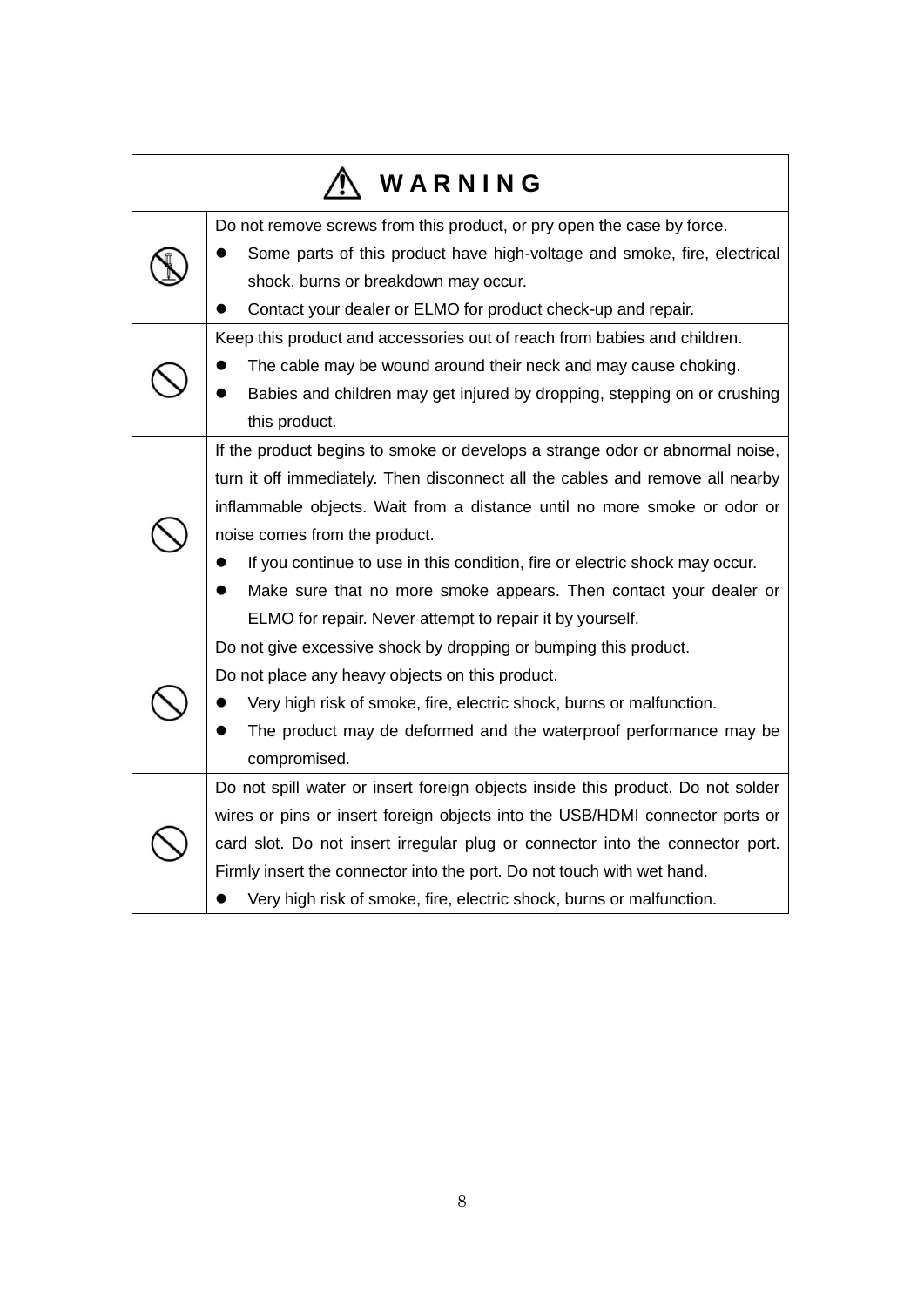|  | This product is waterproof (IPX4). However, we do not guarantee its                 |
|--|-------------------------------------------------------------------------------------|
|  | waterproof ability in all conditions. Pay close attention when using this product   |
|  | in rain, snow, at the seaside or a waterfront.                                      |
|  | If any abnormality is found during use, turn it off immediately and contact your    |
|  | dealer or ELMO Customer Service.                                                    |
|  | Continuous use could lead to fire or electric shock.                                |
|  | If any liquid or any foreign object gets into this product, turn it off immediately |
|  | and disconnect all the cables if connected. Contact your dealer or ELMO             |
|  | <b>Customer Service.</b>                                                            |
|  | Continuous use could lead to smoke, fire, electric shock, or malfunction.           |
|  | Do not touch this product or cable-connected devices during thunderstorm.           |
|  | Very high risk of electric shock under these conditions.                            |
|  | Do not place this product on an unstable location in a vehicle.                     |
|  | Pay close attention when placing this product to prevent it from falling            |
|  | during severe braking operations.                                                   |
|  | Pay attention to your surroundings during shooting.                                 |
|  | Do not start shooting without knowing the conditions around you. It                 |
|  | could cause an accident or get injured.                                             |
|  | Do not swing this product by the hanging strap.                                     |
|  | It may hit a person or object and it could lead to injury, failure, malfunction     |
|  | or breakdown.                                                                       |
|  | The USB cable is exclusive to this product. Do not use it with anything else.       |
|  | Do not place any heavy objects on the USB cable, or do not damage,                  |
|  | work on, add bend by force, twist, pull or heat the USB cable connector             |
|  | port to avoid smoke, fire, electric shock or burns.                                 |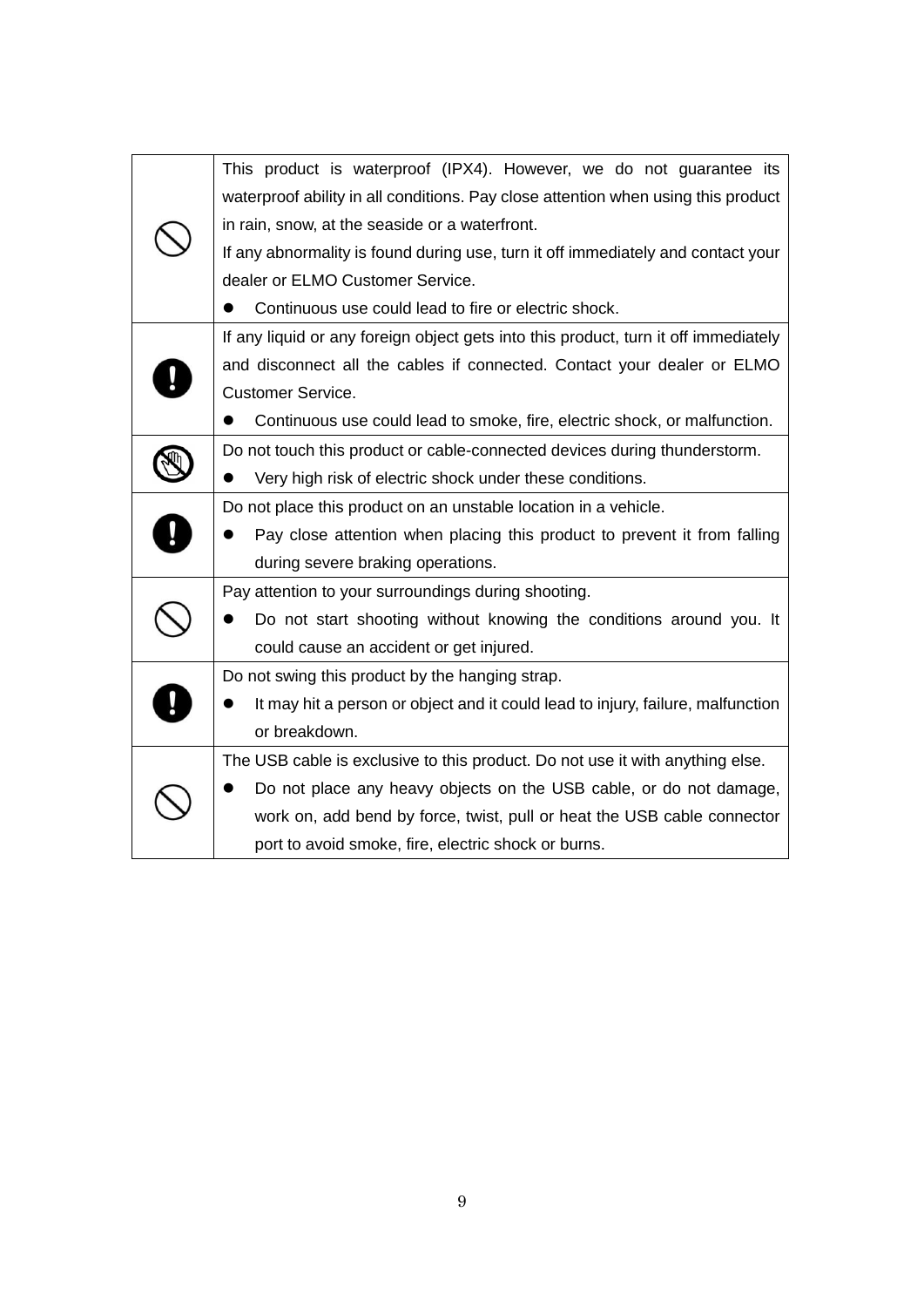|                                                                               | CAUTION                                                                           |  |  |
|-------------------------------------------------------------------------------|-----------------------------------------------------------------------------------|--|--|
|                                                                               | Prior to using this product on a commercial airplane or in a hospital, check with |  |  |
|                                                                               | authorized personnel.                                                             |  |  |
|                                                                               | This product will emit electromagnetic energy which can interfere with            |  |  |
|                                                                               | aircraft instruments or patient monitoring equipment.                             |  |  |
|                                                                               | Remove the attachments and leave this product uncharged if this product is        |  |  |
|                                                                               | unused for an extended period or when you do maintenance on the product.          |  |  |
|                                                                               | (Charge at least every 6 months even if this product is unused for an extended    |  |  |
|                                                                               | period. Leaving this product uncharged may cause charging trouble).               |  |  |
|                                                                               | Leaving and storing this product to a "power ON" state may cause                  |  |  |
|                                                                               | degradation of insulation, electric leakage and so on. It may cause smoke,        |  |  |
|                                                                               | ignition or fire.                                                                 |  |  |
|                                                                               | Do not use or store this product in a hot place such as a car, in a dusty, humid, |  |  |
|                                                                               | or steamy place for an extended period.                                           |  |  |
|                                                                               | It could cause fire or electric shock                                             |  |  |
| It could deform the body, leading to a malfunction.                           |                                                                                   |  |  |
|                                                                               | Do not leave this product in areas with smoke, steam or water vapor.              |  |  |
|                                                                               | It could cause fire or electric shock                                             |  |  |
|                                                                               | It may degrade the waterproof performance.                                        |  |  |
|                                                                               | Do not pull the wire when unplugging a cable from an outlet. Hold the plug to     |  |  |
|                                                                               | disconnect. Unplug the cable before carrying this product.                        |  |  |
|                                                                               | Damaged cable could cause smoke, fire, electric shock, burns or                   |  |  |
|                                                                               | malfunction.                                                                      |  |  |
|                                                                               | Hold onto this product when disconnecting a cable, strap, or other accessories    |  |  |
|                                                                               | such as tripod.                                                                   |  |  |
|                                                                               | This product may pop-up and it may cause injury or malfunction if it falls.       |  |  |
|                                                                               | Do not directly point the lens at the sun.                                        |  |  |
|                                                                               | It could cause smoke, fire, burns or breakdown.                                   |  |  |
| Do not put this product in contact with your skin for an extended period. Pay |                                                                                   |  |  |
|                                                                               | close attention if your skin is sensitive. In case skin irritation occurs after   |  |  |
|                                                                               | touching this product go to see doctor immediately.                               |  |  |
|                                                                               | This product may get hot. Holding this product with hand for an extended          |  |  |
|                                                                               | period may cause low temperature burns.                                           |  |  |
|                                                                               | The material of plastic parts and metallic parts of this product may rarely       |  |  |
|                                                                               | be a cause of the skin irritation.                                                |  |  |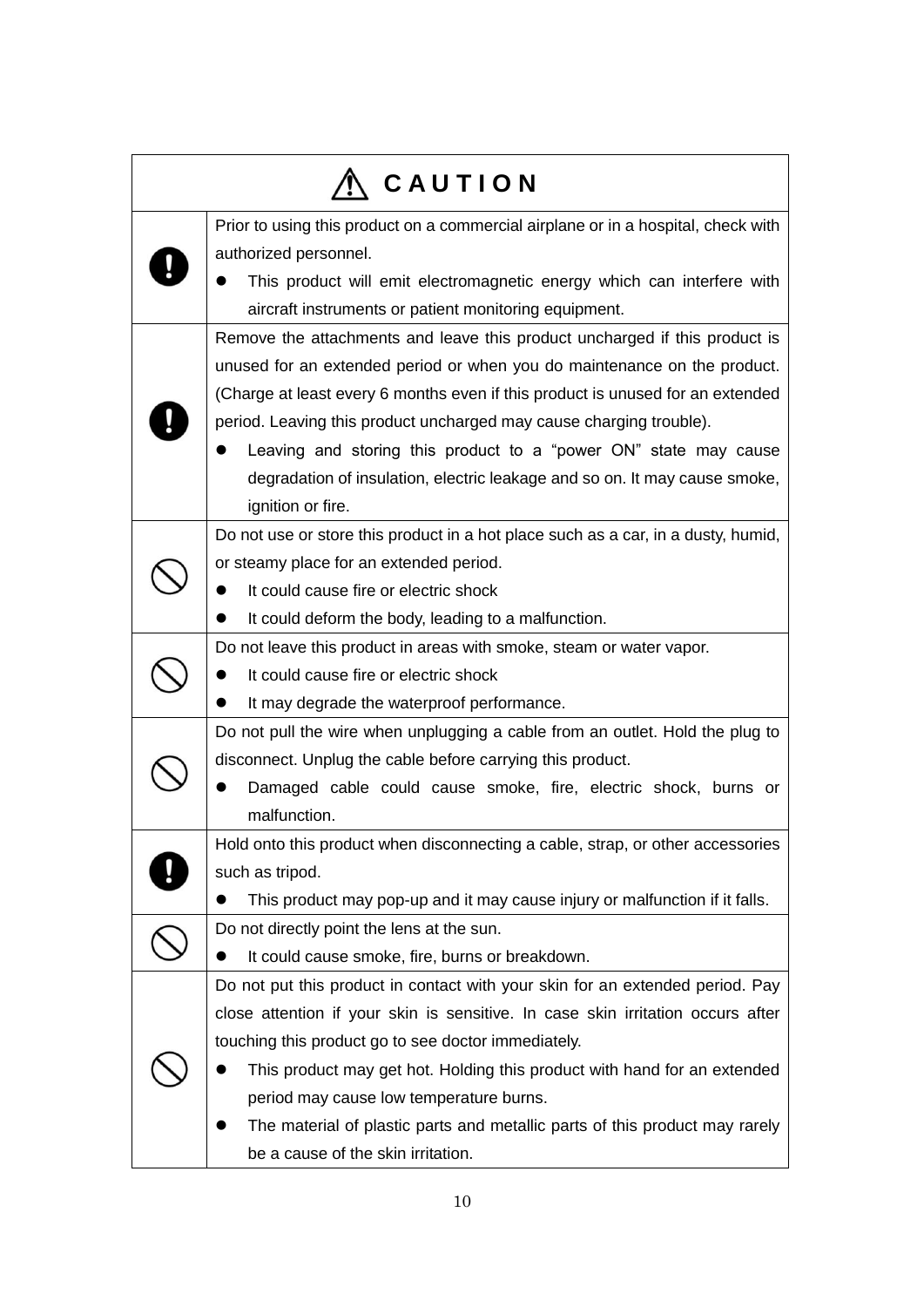#### <span id="page-10-0"></span>**BEFORE YOU USE**

- This product may be used in outdoor environment. However, ELMO shall not be liable for malfunction and/or breakdown followed by using this product under excessive conditions and/or misuse by the user. In that case this product will no longer be qualified for free repair regardless of warranty period.
- When shooting an important scene, be sure of try shooting beforehand and confirm normal video and audio recording operation. ELMO shall not be liable for compensation to the user if the visual record or audio record fails due to a problem not related to this product.
- Use this product under the following environmental conditions:
	- Temperature: 0°to 40°C
	- Humidity: 10 to 80% (No condensation)
	- \* Do not place heavy objects on this product.
- Supplied USB cable
	- Make sure to use the supplied USB cable when charging this product.
	- The USB cable is exclusive to this product. Do not use it with anything else.
	- Do not pull the supplied USB cable.
	- Do not connect or disconnect the supplied USB cable while the power of this product is on.
- Wireless LAN (WiFi) radio wave
	- This product uses 2.4GHz radio waves. This product and the wireless device in this product have been certified under the Radio Law. Using this product in countries other than the country where you purchased it may infringe the radio wave laws of the country where it is used.
	- In case of communication problem change location. Depending on the using environment (e.g., there are many obstacles) the wireless communication may be adversely affected. Especially the wireless communication is not available under the following conditions.
		- There are metal and/or concrete between the product and monitor.
	- Do not use this product under the following conditions.
		- ‒ Near industrial, scientific, and medical devices, such as a pacemaker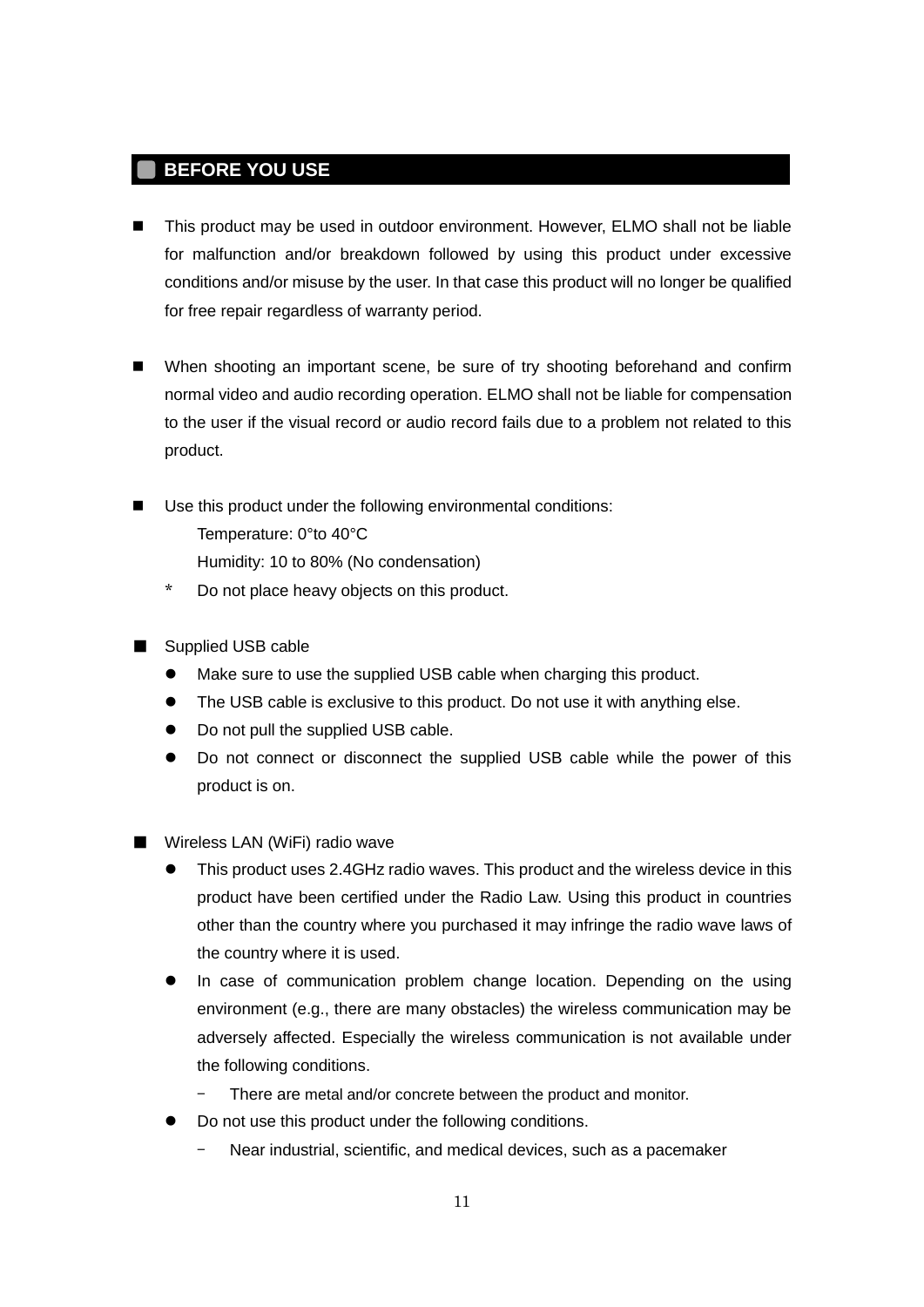- ‒ Near in-plant radio station for mobile equipment identifier (license required and being used in factory line; etc.)
- Near low power wireless base station (license not required)
- Electromagnetic interference caused by using Bluetooth devices, microwaves, some other devices and this product at the same area Bluetooth devices, microwaves, some other devices and this product use the same band of frequency (2.4GHz). So using these devices in the same area may cause electromagnetic interference and it may cause lower communication speed or connection failure.

Turn off the device which is not currently using if the communication problem occurs.

- Waterproof performance
	- This product is guaranteed to be water resistant (waterproof against brief water splash) under the criteria set forth by us. However, we do not guaranty its waterproof performance in all conditions.
	- The product warranty does not cover malfunction due to misuse by the user.
	- This product is not guaranteed to be waterproof when the Interface terminal cover is not properly closed.
	- Do not open or close the Interface terminal cover in dusty place or in the rain or by the wet hand. Do not leave this product with the Interface terminal cover open. Doing so may compromise the waterproof performance, leading to malfunction.
	- We do not guarantee its waterproof performance if the product is given excessive shock by dropping or bumping it or when the rubber packing of the Interface terminal cover gets deteriorated over time. Contact your dealer or ELMO Customer Service for repair (fee applies).
	- Inside of the Interface terminal cover and the microSD card are not waterproof. Do not touch them with wet hands.
- Pay attention to the handling of the transparent dome in front of this product as it is prone to scratches. Cover it with a lens protection cap while not in use. Clear images may not be obtained if it is damaged. Refer to the QBiC MS-1 official website: <http://www.elmoqbic.com/ms1/> or contact your dealer or ELMO Customer Service for information about how to replace the transparent dome.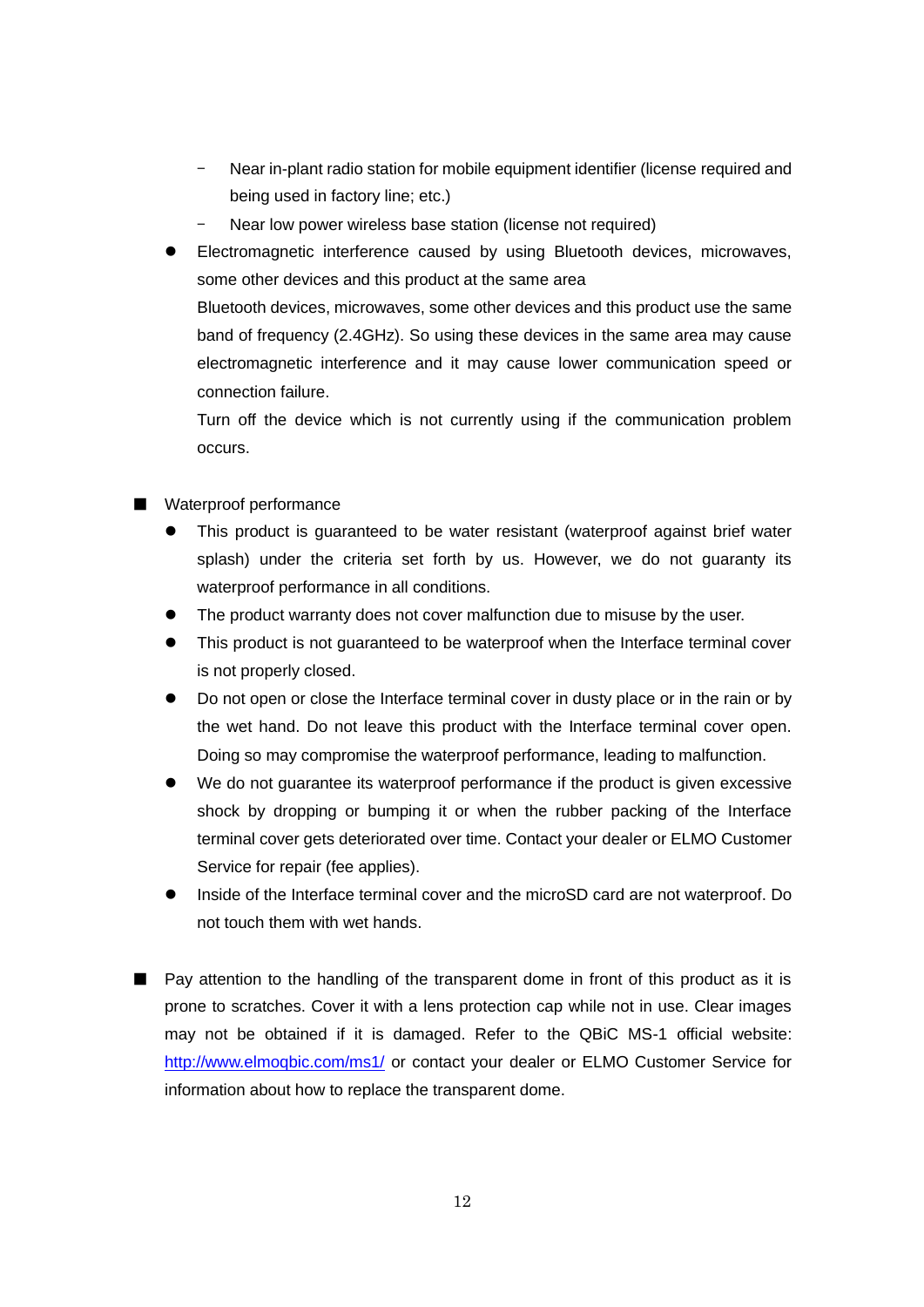- Do not leave this product in any of the following places:
	- **D** Outdoor, humid or dusty place
	- In a place exposed to direct sunlight (inside a car or by the window) or high temperature
	- $\bullet$  In a place where the temperature is below 0°C (cold place without heater)
	- In a place exposed to extreme temperature or humidity variation (such as near air-conditioner or heater)
	- In a place exposed to frequent vibration (such as inside a vehicle or machine)
	- Near magnet or magnetic field
	- In a place where organic solvents are used
- Using this product in cold environments
	- Touching metallic parts in cold environments may damage the skin. Use gloves when using this product in cold environments.
	- In cold environments, the battery performance will temporarily drop and the recordable time will be shorter than normal.
- Condensation
	- Condensation is the formation of small drops of water on the inside or outside of this product, especially on the inside surface of the lens, when moisture in the air changes to liquid when it is brought from a cold place suddenly into a warm place.
	- Using this product with condensation may result in malfunction. If condensation occurs, turn off the power, swipe the surface with a dry soft cloth, and then leave this product in the place where humidity and dust are less and temperature is stable (between 10° and 30° C). Start to use again after condensation is completely gone. If this product is used with the condensation left on the inside of the camera lens, the product may not record clear images.
- Built-in microphone
	- Operational sounds from this product itself may be recorded when the built-in microphone is used; however, that is not a malfunction of this product.
- Precautions for shooting
	- The recording time varies depends on the resolution and the recording quality.
	- Do not use this product in places where photo or video recording is prohibited by law. Doing so may cause you to be ordered to leave, subjected to fine, be arrested,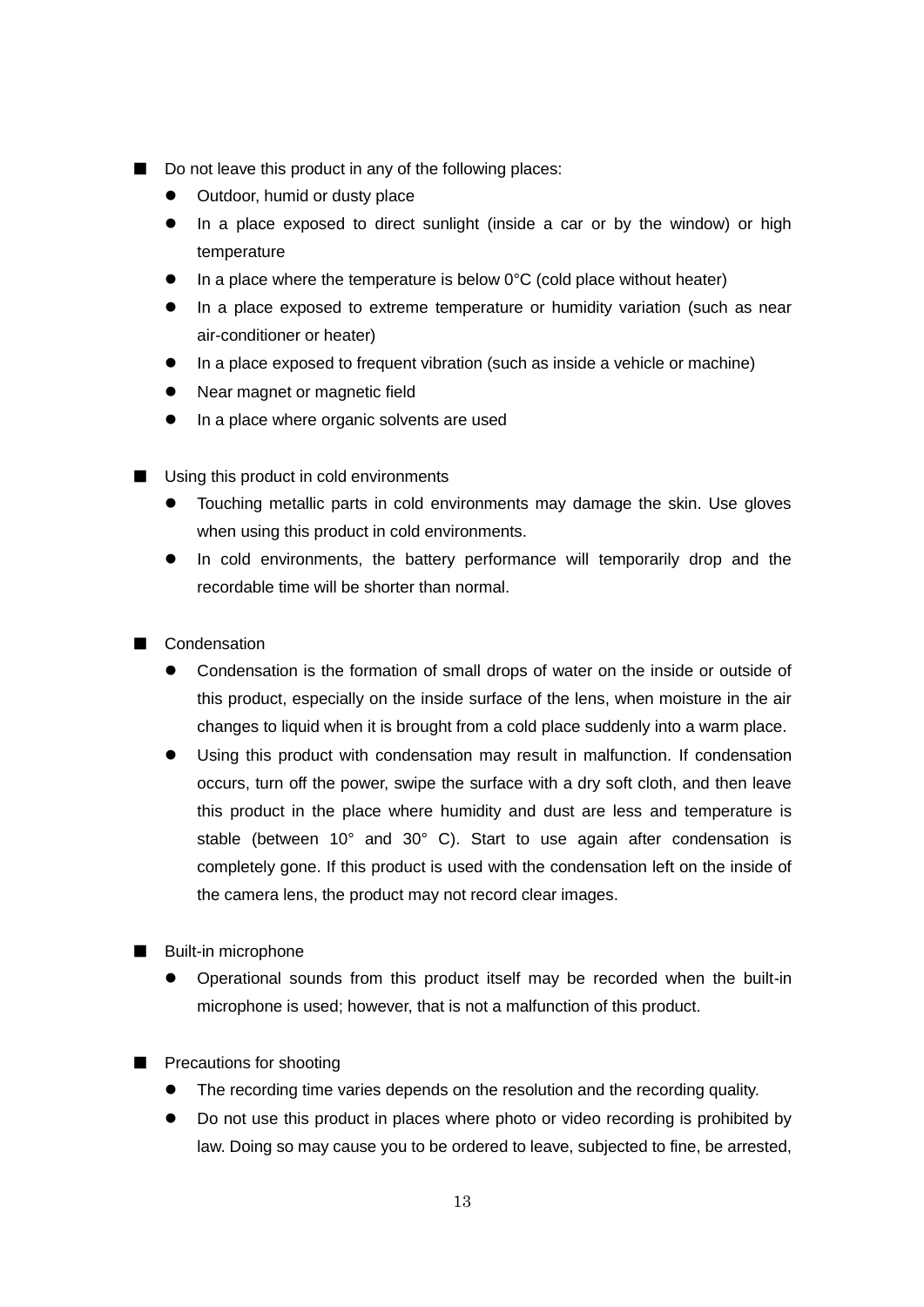and/or forfeit the product.

- Do not use this product for purposes prohibited by law. Doing so may cause you to be subjected to fine, be arrested, and/or forfeit the product.
- Normal maintenance
	- Do not clean this product with strong solvents, such as thinner and benzene. Doing so may cause malfunction.
	- Wipe with a dry soft cloth.
	- When this product is splashed with detergent, soap, hot spring, bath additive, sun oil, sun screen, etc., wipe it off with a dry cloth immediately.
- Luminescent spot and black spot
	- This product uses a CMOS area image sensor composed of numerous pixels, and some of the pixels may not operate normally. Therefore, luminescent spots or black spots could be witnessed on the output screen. This is not a defect but a phenomenon peculiar to a CMOS area image sensor.
- Change of SSID and Key
	- It is recommended that you change your SSID and Key to avoid other people from using your connection without permission. The SSID and Key can be reset to factory defaults.
- Recorded files
	- This product is composed of precision electronic parts and components. If this product is handled as follows, the internal data of the microSD card could be destroyed:
		- The microSD card is dislodged, or power is turned OFF while this product is in operation.
		- The supplied USB cable comes out during communication.
	- Under those circumstances, ELMO shall not be liable for any damages due to corruption of or loss of the recorded data.
- microSD card
	- When using the microSD card other than supplied, format it with this product before starting to use. Do not use any other device to format. Depending on the manufacturer and type, some microSD card may not be used even after formatting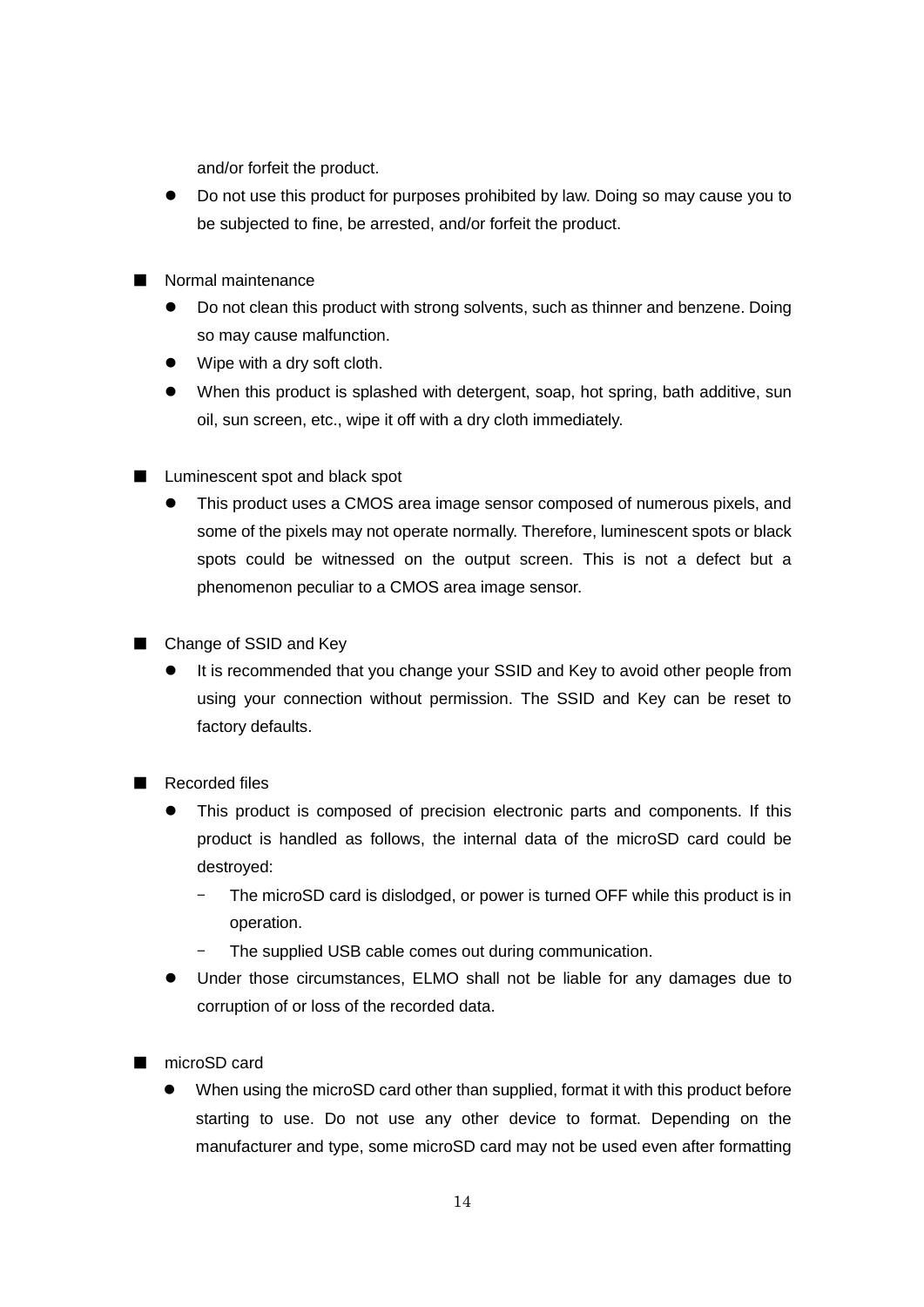with this product. Make sure that you save or transfer important data to a computer or other recording device before formatting the card

- Do not remove the microSD card while this product is turned on. Doing so may cause malfunction or breakdown.
- After use or for storage or transportation, put the microSD card into a case or pouch.
- Advice for disposing/giving someone microSD card
	- Data in the microSD card cannot be completely deleted even if using "format" or "delete" feature in this product or a computer.
	- We recommend "physically" destroying or using the data deletion software available in the market to completely delete all the data. Any data in the microSD card shall be managed under the user's responsibility.
- Performance and lifetime of built-in battery

A rechargeable lithium polymer battery is used in this product.

- The battery has its own life span. Along with the temperature, frequency of use, time of use and the time passed, battery capacity decreases gradually.
- If operation time becomes substantially short at normal temperature (between 10°and 30°C), the battery life seems to have come near its end. Replace it with a new battery. Contact your dealer or ELMO Customer Service for battery replacement (fee applies).
- Charging may not be possible in the cold and hot environment. In that case leave this product in the moderate temperature (between 10°and 30°C) for a while and retry. Pay attention to condensation when moving this product from a cold place to a hot place.
- Date/time information is cleared once battery gets out of charge.
- Disposal of this product

The rechargeable lithium polymer battery can be recycled but cannot be removed by the user. Contact your dealer or ELMO Customer Service for information about how to dispose of this product.

#### ■ Over-temperature protector

 When the temperature inside the product rises to a set temperature while it is turned on, the over-temperature protector will start to work and warn it by turning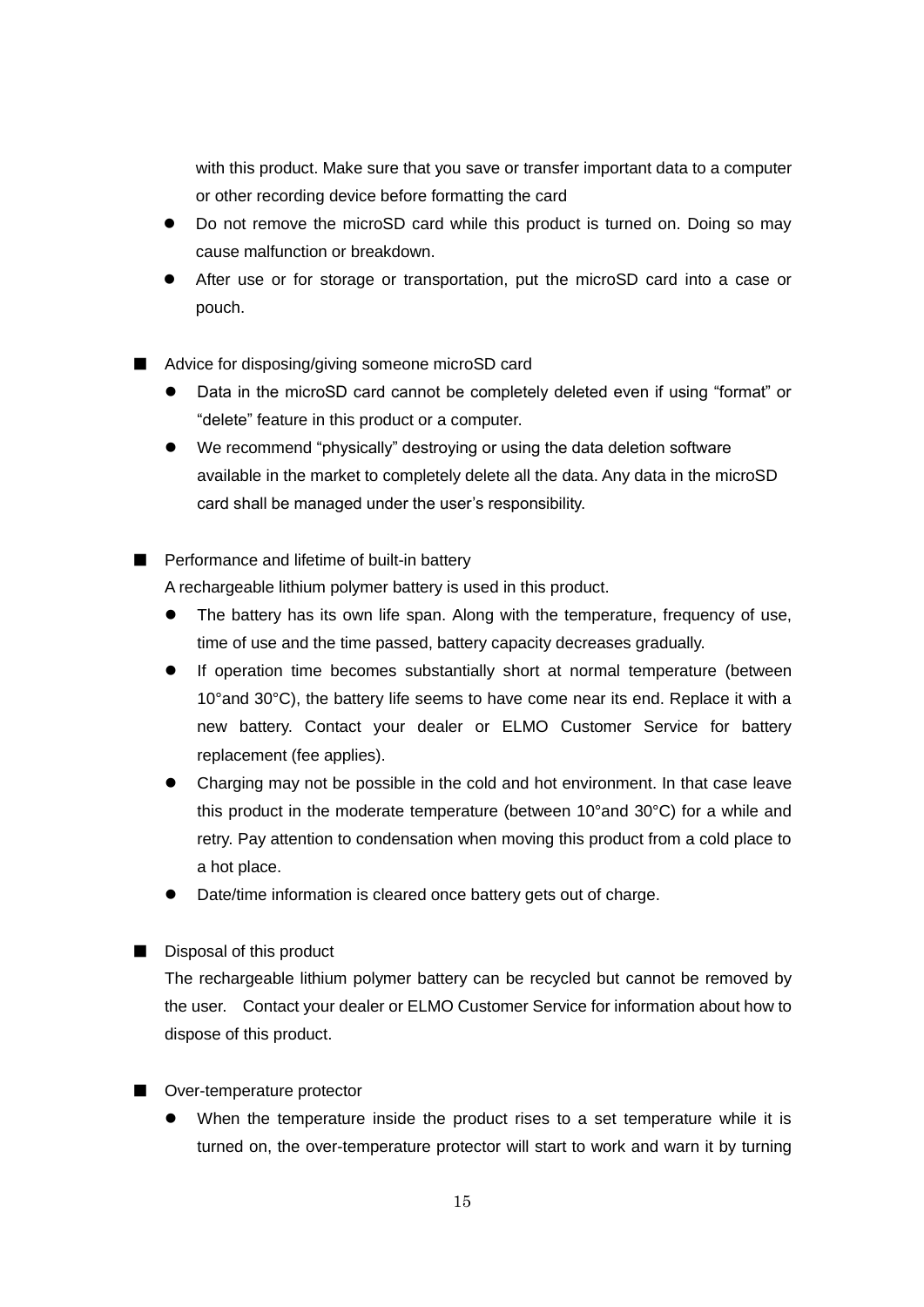the Power LED in Cyan. If the temperature continues to rise to a certain level, the protector will automatically stop the recording and turn off the power. The protector may work within the normal working temperature when the product is used in high temperature.

- The contents of this document are subject to change without notice. The latest version can be obtained from the following website: QBiC MS-1 official website:<http://www.elmoqbic.com/ms1/>
- It is prohibited under copyright law to use or copy any part or the whole of this document without our prior written consent.
- ELMO shall not be liable for any claim for damage or loss of earnings or any claim raised by a third person due to the use, malfunction or repair of this product.
- Some items are described in this document as follows:
	- ‒ "microSD memory card", "microSDHC memory card", and "microSDXC card"  $\rightarrow$  "microSD card"

#### ■ Copyright

Unless used for personal use, it is prohibited strictly under copyright law or international treaty to use any photo files or movie files without the prior consent of the copyright holder. It is also prohibited strictly under copyright law or international treaty to transfer such files, whether they are paid for or charge-free, onto the Internet or distribute the same to a third person. If this product should be used for any illegal act against copyright law, be forewarned that ELMO shall not be liable at all for any compensation. Even if using for personal use, be careful that there could be a situation where video or audio recording is restricted or illegal.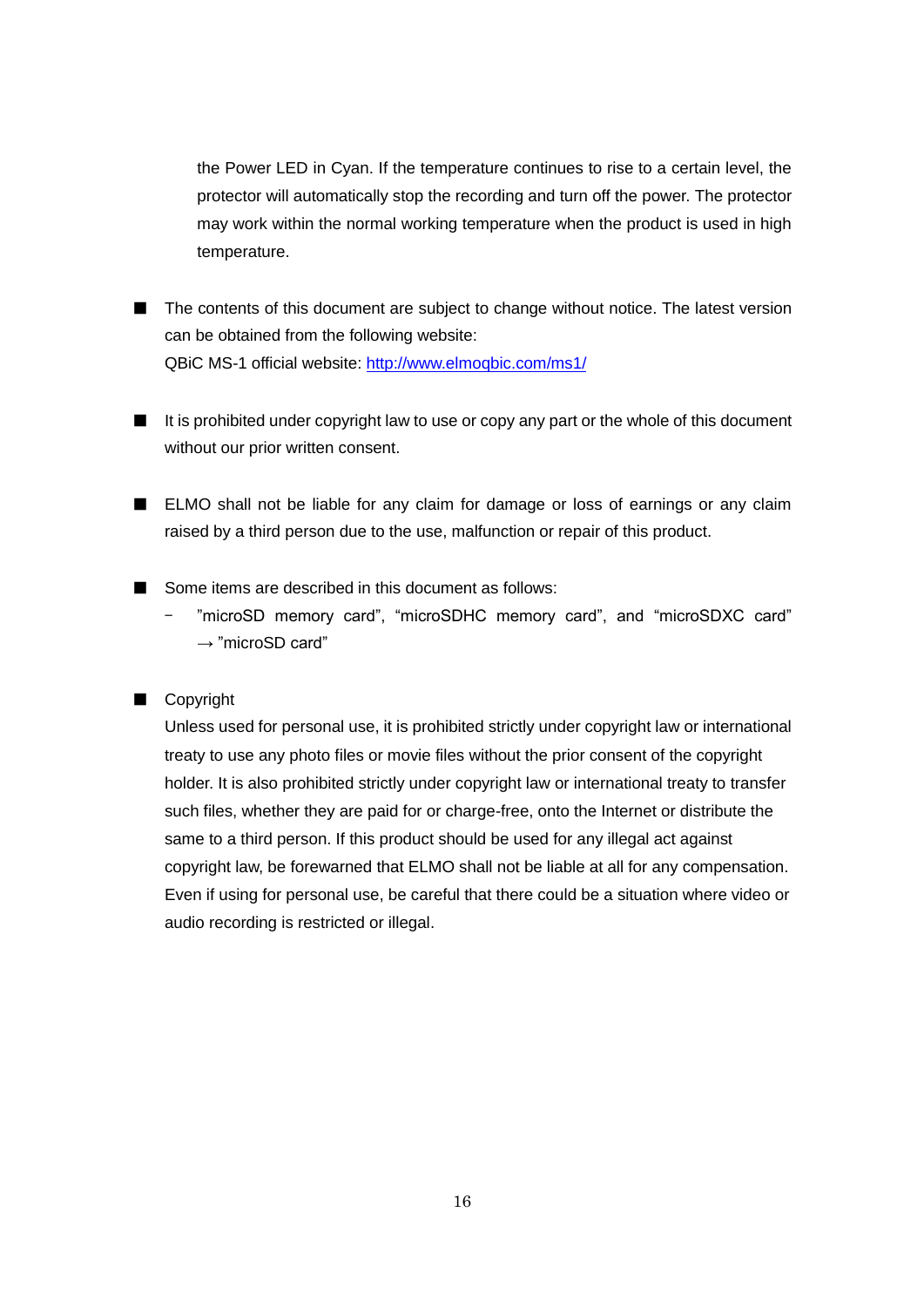#### **ATTENTION:**

- This product is designed to be used in domestic environment. However, if this product is used in close proximity to a radio or television, it may cause harmful interference to radio or television reception.
- \* Any image, which is obtained by this product, and which can be identified, is considered to be private information. Be forewarned that the person who makes use of such images shall be liable for disclosing of such images.
- \* Unless used for personal use, it is prohibited by copyright law to record books and photos without the prior consent of copyright holder.
- \* Repair parts

Repair parts are the items which are needed to maintain product functionality. The holding period of such repair parts is equal to the repair period which we will accept.

#### <span id="page-16-0"></span>**FEDERAL COMMUNICATIONS COMMISSION INTERFERENCE STATEMENT**

This equipment has been tested and found to comply with the limits for a Class B digital device, pursuant to part 15 of the FCC Rules. These limits are designed to provide reasonable protection against harmful interference in a residential installation. This equipment generates, uses and can radiate radio frequency energy and, if not installed and used in accordance with the instructions, may cause harmful interference to radio communications. However, there is no guarantee that interference will not occur in a particular installation. If this equipment does cause harmful interference to radio or television reception, which can be determined by turning the equipment off and on, the user is encouraged to try to correct the interference by one or more of the following measures:

- ‒ Reorient or relocate the receiving antenna.
- ‒ Increase the separation between the equipment and receiver.
- ‒ Connect the equipment into an outlet on a circuit different from that to which the receiver is connected.
- ‒ Consult the dealer or an experienced radio/ TV technician for help.

#### **CAUTION:**

Any changes or modifications not expressly approved by the grantee of this device could void the user's authority to operate the equipment.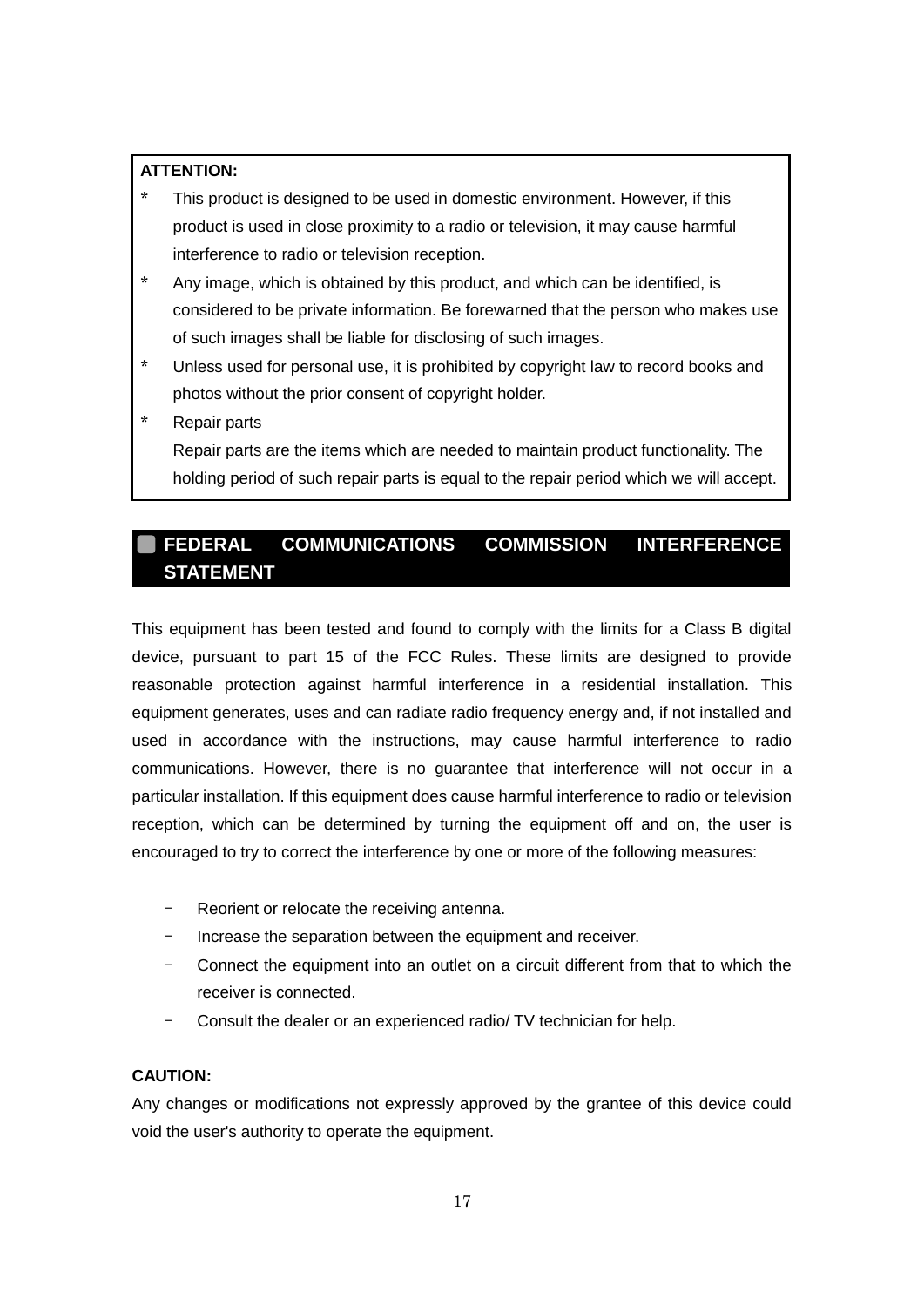This device complies with Part 15 of the FCC Rules. Operation is subject to the following two conditions: (1) this device may not cause harmful interference, and (2) this device must accept any interference received, including interference that may cause undesired operation.

#### **RF exposure warning**

This equipment must be installed and operated in accordance with provided instructions and the antenna(s) used for this transmitter must be installed to provide a separation distance of at least 20 cm from all persons and must not be co-located or operating in conjunction with any other antenna or transmitter. End-users and installers must be provide with antenna installation instructions and transmitter operating conditions for satisfying RF exposure compliance.

#### **Canada, Industry Canada (IC) Notices**

This Class B digital apparatus complies with Canadian ICES-003 and RSS-210.

Operation is subject to the following two conditions: (1) this device may not cause interference, and (2) this device must accept any interference, including interference that may cause undesired operation of the device.

#### **Canada, avis d'Industry Canada (IC)**

Cet appareil numérique de classe B est conforme aux normes canadiennes ICES-003 et RSS-210.

Son fonctionnement est soumis aux deux conditions suivantes : (1) cet appareil ne doit pas causer d'interférence et (2) cet appareil doit accepter toute interférence, notamment les interférences qui peuvent affecter son fonctionnement.

#### **Radio Frequency (RF) Exposure Information**

The radiated output power of the Wireless Device is below the Industry Canada (IC) radio frequency exposure limits. The Wireless Device should be used in such a manner such that the potential for human contact during normal operation is minimized.

This device has also been evaluated and shown compliant with the IC RF Exposure limits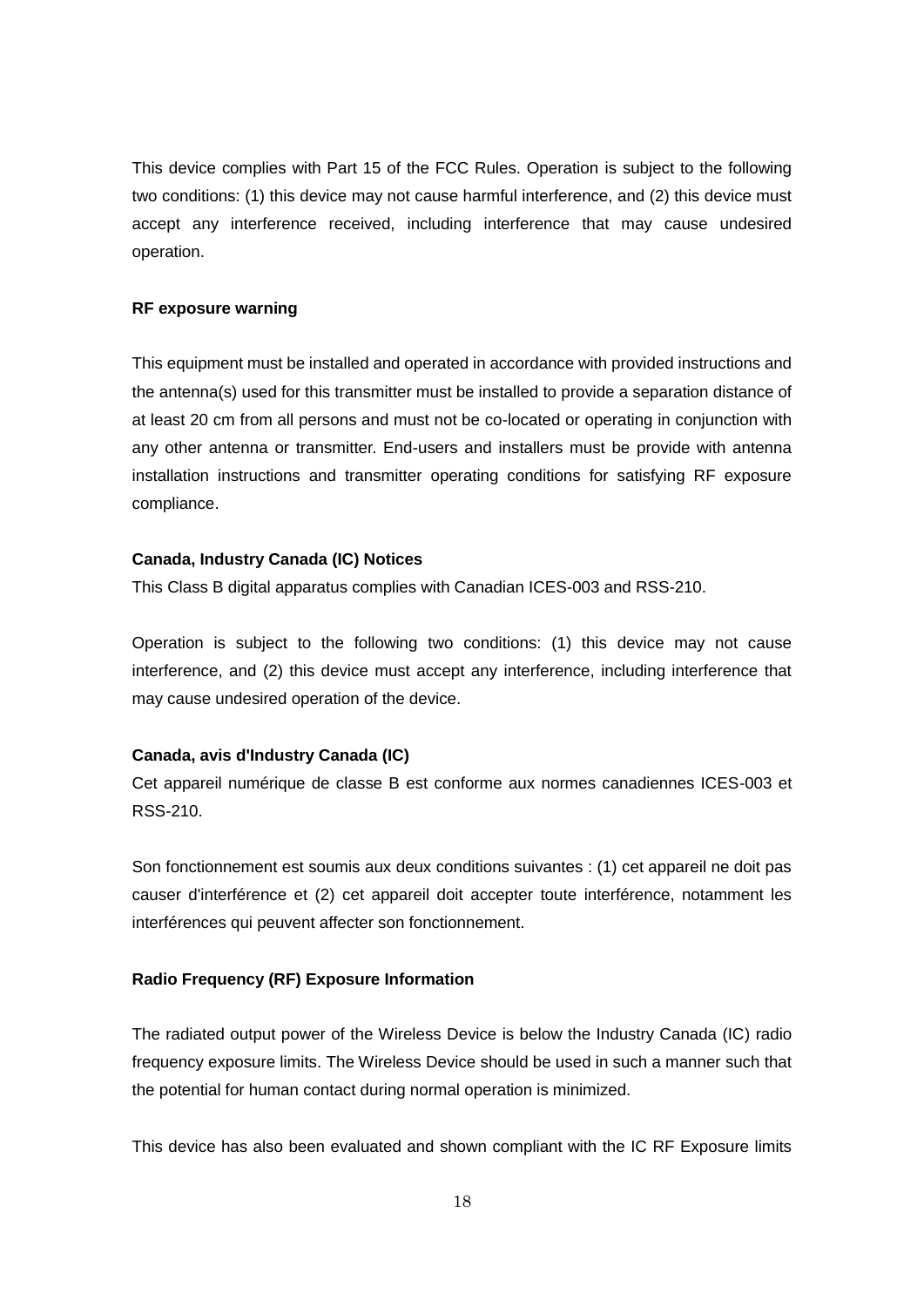under mobile exposure conditions. (antennas are greater than 20cm from a person's body).

#### **Informations concernant l'exposition aux fréquences radio (RF)**

La puissance de sortie émise par l'appareil de sans fil est inférieure à la limite d'exposition aux fréquences radio d'Industry Canada (IC). Utilisez l'appareil de sans fil de façon à minimiser les contacts humains lors du fonctionnement normal.

Ce périphérique a également été évalué et démontré conforme aux limites d'exposition aux RF d'IC dans des conditions d'exposition à des appareils mobiles (antennes sont supérieures à 20 cm à partir du corps d'une personne).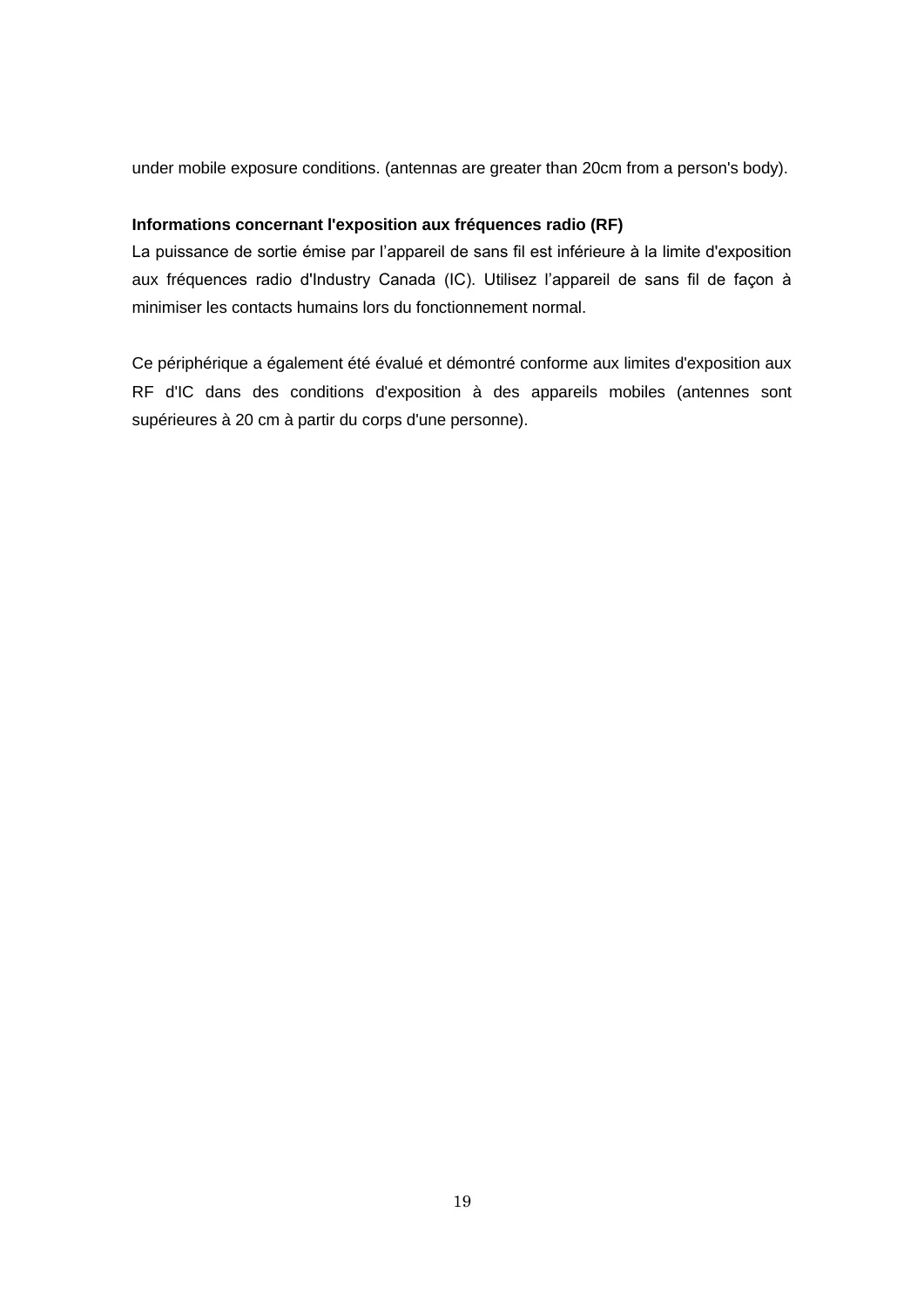## <span id="page-19-0"></span>**PACKAGE CONTENTS**



QBiC MS-1 USB cable (0.2m)



 $\square$  Lens protection cap



- □ Start-Up Guide & Important Safeguards
- □ Warranty card
- $\Box$  For the user who purchased MS-1 with the smart clip

For details about how to use the smart clip, refer to the instructions on the bottom of the box of the smart clip or download the instruction manual from official website of QBiC MS-1.

We recommend you use a protective sheet and the like to protect your device when attaching the clip to a device which is susceptible to damage such as a smartphone.

This product has been carefully packaged with special attention to quality. Should you find anything damaged or missing, please contact your dealer or ELMO.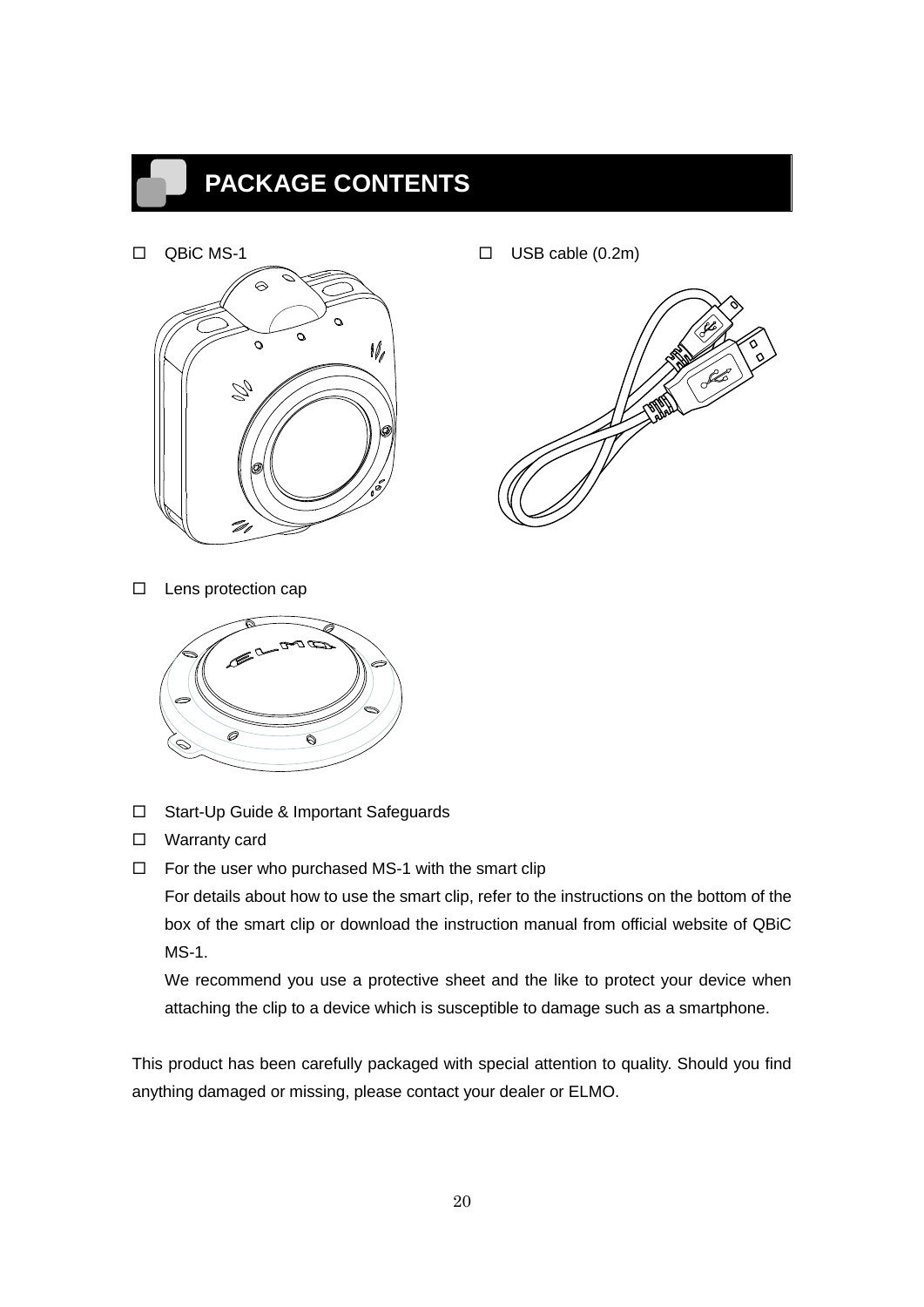## <span id="page-20-0"></span>**ABOUT THE CAMERA**

### <span id="page-20-1"></span>**THE NAME OF EACH PART**

#### **FRONT**

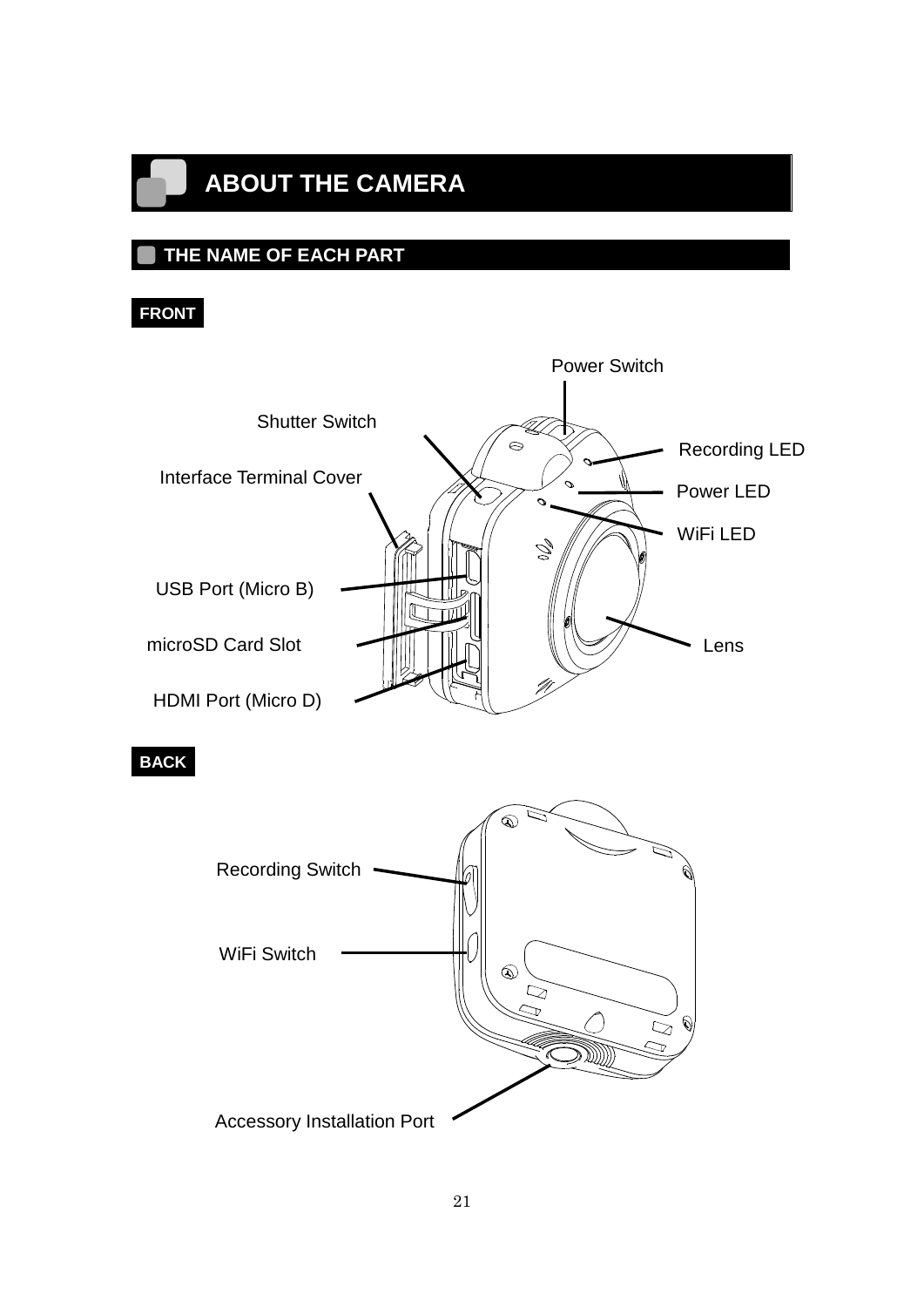## <span id="page-21-0"></span>**PREPARATIONS**

#### <span id="page-21-1"></span>**CHARGING THE BATTERY**

This camera is equipped with a built-in battery.

- \* The battery cannot be removed by the user.
- \* The battery is not fully charged at the time of purchase. Charge the battery fully before starting to use the camera.
- 1. Make sure that the power of the camera is off. (Charging is not possible when the power of the camera is on.)
- 2. Open the Interface Terminal Cover and connect the micro USB plug (smaller one) of the supplied USB cable to the USB port.
- 3. Connect the USB plug of the USB cable to a USB port on your running computer. Charging will automatically start. The Power LED on the camera turns red while charging.
- 4. The battery is fully charged when the Power LED turns off.

About AC adapter (Option)

The battery capacity decreases as time goes when the camera is turned on after connecting to the USB port of your computer. In this case, long time continuous use of the camera is not possible.

If you want to use the camera continuously for long time, use the dedicated AC adapter (option). The battery capacity does not decrease by time.

(Make sure to use the dedicated AC adapter. The camera may not start when a commercially available AC adapter is used.)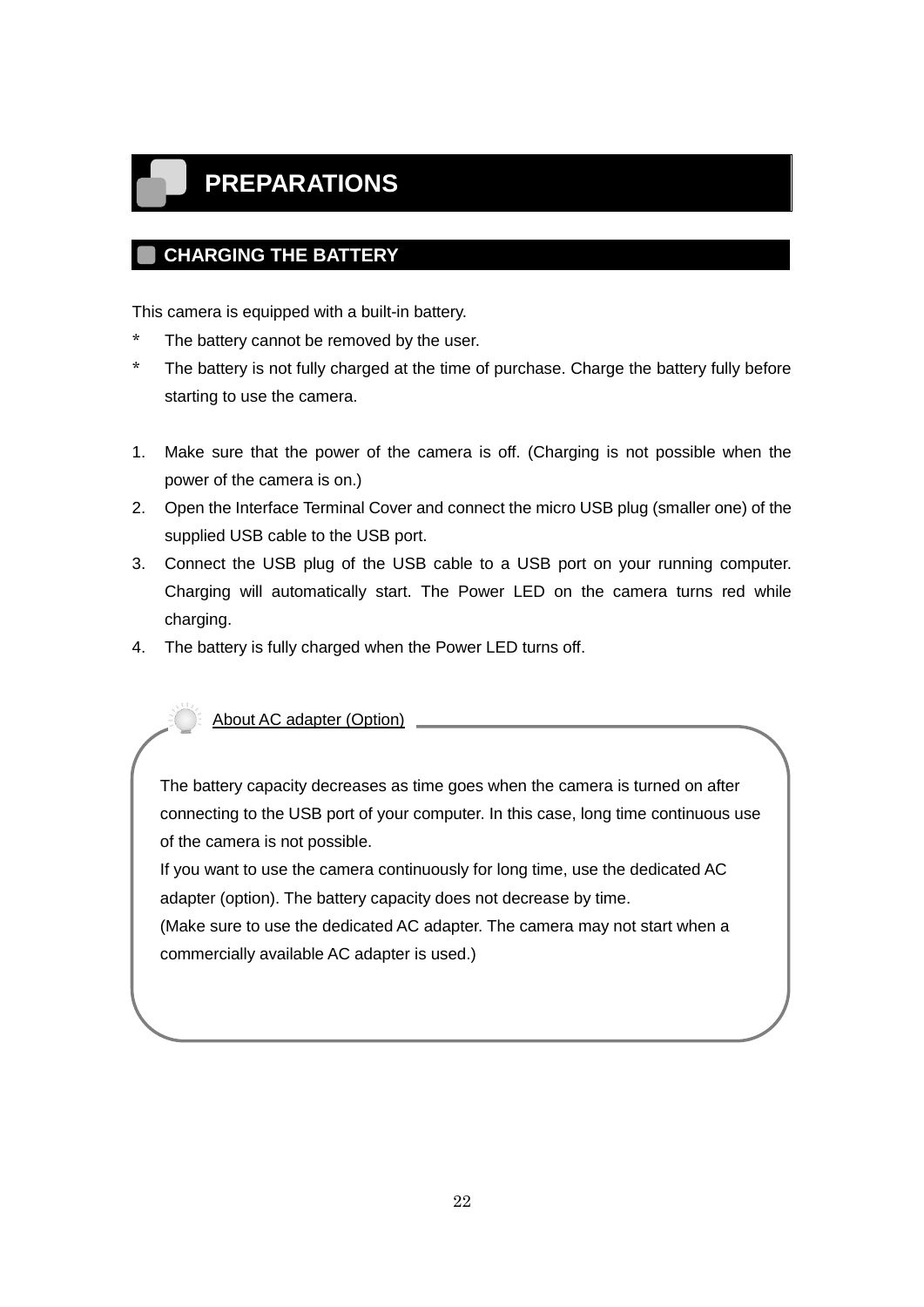#### <span id="page-22-0"></span>**INSERTING THE MICRO SD CARD**



- 1. Open the Interface Terminal Cover. (①).
- 2. Insert the commercially available microSD card in the microSD card slot. (②).
	- \* Pay attention to the direction of the card when inserting the microSD card. Insert the card until it clicks.
	- \* Improper insertion of the card may cause error or damage the camera.
- 3. Close the Interface Terminal Cover.
	- \* Make sure to close the cover correctly.

Otherwise, the waterproof performance of the camera may be compromised, causing malfunction.

|  | Compatible microSD card |
|--|-------------------------|
|--|-------------------------|

| Type      | <b>Recording Capacity</b> | <b>SD Speed Class</b> |
|-----------|---------------------------|-----------------------|
| microSD   | 2GB                       |                       |
| microSDHC | $4 - 32GB$                | Class 6 or higher     |
| microSDXC | 64GB                      | Class 10 or higher    |

\* Refer to the QBiC MS-1 official website for a list of compatible microSD card. QBiC MS-1 official website<http://www.elmoqbic.com/ms1/>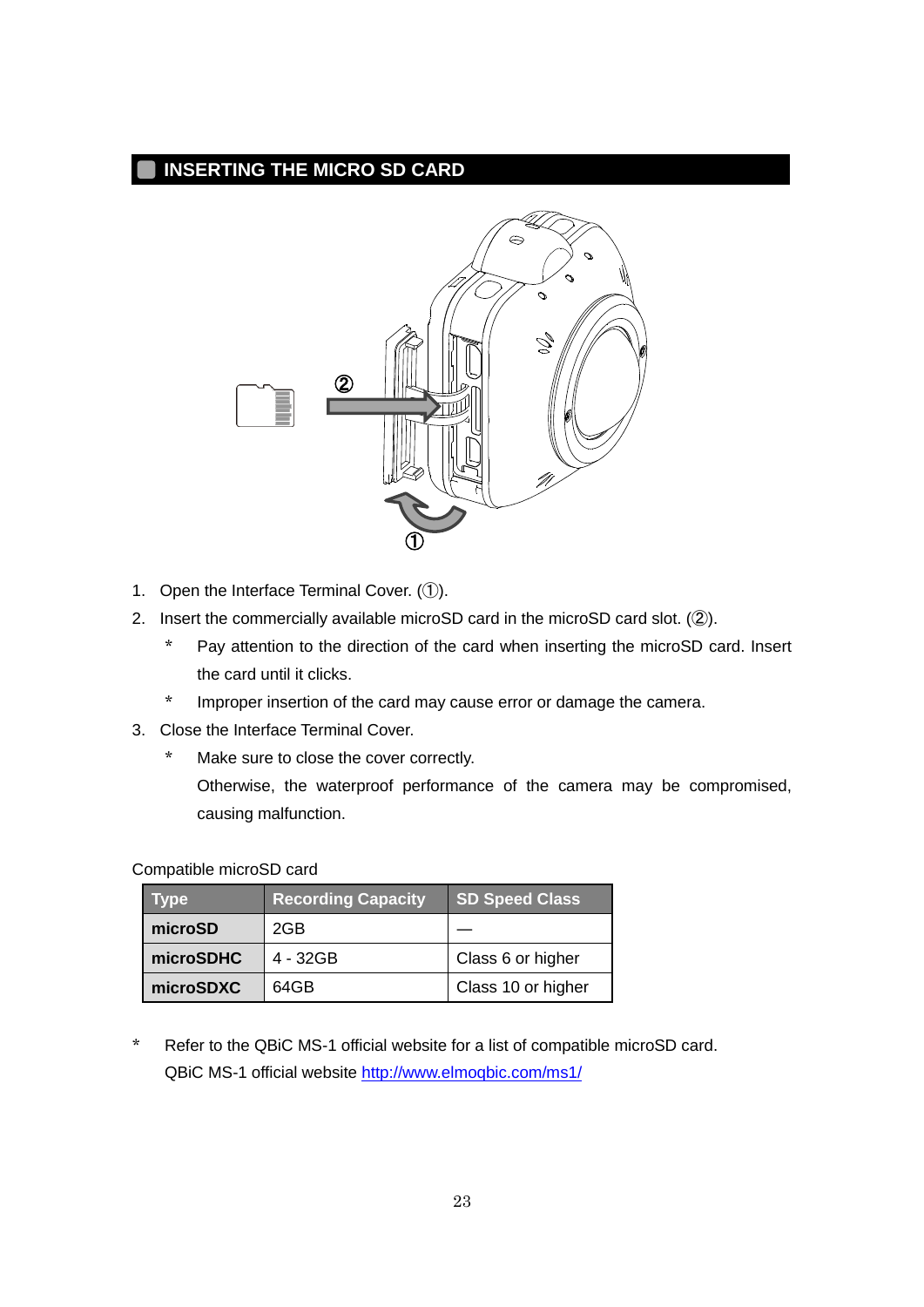#### <span id="page-23-0"></span>**POWERING ON/OFF**

 $\triangleright$  Powering ON

Press and hold (over 1 second) the Power Switch to power on the camera. The Power LED turns blue.

 $\triangleright$  Powering OFF

Press and hold (over 2 seconds) the Power Switch to power off the camera. All the LEDs turn off.

(When the camera is connected to a computer via USB cable or the power is supplied by the optional AC adapter, charging will start after the camera is turned off and the Power LED will turn red.)

- \* The camera automatically turns off when the following abnormalities occur:
	- The temperature inside the camera has exceeded the limit of normal operating temperature.
	- An error has been found with the built-in battery.

#### <span id="page-23-1"></span>**CHANGING SSID AND KEY**

It is recommended that you change your SSID and Key to avoid other people from using your connection without permission. The SSID and Key can be reset to factory defaults.

Refer to the following page for details about how to change SSID and Key.

[P.43](#page-42-0) [Settings](#page-42-0)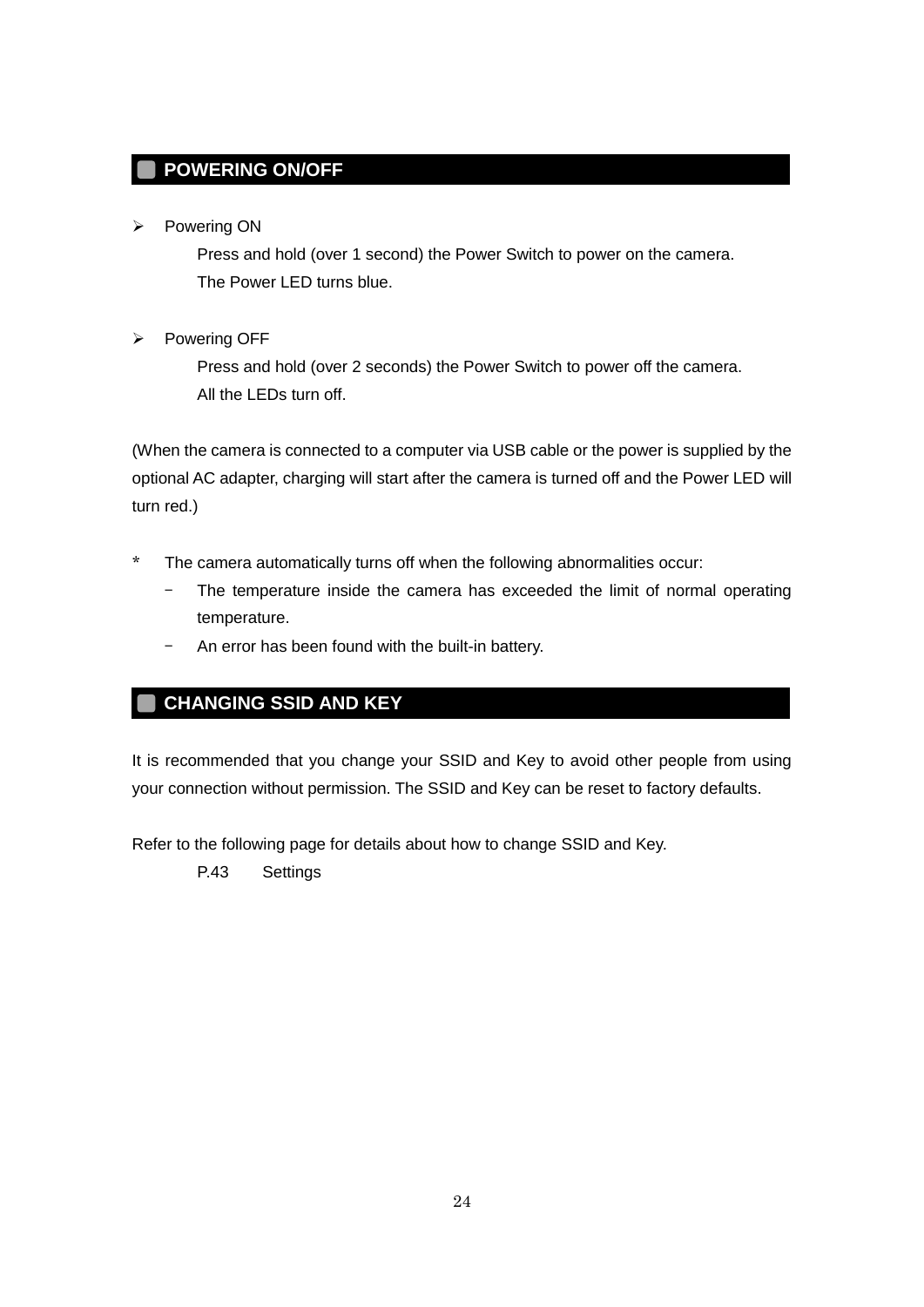## <span id="page-24-0"></span>**RECORDING**

There are 2 types of recording methods - Movie recording and Photo recording.

There are 3 modes for Photo recording - Single mode, Burst mode, and Interval mode.

The recorded movies and photos are stored in the micro SD card.

All settings are configured from QBiC APP installed in a smart device. The recording can be performed using QBiC APP.

The recorded movies and photos are stored in the following file formats:

| <b>Movie 7 Photo</b> | ∣ File format  |
|----------------------|----------------|
| <b>Movie</b>         | MPEG4 $(*mp4)$ |
| l Photo              | JPEG $(*.jpg)$ |

#### <span id="page-24-1"></span>**MOVIE RECORDING**

The movie recording starts with a confirmation sound when the Recording Switch is pressed. The Recording LED turns red during the recording.

The recording stops with a confirmation sound when the Recording Switch is pressed again during the recording. The Recording LED turns off.

#### <span id="page-24-2"></span>**PHOTO RECORDING**

The following 3 modes are available for photo recording.

 $\triangleright$  Single mode

The camera records a photo with a shutter sound each time the Shutter Switch is pressed. The Recording LED turns blue during the recording.

 $\triangleright$  Burst mode

The camera records 10 photos with shutter sounds each time the Shutter Switch is pressed. The Recording LED turns blue during the recording.

 $\triangleright$  Interval mode

The camera continuously records photos with shutter sounds at a certain set interval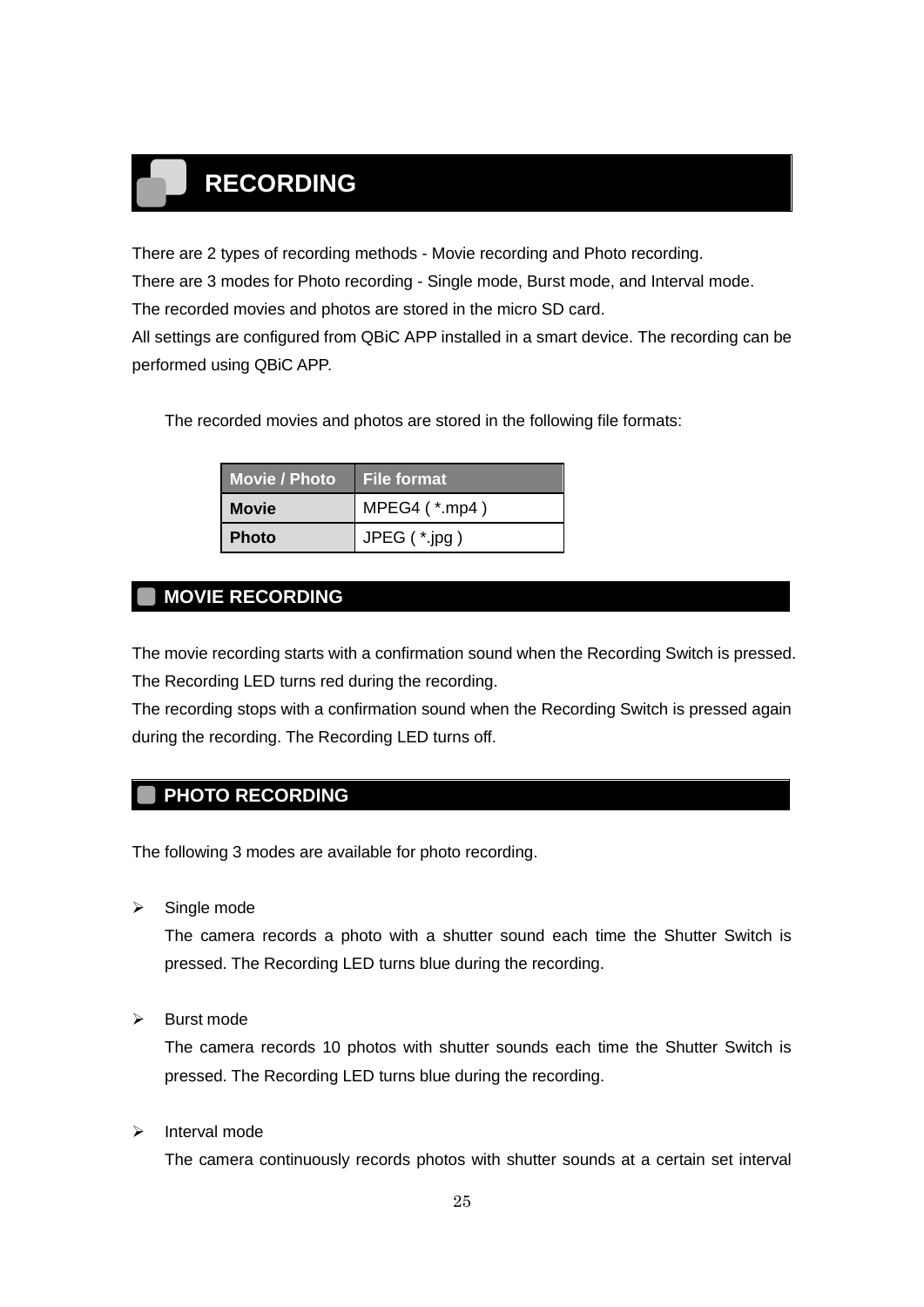<span id="page-25-0"></span>when the Shutter Switch is pressed. The Recording LED turns blue during the recording. The camera automatically turns off between the intervals when the interval has been set to 30 seconds or longer. The interval recording stops when the Power Switch is pressed during the Interval recording.

\* Refer to the following page for details about how to change the settings. P. [43](#page-42-0) [Settings](#page-42-0)



You can switch between start WiFi and stop WiFi by pressing the WiFi Switch for over 1 second. The WiFi LED turns blue while the WiFi is on.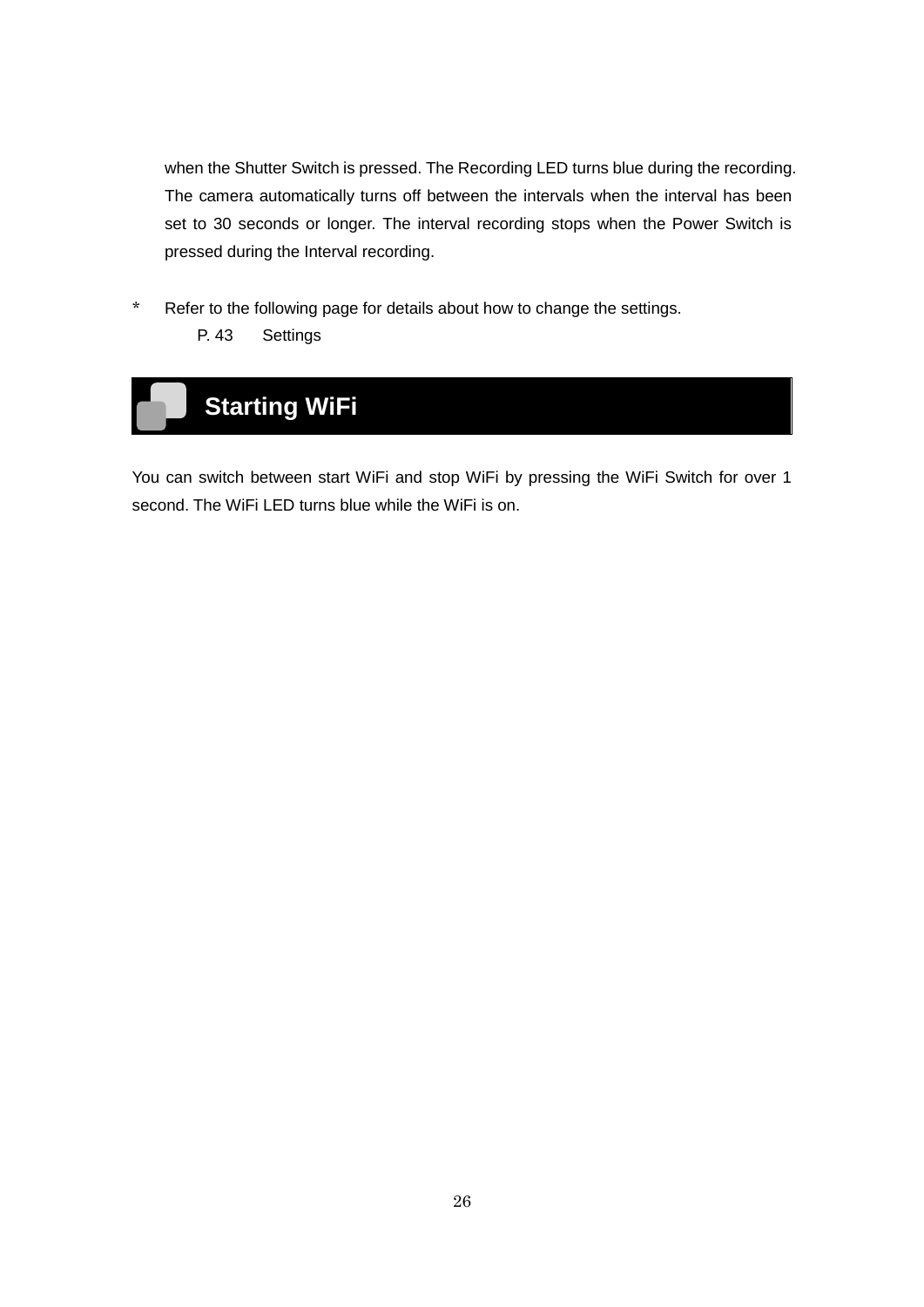# <span id="page-26-0"></span>**VIEWING THE RECORDED FILES**

The files recorded by the camera can be viewed by the following 3 methods.

#### <span id="page-26-1"></span>**VIEWING ON TV OR PROJECTOR**

- 1. Open the Interface Terminal Cover.
- 2. Connect the camera to a TV or projector using a commercially available HDMI cable. (The HDMI cable needs to have micro D connector.)
- 3. Press the Power Switch of the camera for longer than 1 second to turn on the camera. The live view appears on the TV monitor or screen of the projector after the camera is started.
- 4. The live view changes to the Thumbnail mode after the Power Switch is pressed for short.
- 5. In the Thumbnail mode you can see thumbnails of the recorded files (movie / photo). Select the file to be displayed using the Power Switch.
- 6. Press the Recording Switch to play the selected file. (Playback mode)
- 7. Select the Thumbnail mode after the playback of the file is finished. Then press the Recording Switch to return to the Thumbnail mode.

#### <span id="page-26-2"></span>**HDMI OUTPUT RELATED ICONS**

Modes

| Recording mode |  |
|----------------|--|
| Thumbnail mode |  |
| Playback mode  |  |

 $\triangleright$  Remaining battery level

|  | 100% - 76% |
|--|------------|
|  | 75% - 51%  |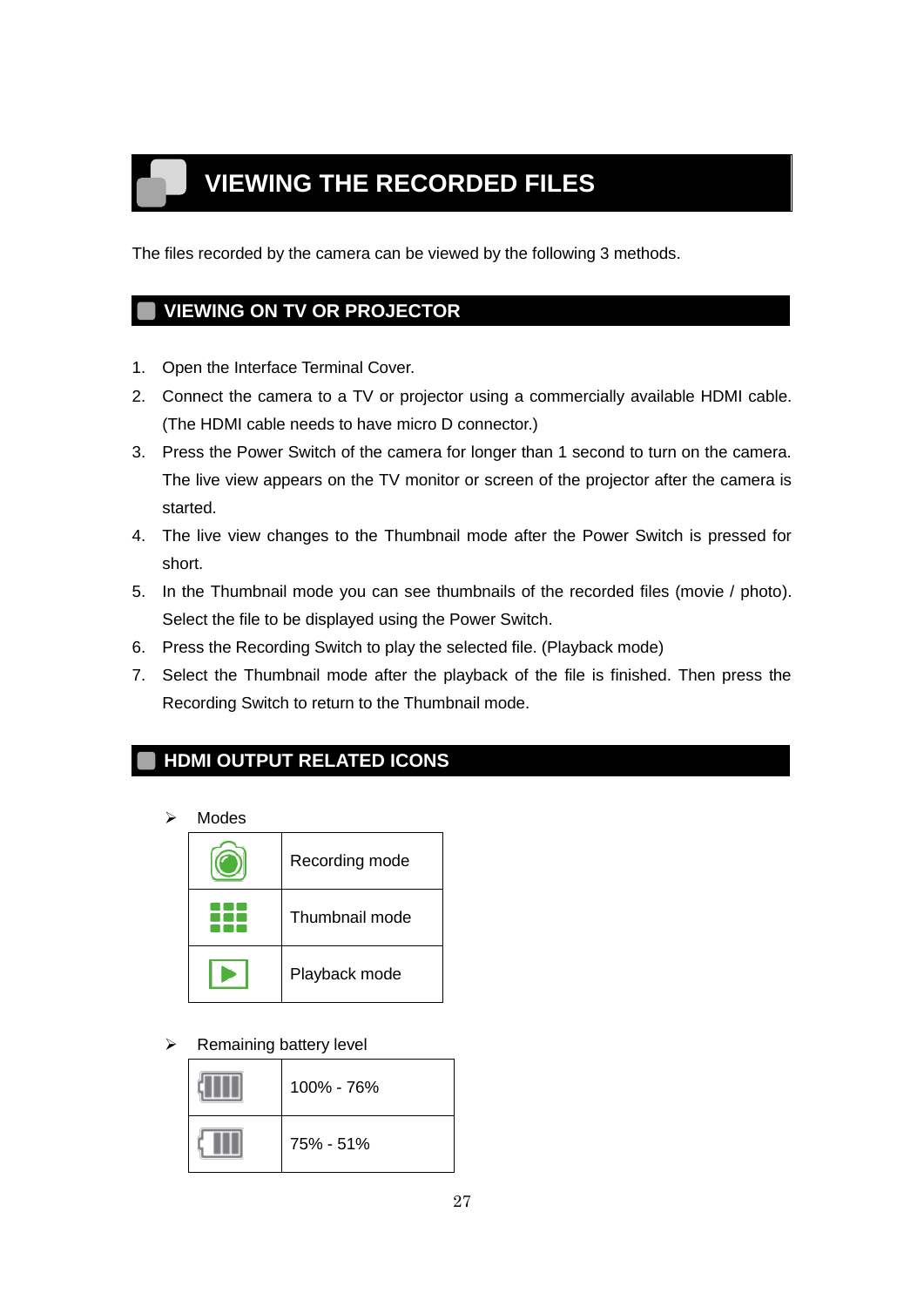| 50% - 26% |
|-----------|
| 25% - 1%  |
| 0%        |
| Charging  |

WiFi

| On  |
|-----|
| Off |

Exposure level

| E | $+2$      |
|---|-----------|
|   | $+1$      |
|   | $\pmb{0}$ |
|   | -1        |
|   | $-2$      |

 $\triangleright$  White balance

| <b>AUTO</b> | Auto   |
|-------------|--------|
|             | Night  |
|             | Sunny  |
|             | Cloudy |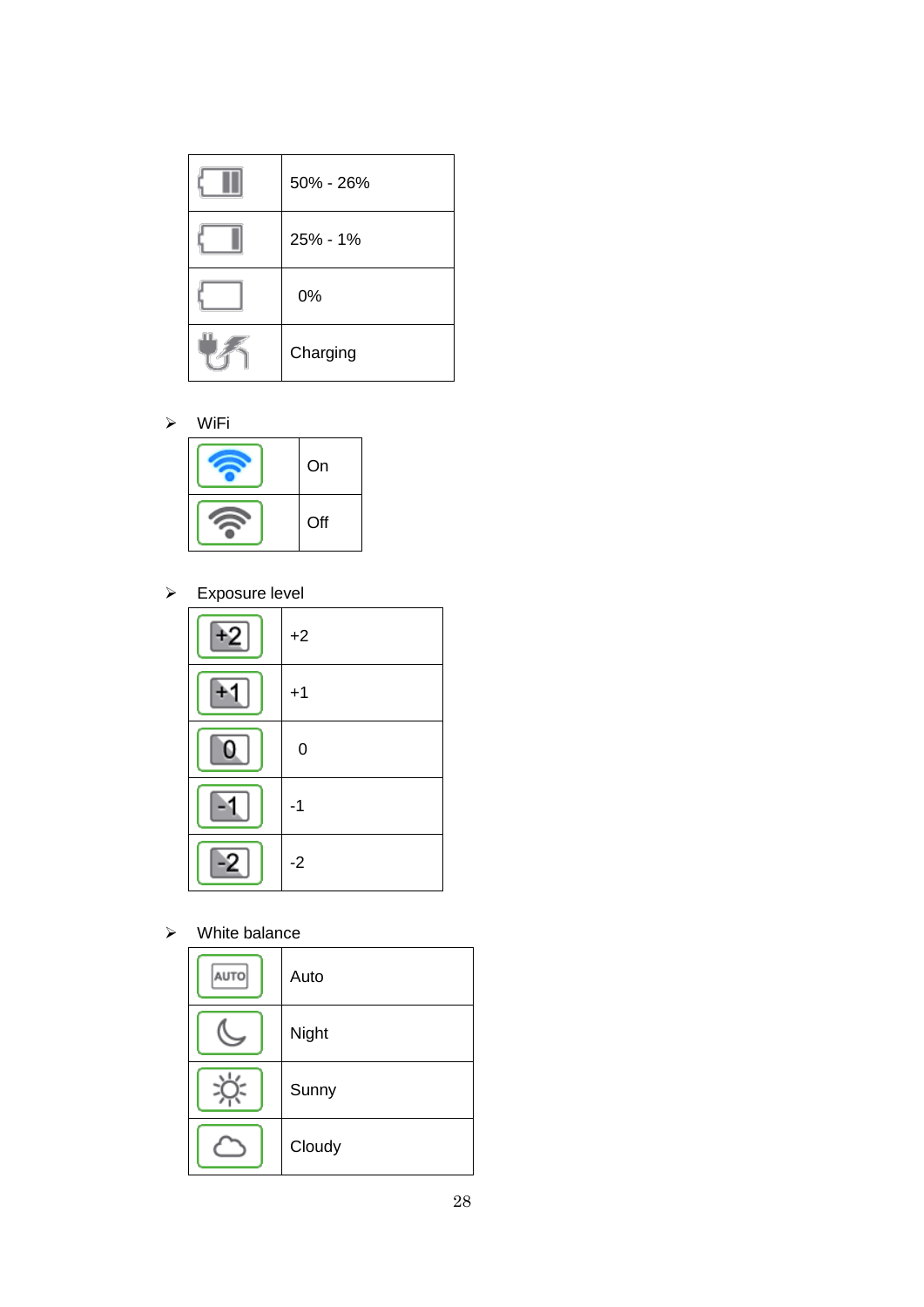| Incandescent light |
|--------------------|
| Fluorescent light  |

#### WDR

| On  |
|-----|
| Off |

#### > Resolution

| 1080p<br>$60$ fps          | 1080p / 60fps            |
|----------------------------|--------------------------|
| 1080p<br>30 fps            | 1080p / 30fps            |
| 720p<br>120 fps            | 720p / 120fps High Speed |
| 720p<br>60 fps             | 720p / 60fps             |
| 720 <sub>p</sub><br>30 fps | 720p / 30fps             |
| <b>WVGA</b>                | WVGA / 240fps High Speed |

#### $\triangleright$  Angle of view

| $185^\circ$ | $185^\circ$ |
|-------------|-------------|
| $165^\circ$ | $165^\circ$ |
| $135^\circ$ | $135^\circ$ |

#### $\triangleright$  Mode change

| Recording mode |  |
|----------------|--|
|----------------|--|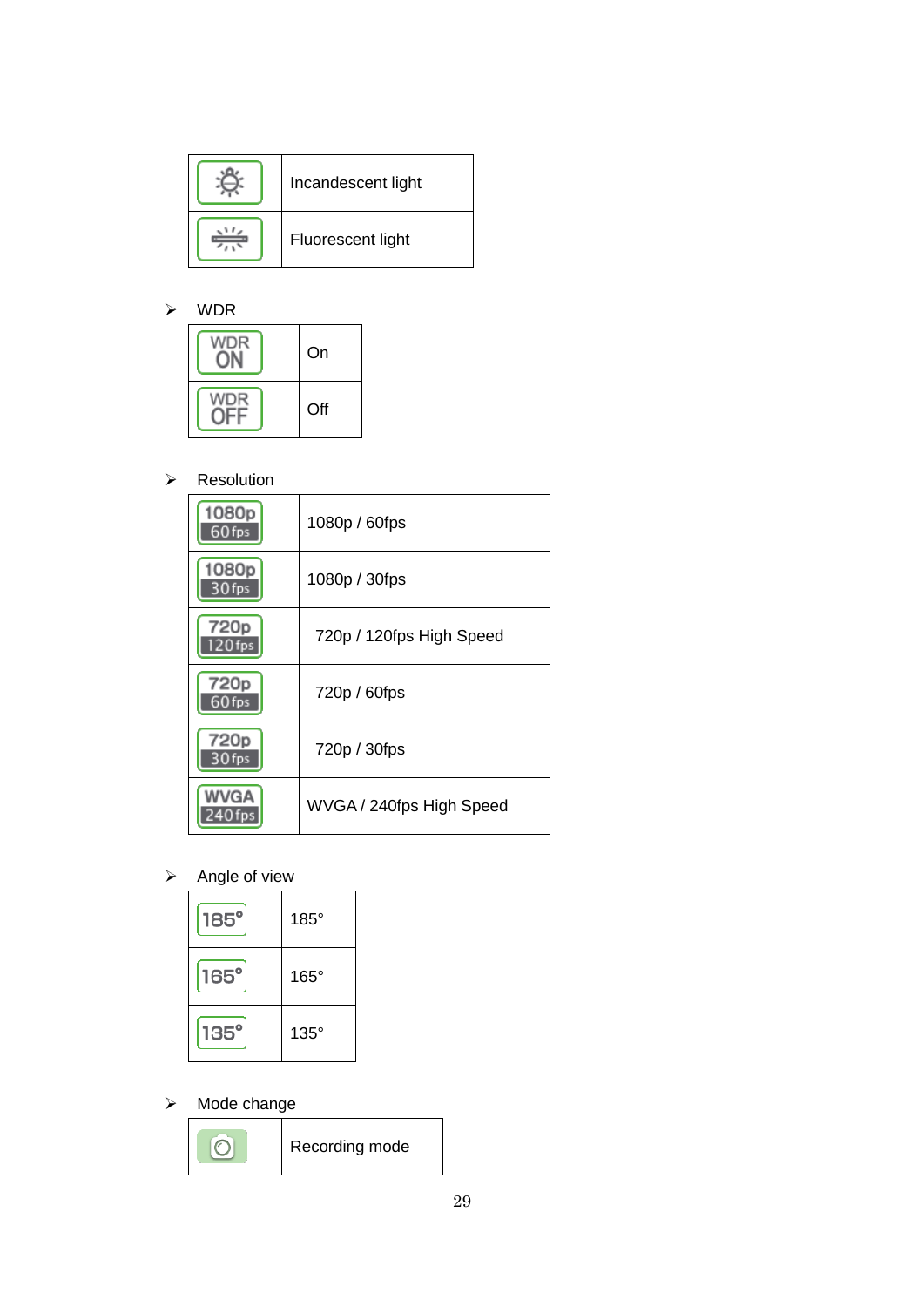|  | Thumbnail mode |
|--|----------------|
|--|----------------|

 $\triangleright$  File type to be displayed

| Movie           |
|-----------------|
| Photo           |
| Movie and photo |

- \* The file type to be displayed can be changed with the Shutter Switch.
- $\triangleright$  File operations

| Play                    |
|-------------------------|
| Pause                   |
| Rewind                  |
| Fast forward            |
| Go to the previous file |
| Go to the next file     |

\* The icon will disappear in about 10 seconds after HDMI connection is established.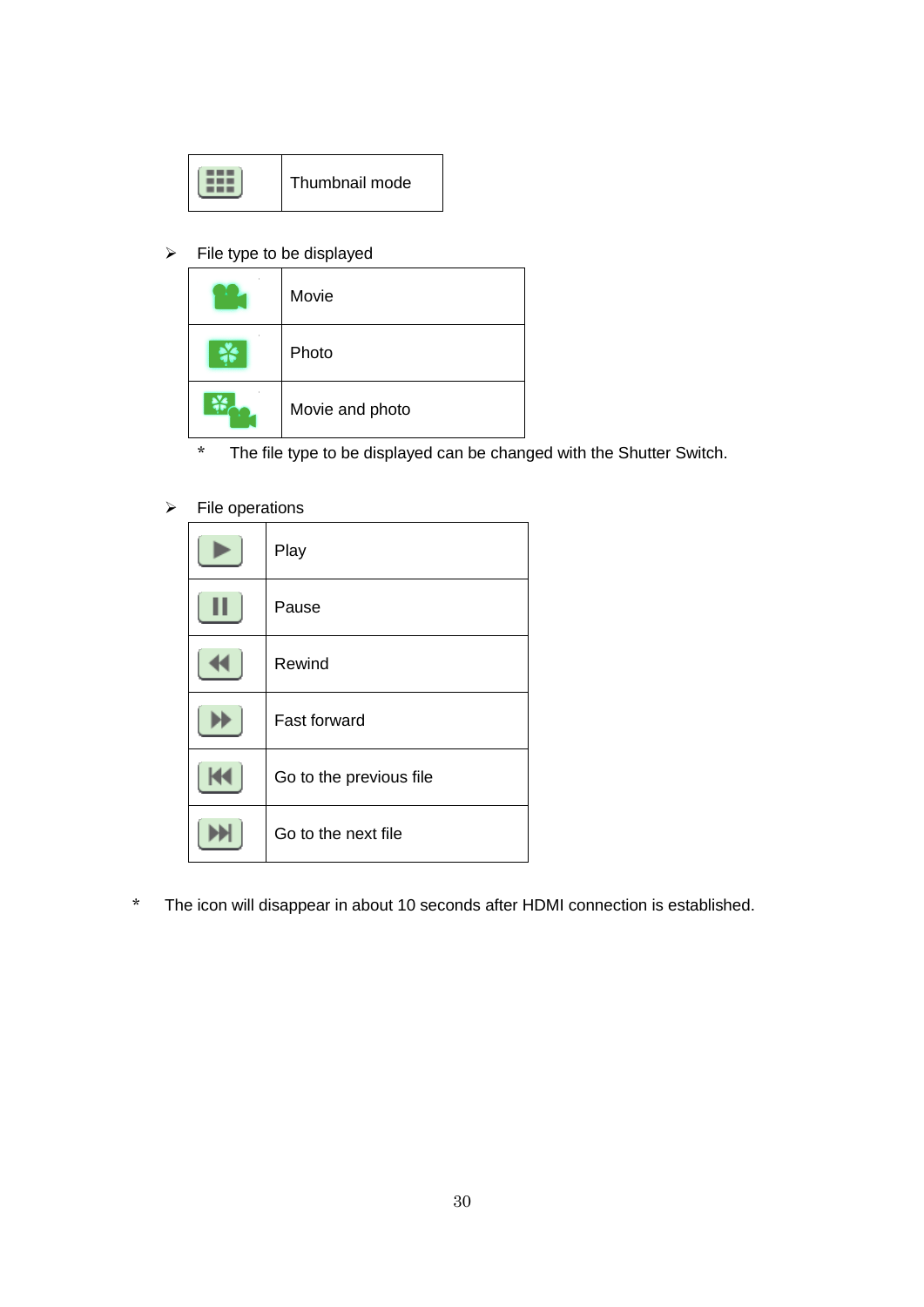#### <span id="page-30-0"></span>**VIEWING ON SMART DEVICE**

The files stored in the camera can be viewed with QBiC APP available in App Store and Google Play.

- \* The movie may stop during the playback depending on the network environment.
- \* The seek position moves when FF or RWD is performed during the playback on QBiC APP.

Refer to the following pages for details.

P. [38](#page-37-0) Explanations for [ICONS OF QBIC APP](#page-37-0)

#### <span id="page-30-1"></span>**VIEWING ON COMPUTER**

The files stored in the microSD card can be viewed on your computer.

Refer to the following pages for details.

P. [32](#page-31-0) [TRANSFERRING THE FILES TO YOUR COMPUTER](#page-31-0)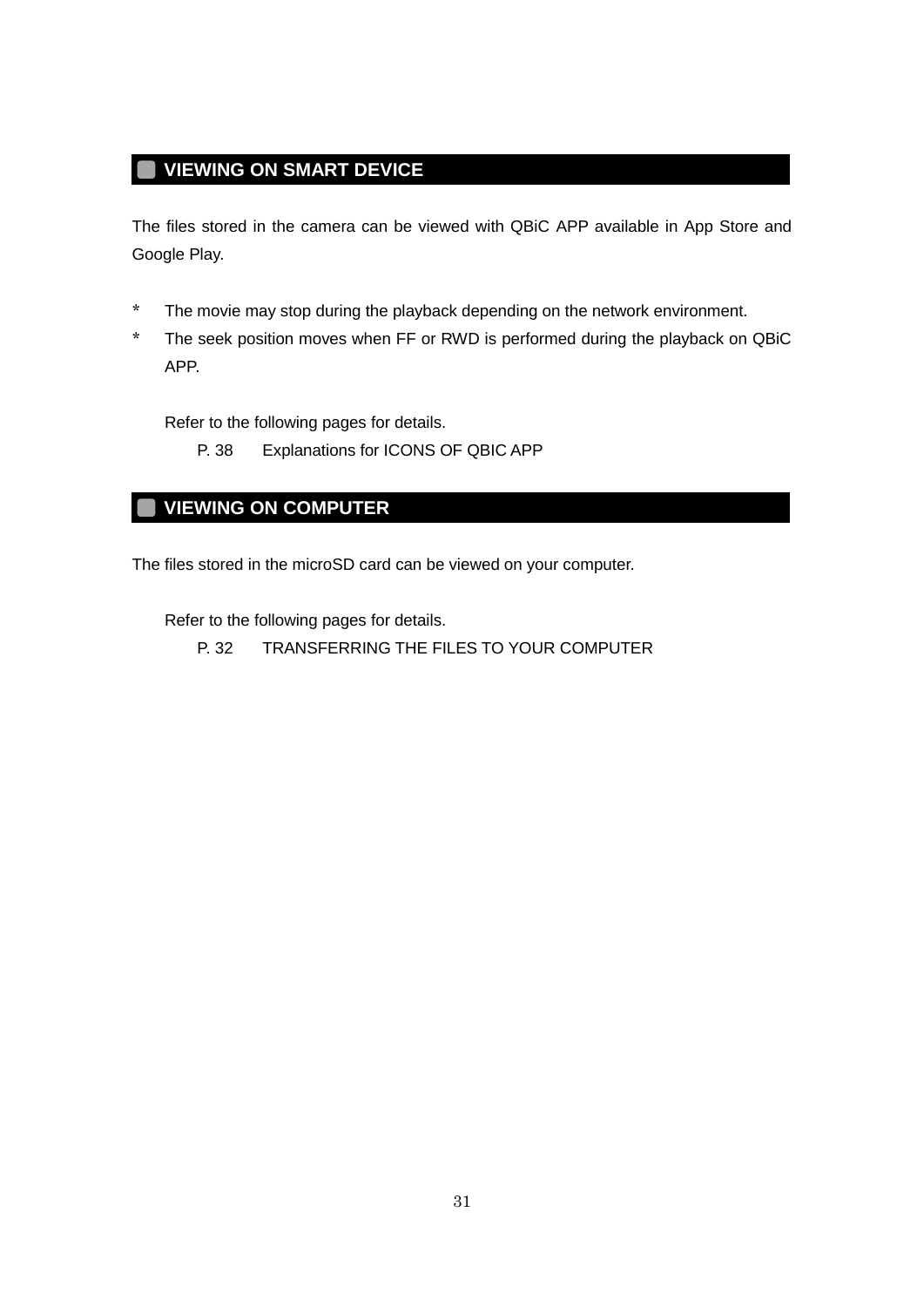## <span id="page-31-0"></span>**TRANSFERRING THE FILES TO YOUR COMPUTER**

The files recorded by the camera can be transferred to your computer using the Mass Storage feature or the microSD.

#### <span id="page-31-1"></span>**MASS STORAGE**

- 1. Open the Interface Terminal Cover.
- 2. Connect the camera to your computer using the supplied USB cable.
- 3. Press the Power Switch of the camera for longer than 1 second to turn on the camera. The computer recognizes the camera as a removable disk after the camera is started.
- \* Remove the USB cable after the camera is turned off.

#### <span id="page-31-2"></span>**MICRO SD CARD**

- 1. Open the Interface Terminal Cover.
- 2. Remove the microSD card. Then, insert it into the card slot of your computer. (If your computer does not have the card slot for the microSD card, use a commercially available card reader.)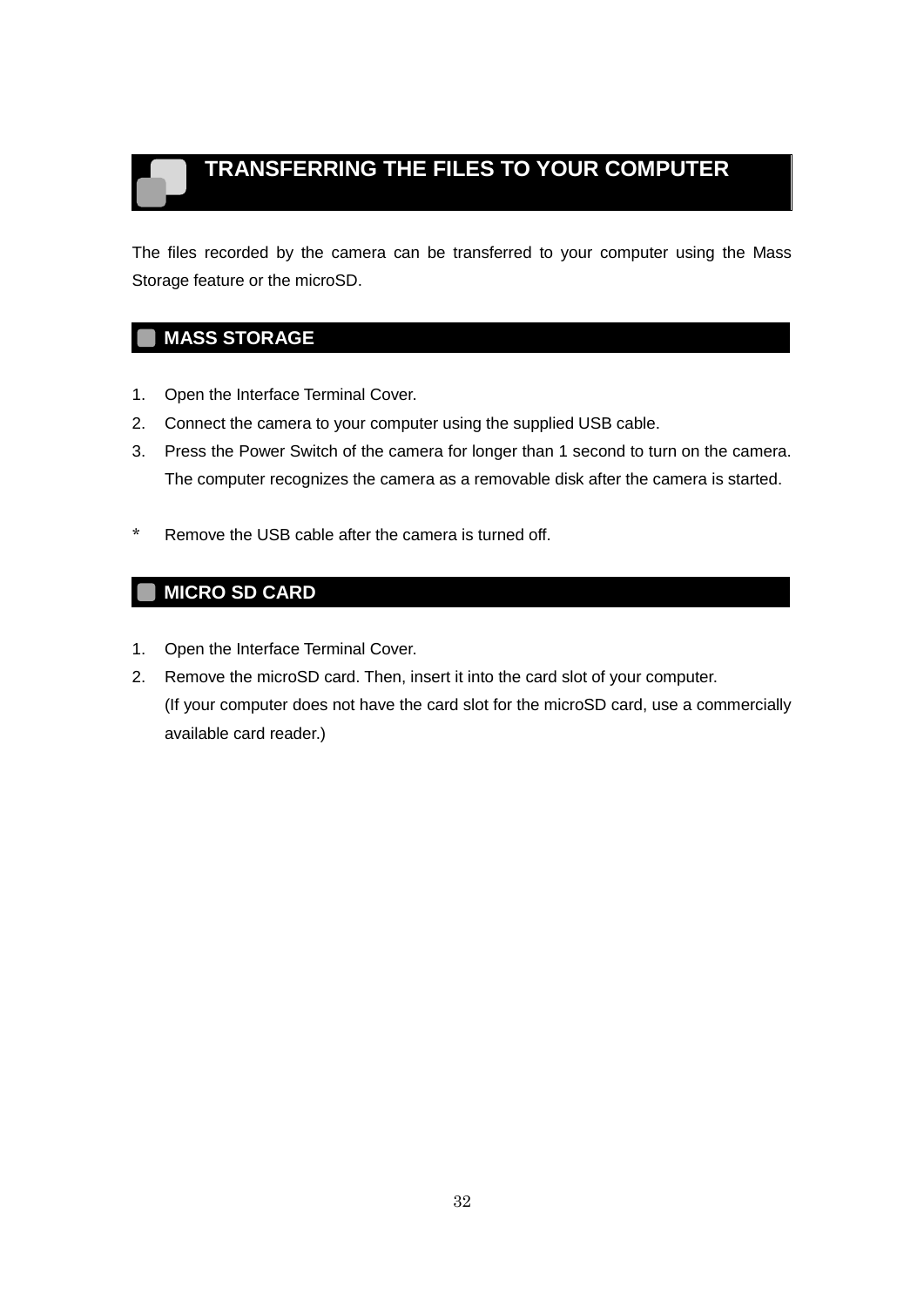# <span id="page-32-0"></span>**LIVE VIEWING**

By connecting the camera to your smart device using WiFi, you can view real-time images from the camera on your smart device.

The live image can also be viewed on TV or projector.

The following smart devices can be used as a monitor for the live viewing:

[iOS]: 5.1 or later

[Android OS]: 2.3 or later

\* Some functions are limited for the Android 2.3.

#### <span id="page-32-1"></span>**LIVE VIEWING ON QBIC APP**

You can switch between start WiFi and stop WiFi by pressing the WiFi Switch for over 1 second. The WiFi LED turns blue while the WiFi is on.

#### INSTALLING QBIC APP



For both iOS and Android, QBiC proprietary application software needs to be installed in your device in advance

[iOS]: Download "QBiC APP" from "App Store". [Android OS]: Download "QBiC APP" from "Google Play".

Refer to the QBiC MS-1 official website for details about the downloading procedure. QBiC MS-1 official website: <http://www.elmoqbic.com/ms1/>

#### CONNECTING YOUR SMART DEVICE

This section describes how to connect your smart device to the camera using WiFi. Refer to the instruction manual of your smart device for further details.

#### [Camera operation]

- 1. Turn on the camera.
- 2. Verify that the flashing WiFi LED of the camera turns blue (which means the WiFi is activated). If the WiFi LED does not flash or turn blue, press the WiFi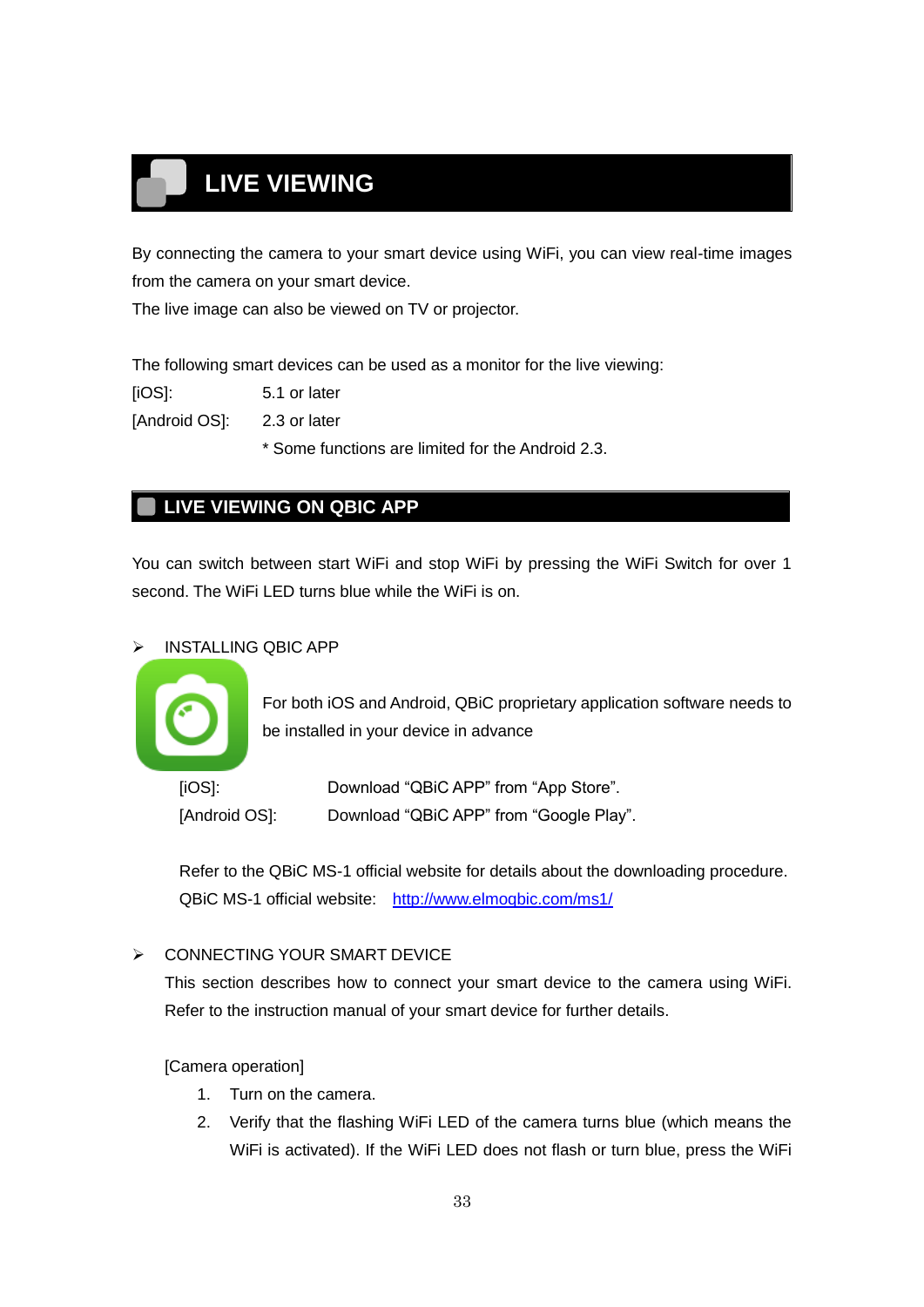Switch to activate the WiFi.

[Operation of iOS device]

- 3. From the home screen of your iOS device, tap "Setting"  $\rightarrow$  "Wi-Fi".
- 4. Set the "Wi-Fi" in the "Wi-Fi" setting window to "ON".
- 5. Select "QBiCMSxxxxxxx (xxxxxxx is a serial number of the camera)" from the list in "Select the network….." and tap it.
- 6. Enter "1234567890" to the password window.
- 7. Tap the "Connect" button.
- 8. ✓ mark will be displayed at the left of "QBiCMSxxxxxxx".
- 9. Close the "WiFi" setting window to return to the home screen.

[Operation of Android device]

- 3. From the home screen of your Android device, tap "Setting"→"Wi-Fi".
- 4. Set the "Wi-Fi" in the "Wi-Fi" setting window to "ON".
- 5. Select "QBiCMSxxxxxxx from the list displayed and tap it.
- 6. Enter "1234567890" to the password window.
- 7. Tap the "Connect" button.
- 8. You can see that "QBICMSxxxxxxx" is now connected.
- 9. Close the "WiFi" setting window to return to the home screen.
- \* The application may not work properly when more than 2 smart devices are connected to 1 camera.
- SSID and Key can be changed. Refer to the following page for details. P. [43](#page-42-0) [Settings](#page-42-0)
- Actual setting procedure for iOS device and Android device may be different depending on its version. Refer to the instruction manual or website of your device for further details.

#### $\triangleright$  STARTING QBIC APP

- 1. From the home screen of your smart device, start QBiC APP.
- 2. The live view of the camera will be displayed after the live button is tapped.
- \* The live viewing may be frame-by-frame when recording movies. The live view cannot be displayed when the resolution is set to High Speed.
- If a communication error message is displayed on the application, check the settings of the camera and your smart device and restart the camera and your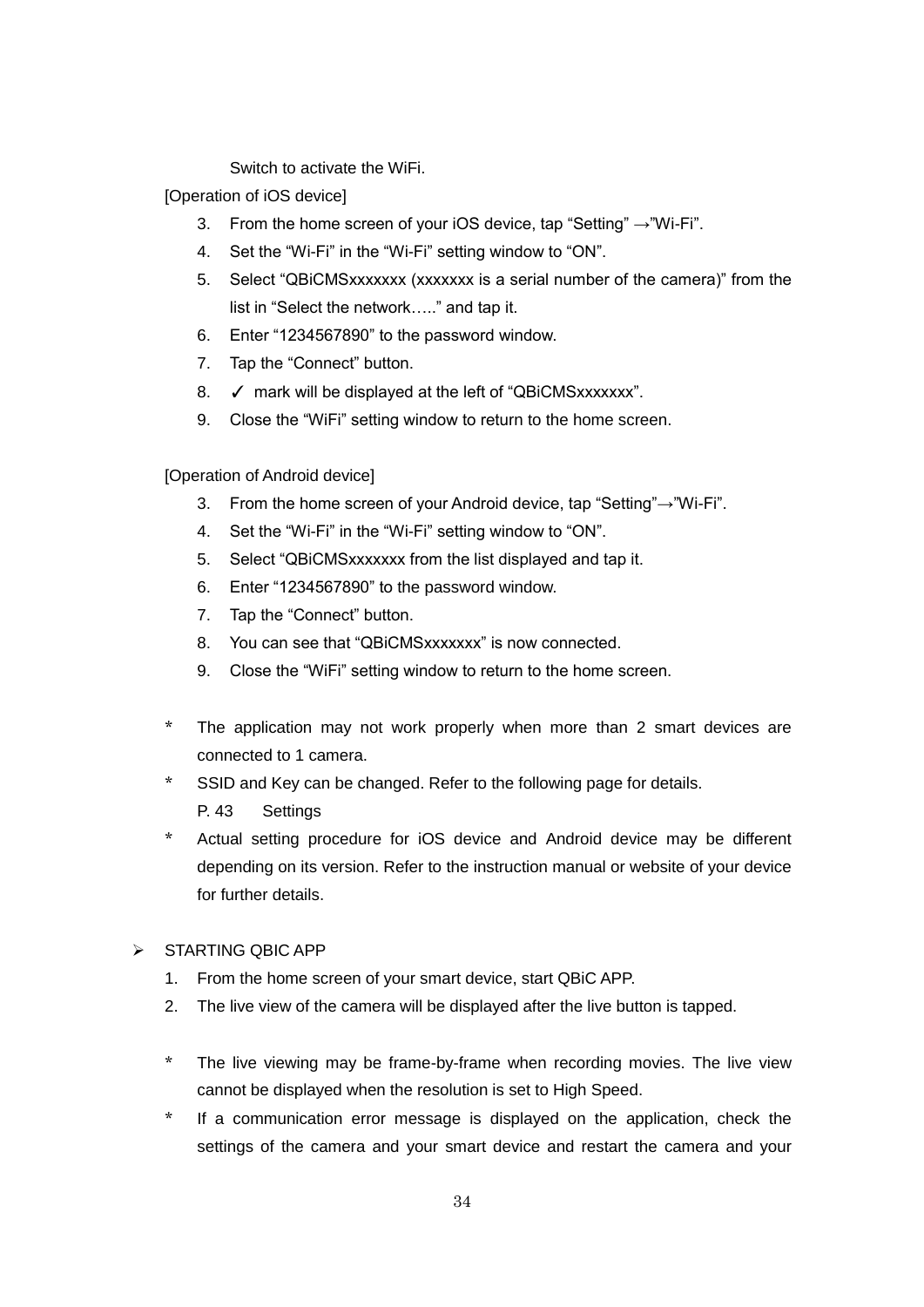smart device. Then restart the application.

<span id="page-34-0"></span>\* The communication range differs depending on the using environment. In case of communication problem, shorten the distance between the camera and your smart device or retry in the location where there are no obstacles.

#### **LIVE VIEWING ON TV OR PROJECTOR** ٠

- 1. Open the Interface Terminal Cover.
- 2. Connect the camera to a TV or projector using a commercially available HDMI cable. (The HDMI cable needs to have micro D connector.)
- 3. Press the Power Switch of the camera for longer than 1 second to turn on the camera. The live view appears on the TV monitor or screen of the projector after the camera is started.
- \* The resolution of the live view changes according to the setting of the camera.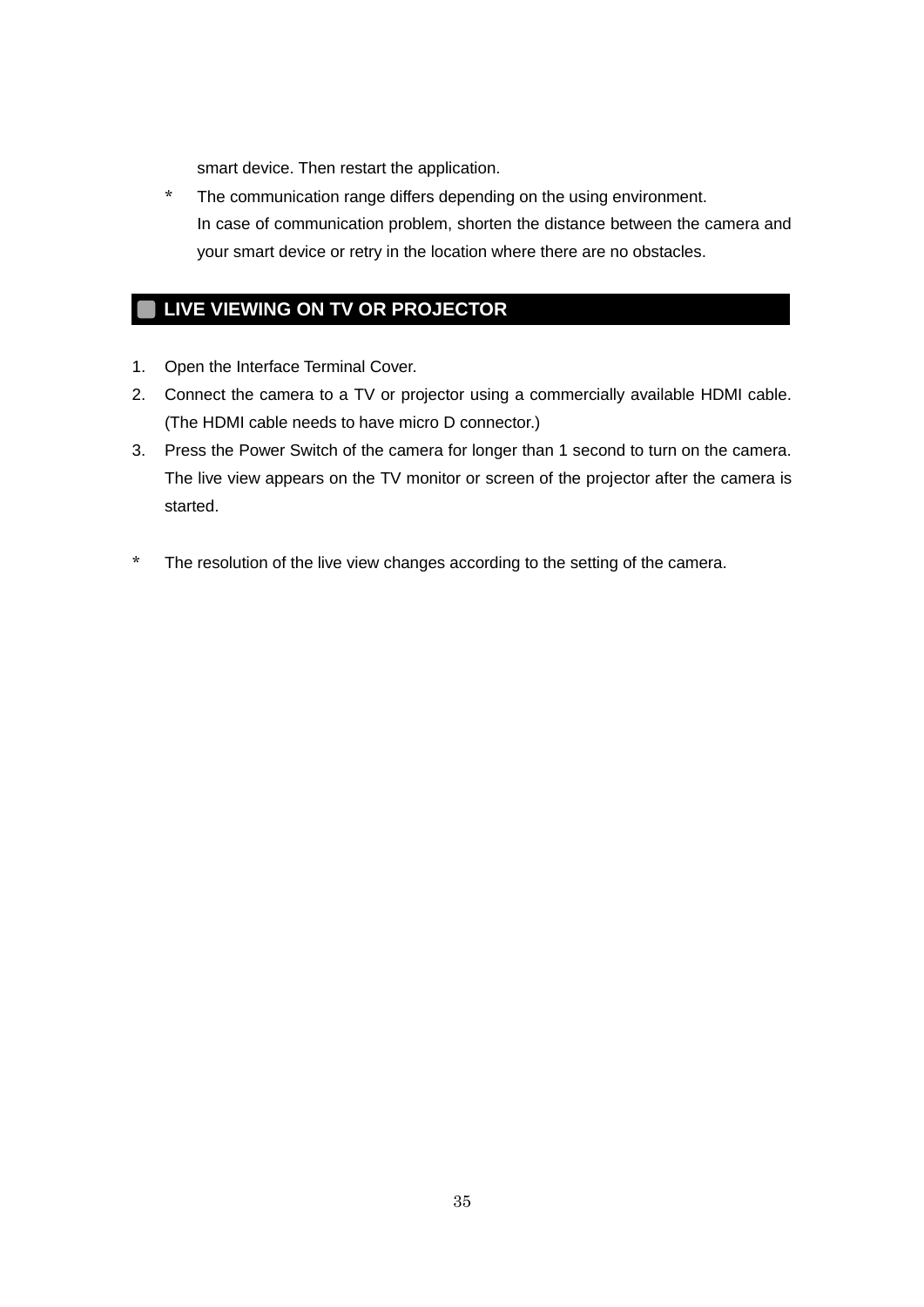## <span id="page-35-0"></span>**RESETTING THE CAMERA**

#### <span id="page-35-1"></span>**FORCING THE CAMERA TO TURN OFF**

In case that the camera cannot be turned off or does not accept any operation, you can force the camera to turn off by pressing the Power Switch for over 10 seconds. All the LEDs will turn off.

#### <span id="page-35-2"></span>**RESETTING THE CAMERA TO FACTORY DEFAULT SETTINGS**

You can reset the camera to factory default settings by pressing the Recording Switch and the WiFi Switch together for over 5 seconds. All the LEDs will flash green and the camera will automatically restart.

| <b>Item</b>                     | <b>Default setting</b>                        |
|---------------------------------|-----------------------------------------------|
| Horizontal angle of view        | $185^\circ$                                   |
| <b>White Balance</b>            | Auto                                          |
| Self-timer                      | <b>OFF</b>                                    |
| <b>WDR</b>                      | <b>OFF</b>                                    |
| <b>Exposure</b>                 | ±0                                            |
| <b>Resolution</b>               | 1080p / 30fps                                 |
| <b>Light Metering</b>           | Center-weighted                               |
| <b>Distortion Correction</b>    | <b>OFF</b>                                    |
| <b>Hand-Shake Correction</b>    | <b>OFF</b>                                    |
| <b>Image Rotation</b>           | <b>OFF</b>                                    |
| <b>Photo Recording Mode</b>     | Single                                        |
| <b>Burst Recording Interval</b> | 60fps: 10 frames                              |
| <b>Interval Recording Time</b>  | 00:00:30                                      |
| <b>Recording Setting</b>        | Level: $5$ , Balance: 0                       |
| <b>Auto Power OFF</b>           | 120 seconds                                   |
| <b>Streaming Setting</b>        | <b>MJPEG</b>                                  |
| <b>WiFi Auto-OFF</b>            | <b>ON</b>                                     |
| <b>Camera AP mode</b>           | SSID & KEY: Numbers on the back of the camera |

#### Default settings of the camera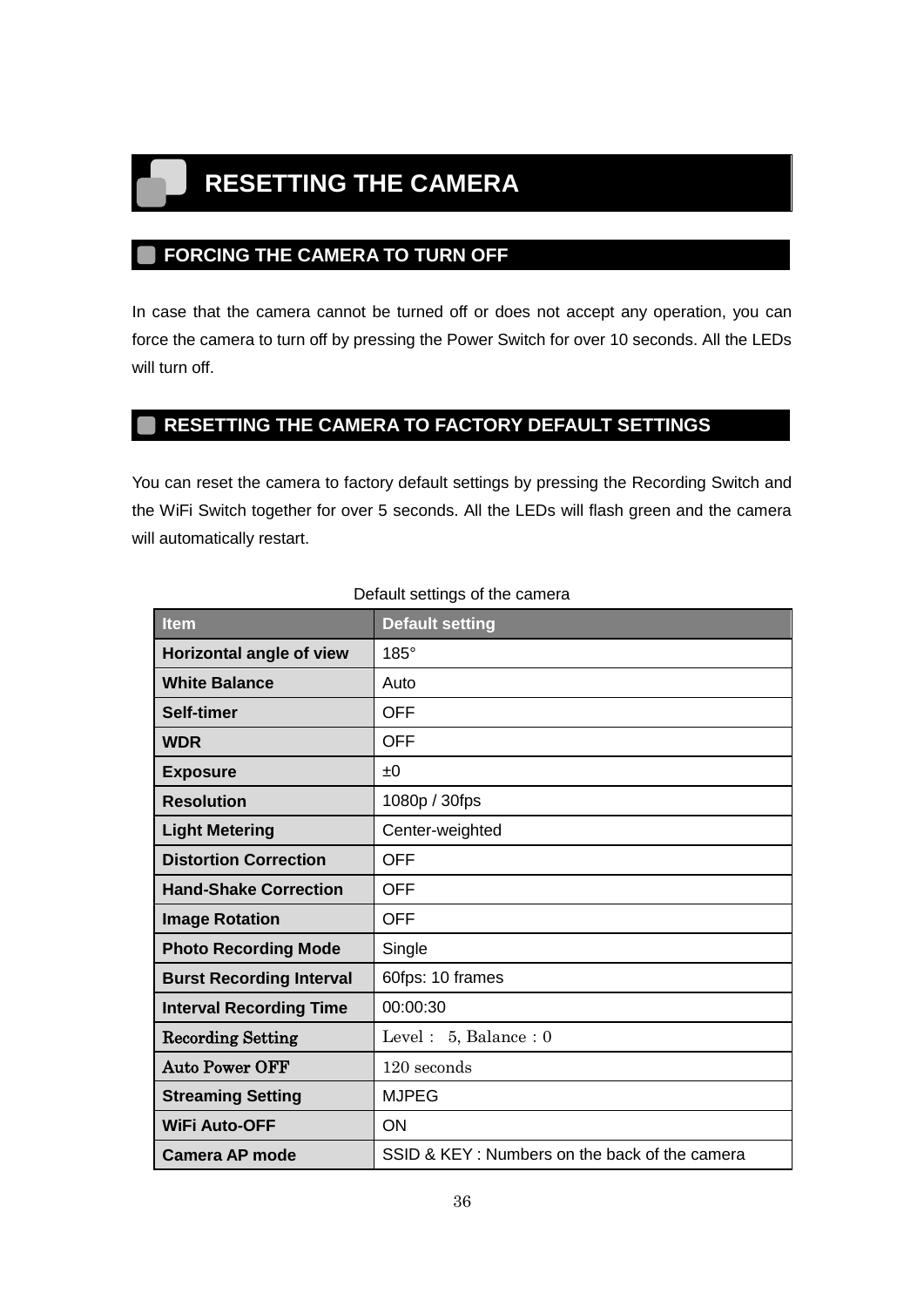| <b>Movie File Setting</b>     | 30 minutes |
|-------------------------------|------------|
| <b>Camera Operation Sound</b> | 100%       |
|                               |            |

\* When the firmware version is 01.01.0001.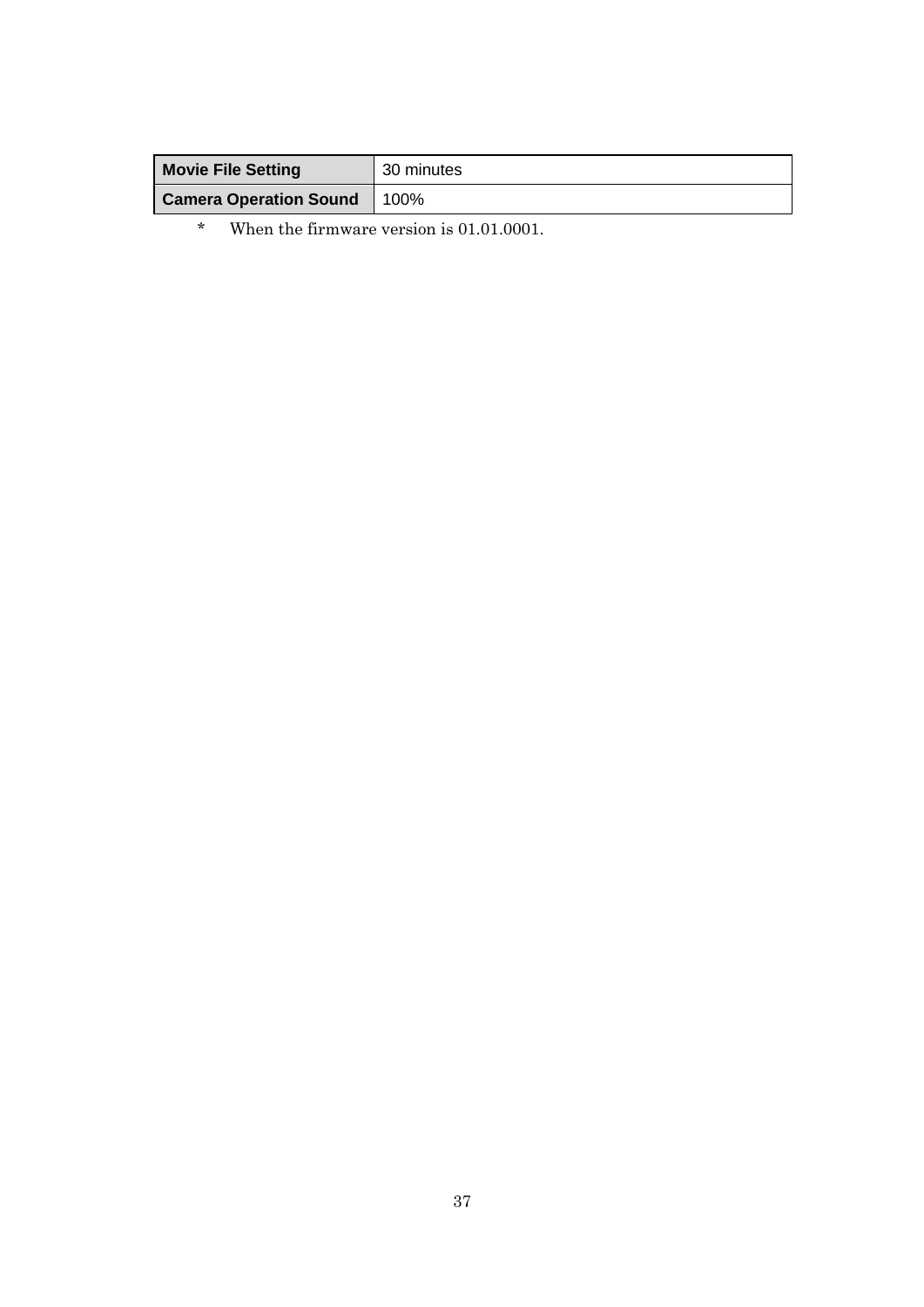# <span id="page-37-0"></span>**EXPLANATIONS FOR ICONS OF QBIC APP**

#### <span id="page-37-1"></span>**MOVIE RECORDING**

To start or stop movie recording.

| This icon is green when a smart device is viewed in vertical way.  |
|--------------------------------------------------------------------|
| This icon is grey when a smart device is viewed in horizontal way. |

#### <span id="page-37-2"></span>**PHOTO RECORDING**

To take a photo.

| This icon is green when a smart device is viewed in vertical way.  |
|--------------------------------------------------------------------|
| This icon is grey when a smart device is viewed in horizontal way. |

#### <span id="page-37-3"></span>**GRID DISPLAY**

To change the grid display during the Live Viewing.

The grid display changes each time the icon is tapped.

| Single grid display |
|---------------------|
| Quad display        |
| 3 x 3 display       |
| Diagonal display    |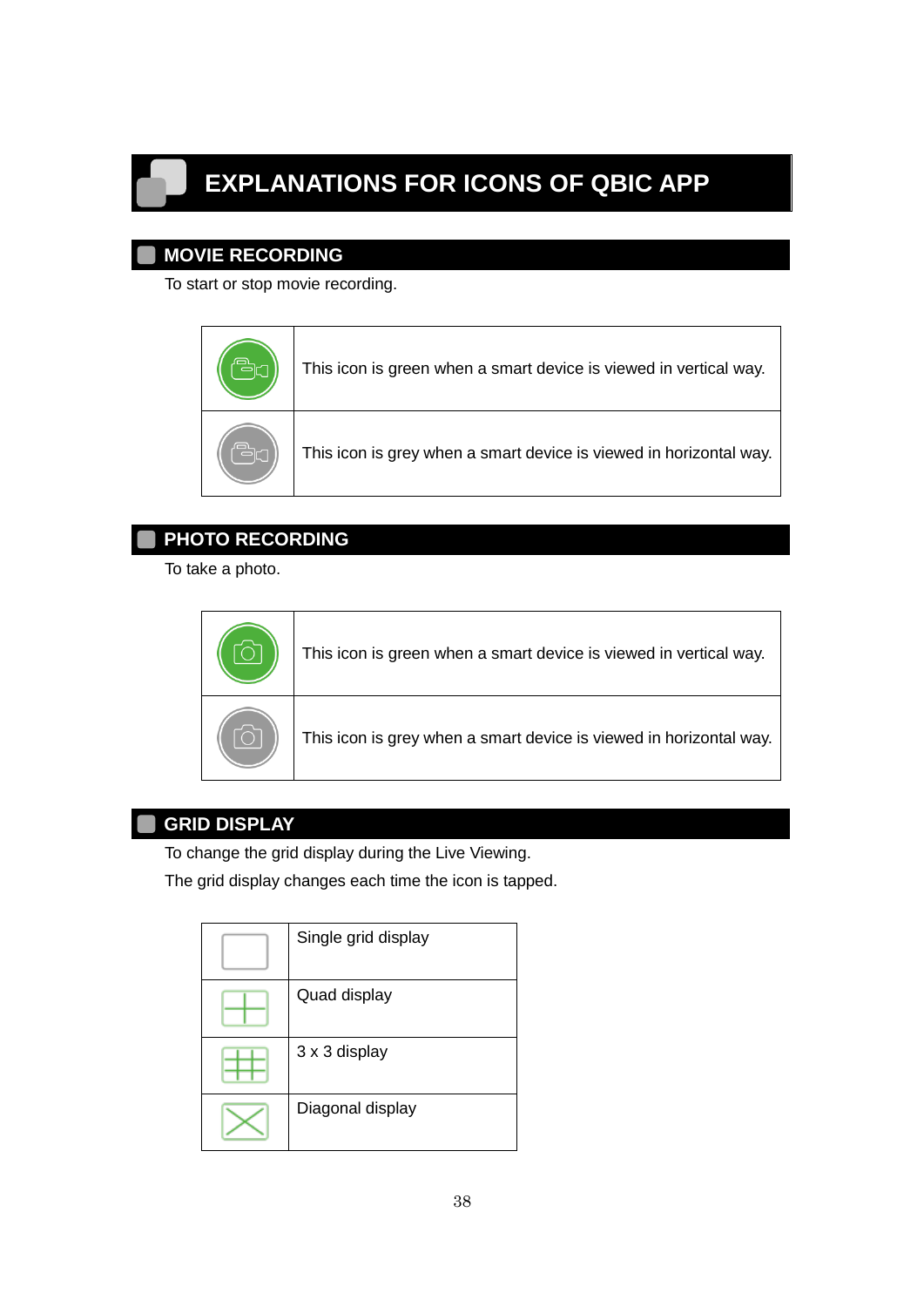#### **ANGLE OF VIEW**

<span id="page-38-0"></span>٠

To change the angle of view.

| $185^\circ$ |
|-------------|
| $165^\circ$ |
| $135^\circ$ |

\* According to the angle of view, the resolution of the photo changes as follows: 185°: 2912 x 1640, 165°: 2464 x 1384, 135°: 1920 x 1080

#### <span id="page-38-1"></span>**WHITE BALANCE**

To change the white balance.

|  | AUTO | <b>AUTO</b>        |
|--|------|--------------------|
|  |      | Night              |
|  |      | Sunny              |
|  |      | Cloudy             |
|  |      | Incandescent light |
|  |      | Fluorescent light  |

<span id="page-38-2"></span>

#### **SELF-TIMER**

To set the Self-Timer.

|  | OFF        |
|--|------------|
|  | 5 seconds  |
|  | 10 seconds |
|  | 30 seconds |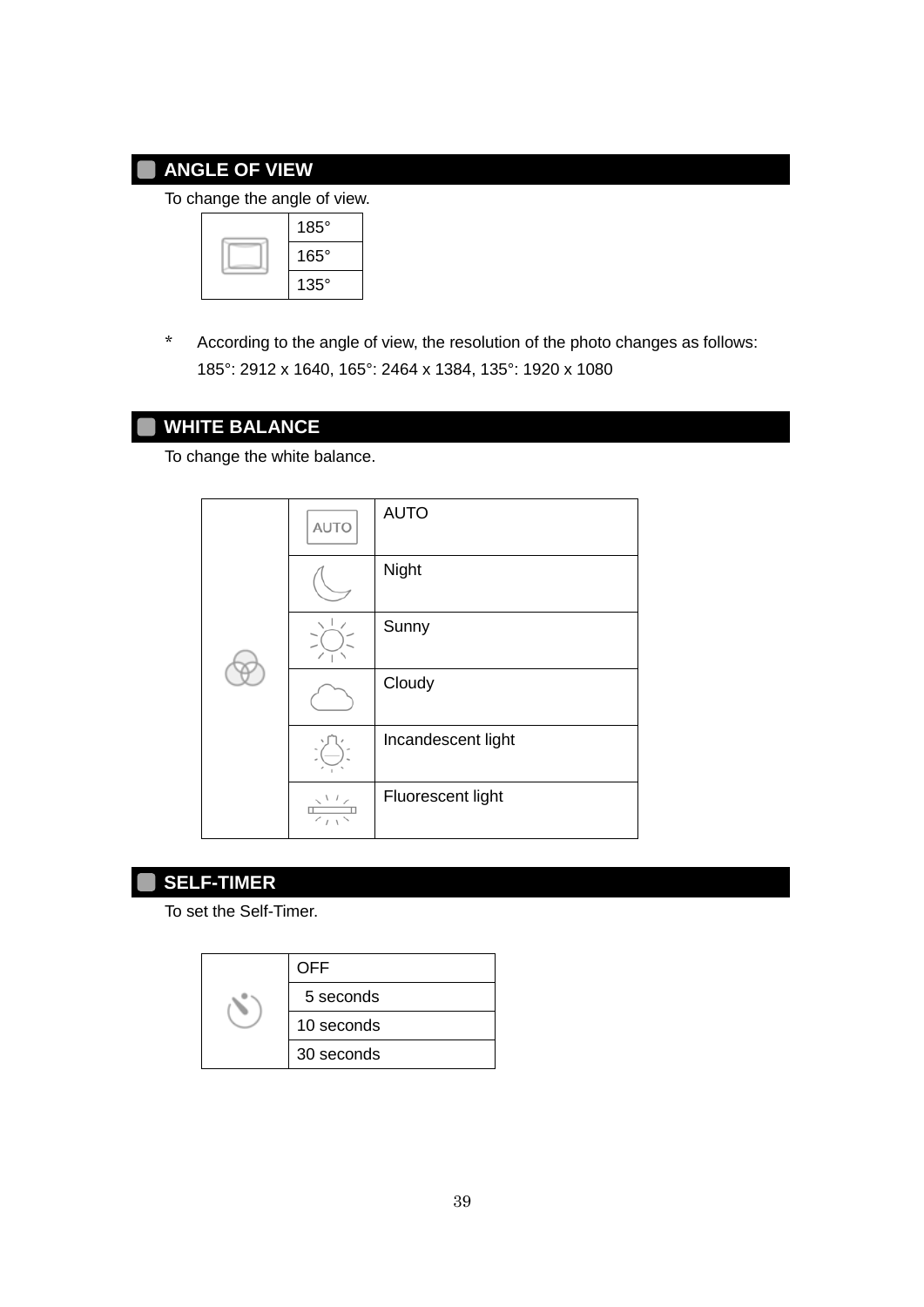#### <span id="page-39-0"></span>**WDR SHOOTING (WIDE DYNAMIC RANGE SHOOTING)**

To switch between ON and OFF of the WDR (Wide Dynamic Range) shooting.



#### <span id="page-39-1"></span>**EXPOSURE**

To change the exposure level.

|  | $+2$        |
|--|-------------|
|  | $+1$        |
|  | $\mathbf 0$ |
|  |             |
|  | $-2$        |

#### <span id="page-39-2"></span>**RESOLUTION**

To change the resolution.

| 1080p / 60fps               |
|-----------------------------|
| 1080p / 30fps               |
| 720p / 120fps High Speed *1 |
| 720p / 60fps                |
| 720p / 30fps                |
| WVGA / 240fps High Speed *2 |

- \*1 -- Recorded at 4x speed and played at 1/4x speed. The sound is not recorded.
- \*2 -- Recorded at 8x speed and played at 1/8x speed. The sound is not recorded.
- \* Flickering may occur when the recording (movie recording or photo recording) is performed at high-speed setting under illumination such as a fluorescent light.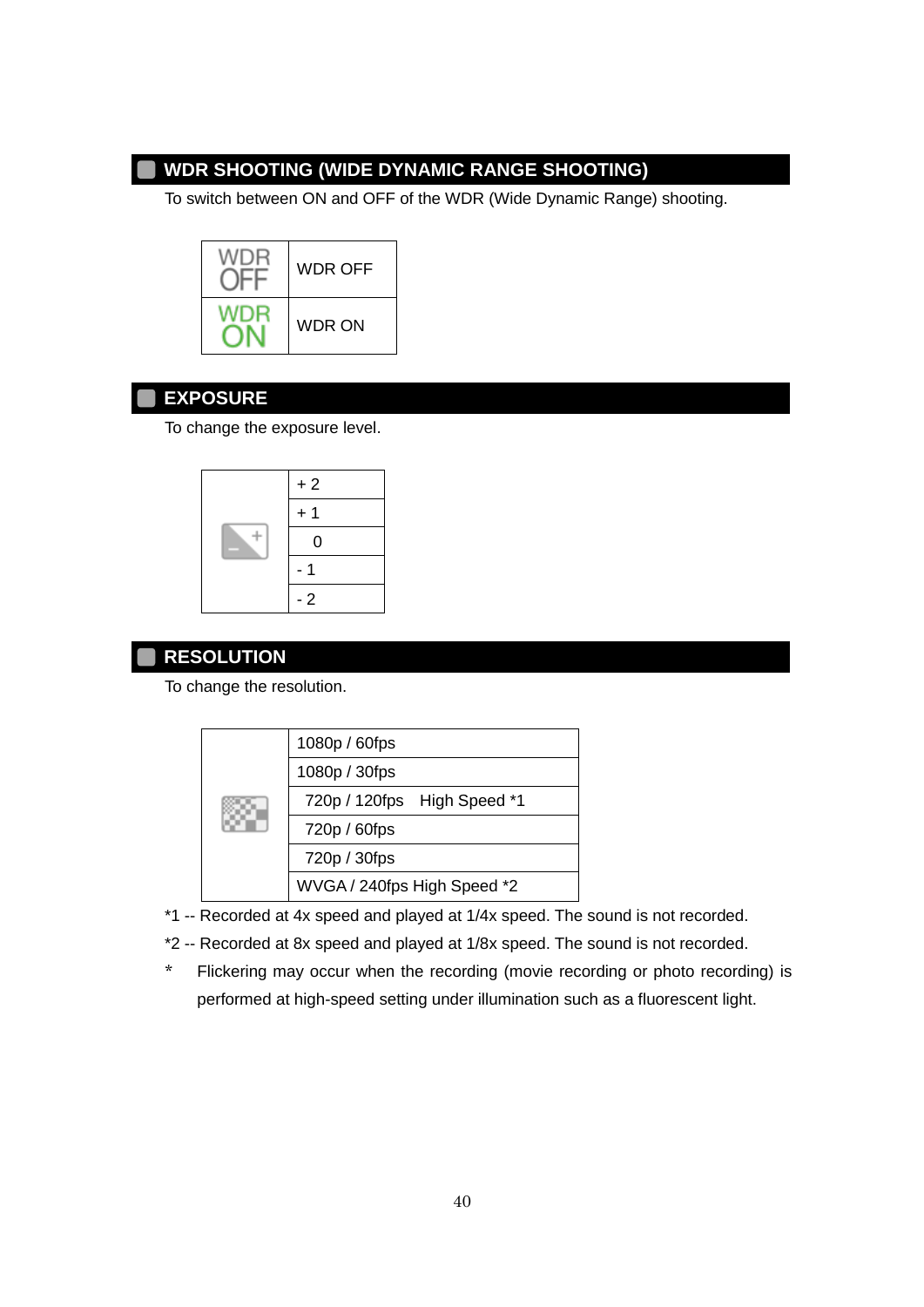#### <span id="page-40-0"></span>**REMAINING BATTERY**

To display the remaining battery level of the camera.

| Less than 0%  |
|---------------|
| $1\% - 30\%$  |
| $31\% - 60\%$ |
| 61% - 100%    |
| Charging      |

#### <span id="page-40-1"></span>**RECORD**

To indicate that the recording is in progress.

#### <span id="page-40-2"></span>**SOURCE (THUMBNAIL)**

To change the source of the file to be displayed in the thumbnail.



#### <span id="page-40-3"></span>**MOVIE/ PHOTO (THUMBNAIL)**

To switch the file type to be displayed in the thumbnail.



\* Only still pictures can be displayed for the Android 2.3. These icons do not appear.

#### <span id="page-40-4"></span>**EDIT**

To enter the edit mode in which you can download files or delete files.

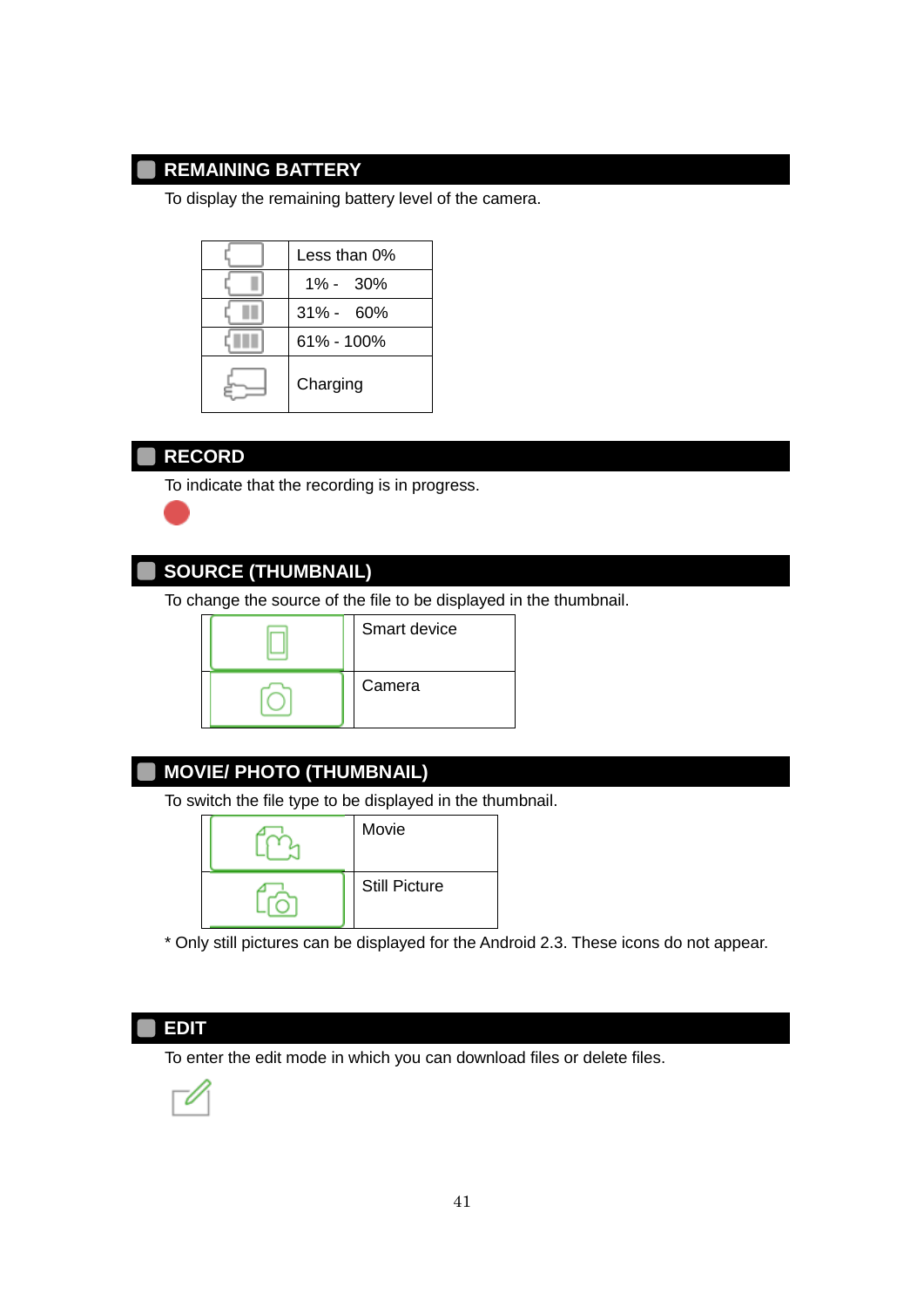#### <span id="page-41-0"></span>**DOWNLOAD**

To download files to the memory of the application software from the microSD card of the camera.



#### <span id="page-41-1"></span>**DELETE**

To delete a selected file.



#### <span id="page-41-2"></span>**JOINT**

To joint selected 2 movie files.

- \* You can joint only movie files in your smart device.
- \* You may fail to joint movie files when the file sizes are too large.

| ______<br>____ |  |
|----------------|--|
|                |  |
|                |  |
|                |  |
|                |  |

#### <span id="page-41-3"></span>**SPLIT**

To split a selected movie file.

- \* You can split only movie files in your smart device.
- \* You may fail to split a movie file when the file size is too large.

| ____ |  |
|------|--|
|      |  |
|      |  |
|      |  |

#### <span id="page-41-4"></span>**SEND FILE**

To send a selected file to other application.

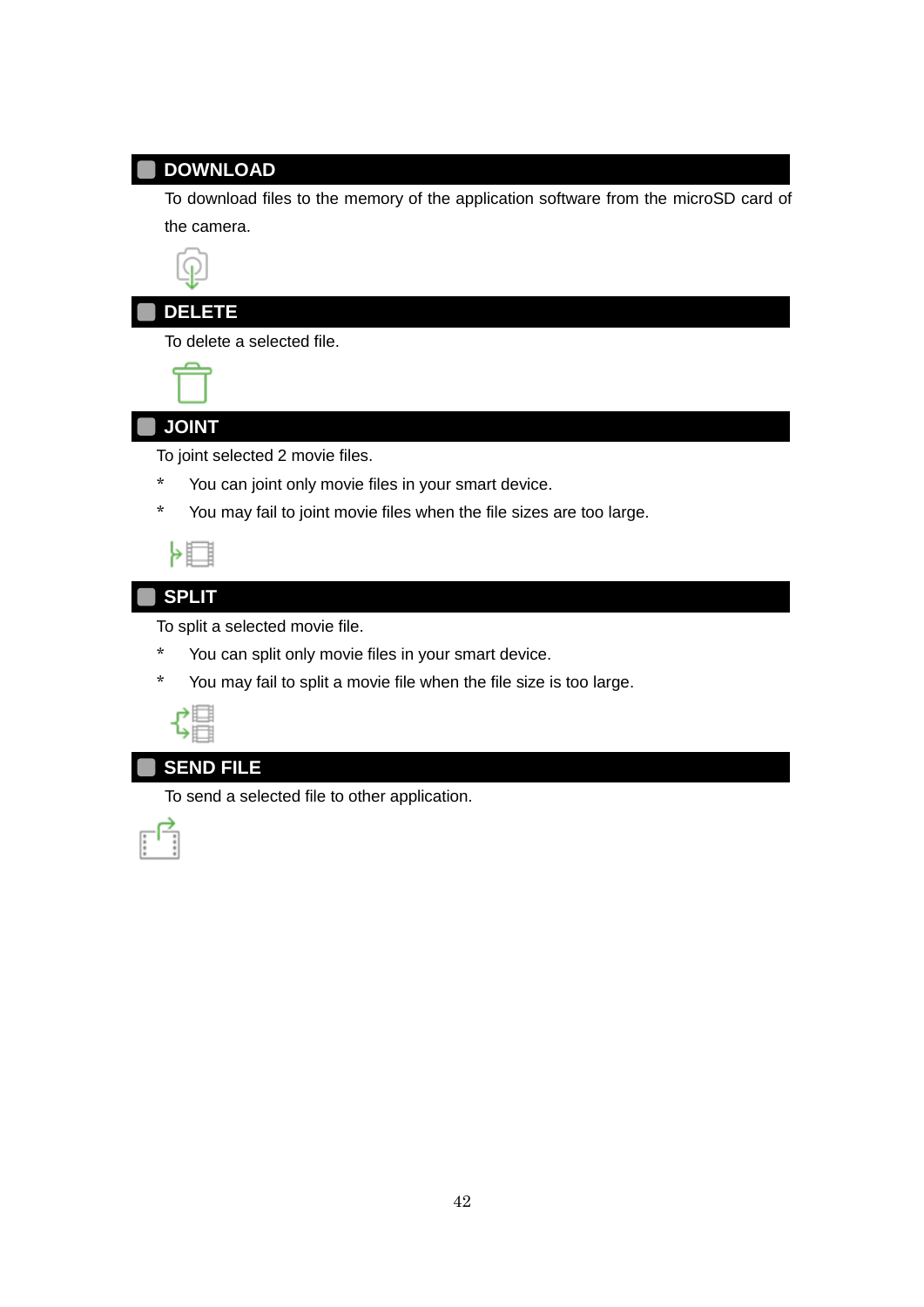#### <span id="page-42-0"></span>**SETTINGS**

To set the following items.



#### **▶ Camera Settings**

Light Metering

You can change the method for measuring light.

Overall mean

Center-weighted

#### Distortion Correction

You can correct the image distortion.

| ( )r |  |
|------|--|
| OFF  |  |
|      |  |

- \* The Distortion Correction cannot be set to ON when the resolution is set to WVGA / 240fps High Speed.
- Hand-Shake Correction

You can correct the hand-shake effect in the image.

| F<br>É |
|--------|

- \* When using Hand-Shake Correction during the shooting, set the WiFi to OFF in advance.
- \* The Hand-Shake Correction cannot be set to ON when the resolution is set to 720p / 120fps High Speed or WVGA / 240fps High Speed.
- Image Rotation

You can rotate the image by 180°



\* The Image Rotation cannot be set to ON when the resolution is set to WVGA / 240fps.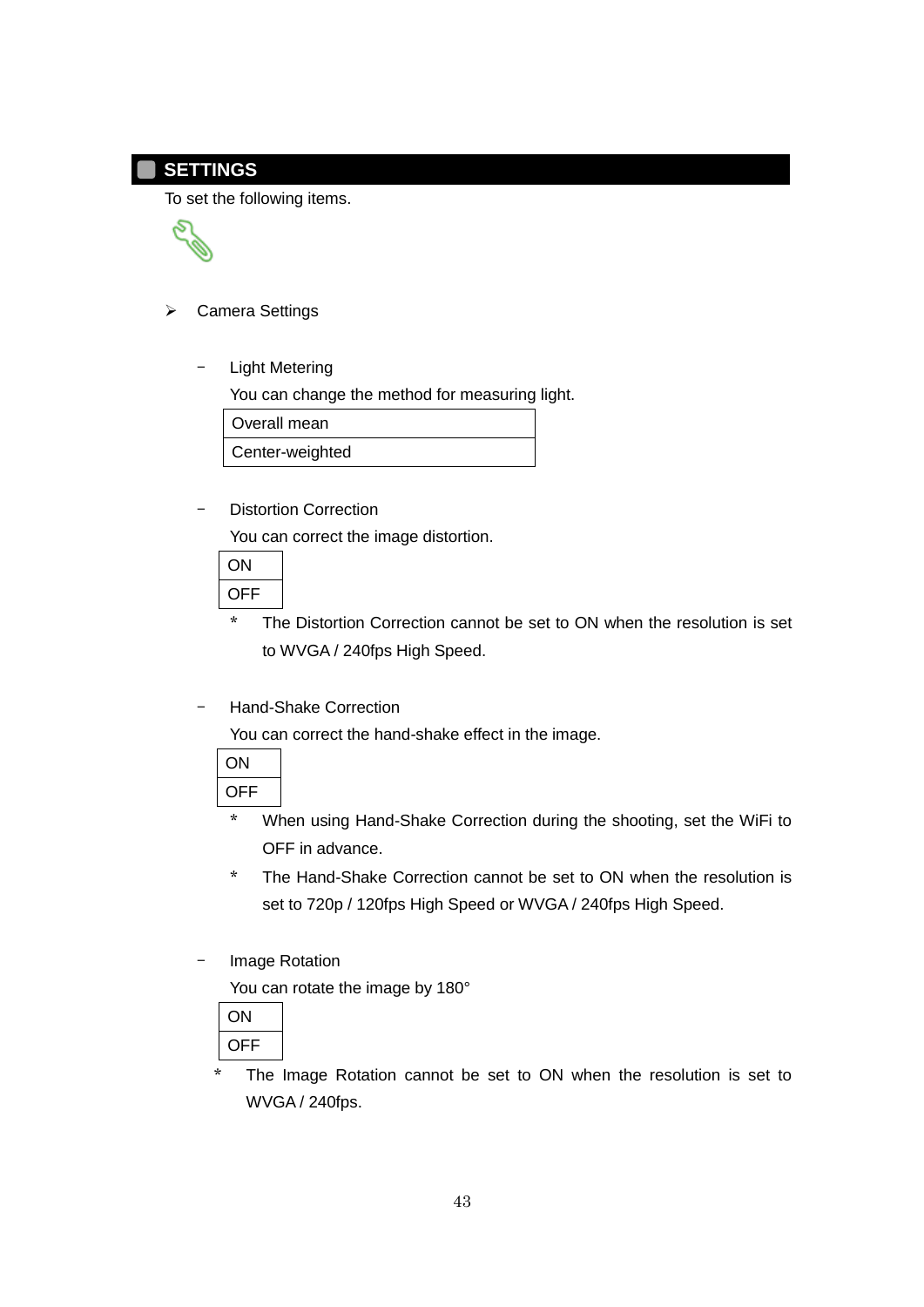- Photo Recording Mode

You can change the recording mode when recording photos.

| Single   |  |
|----------|--|
| Burst    |  |
| Interval |  |

‒ Burst Recording Interval

You can change the intervals during the Burst Recording.

| 2fps:10 frames  |  |
|-----------------|--|
| 5fps:10 frames  |  |
| 60fps:10 frames |  |

#### ‒ Interval Recording Time

You can change the intervals during the Interval Recording.

00:00:02 - 24:00:00

#### ‒ Audio Recording Setting

You can change the recording level and recording balance.

| Level   | 10                      |
|---------|-------------------------|
| Balance | $\sim 0 \sim R5$<br>L5. |

\* The more the value is close to L5, the larger the left sound is recorded. The more the value is close to R5, the larger the right sound is recorded.

#### ‒ Auto Power OFF

The camera automatically turns off after no operation is performed for the set period of time when the built-in battery is in use.

| OFF      |
|----------|
| 60 sec.  |
| 120 sec. |
| 300 sec. |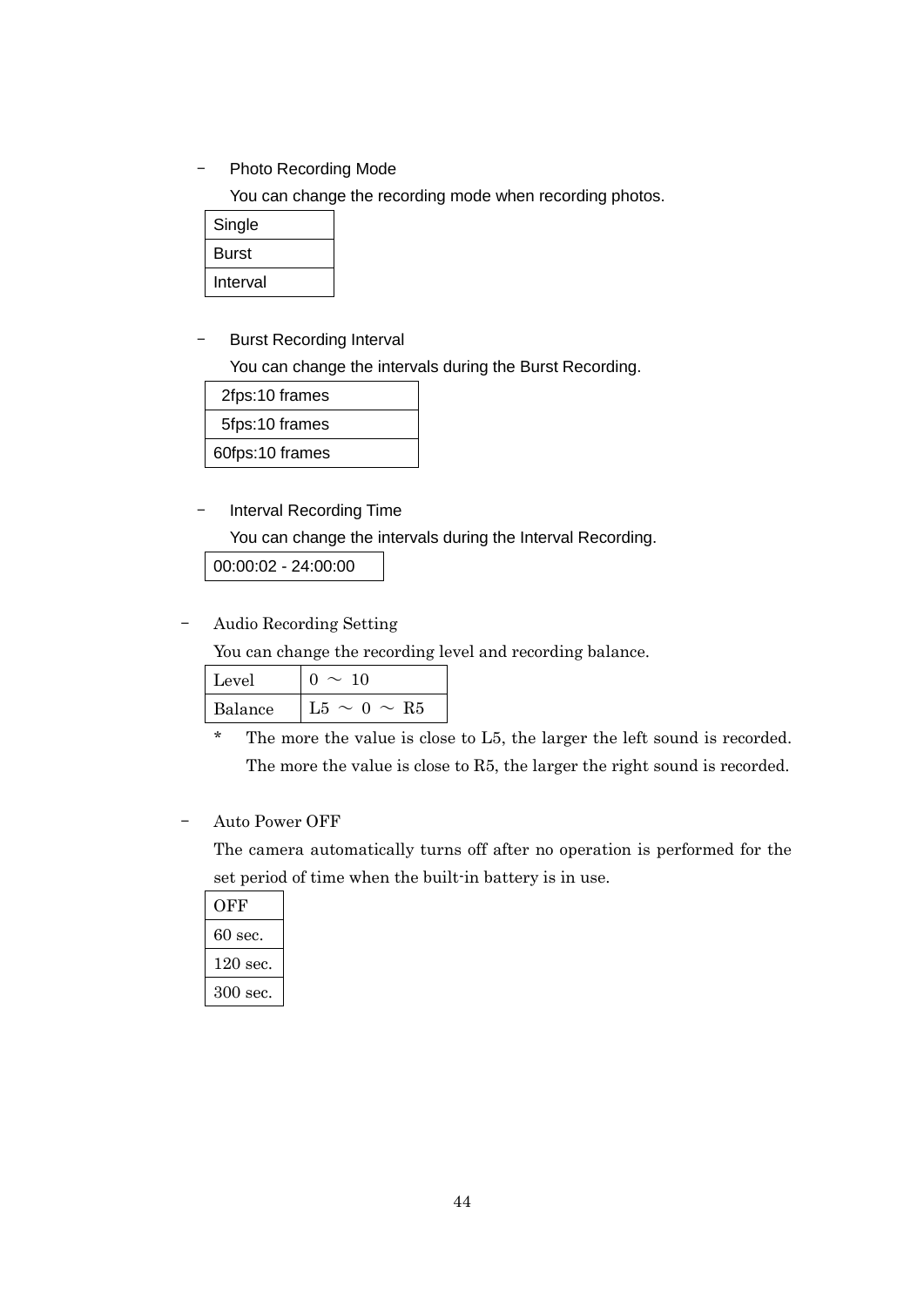- WiFi Settings
	- ‒ Streaming Setting

You can change the method for streaming.

| HTTP (MJPEG)               |  |
|----------------------------|--|
| HLS (H.264) / RTSP (H.264) |  |

- \* For the app for iOS, HLS can be selected.
- \* Only HTTP (MJPEG) can be selected for the Android 2.3.
- ‒ WiFi Auto-OFF

To automatically turn off the WiFi of the camera after 5 minutes of "no connection" status between the camera and QBiC APP.

| ۴۱<br>⊢ |
|---------|

‒ Camera AP mode

You can change the network setting.

- $\diamond$  SSID(Random alphanumeric characters and some symbols : 1 digit 32 digits)
- $\div$  Key(Random alphanumeric characters and some symbols : 8 digits 63 digits)
- The camera will automatically update the network setting after the change. You will need to change the network setting of your smart device accordingly after the camera is restarted.
- \* "some symbols":  $"@", "-", "$
- ‒ Network Setting Initialization To initialize the network setting.
- **▶** Others
	- ‒ Movie Download Setting You can change the setting for downloading files to your smart device from the SD card of the camera.

Reduced size (For faster download) Shooting size (For quality download)

‒ Movie File Setting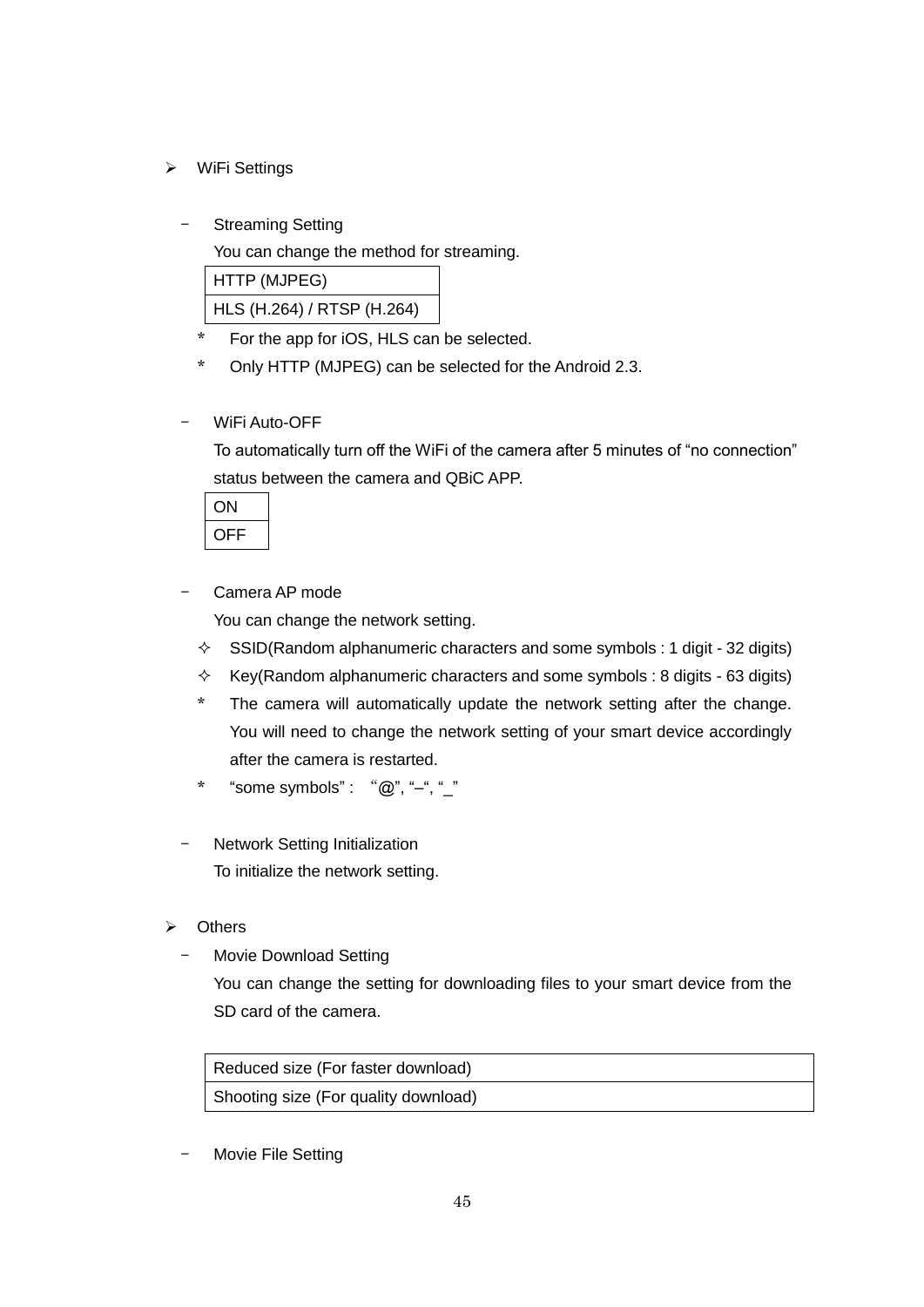To split a movie file into smaller files of a set playback time.

| 1 minute   |
|------------|
| 3 minutes  |
| 5 minutes  |
| 10 minutes |
| 30 minutes |

‒ Camera Operation Sound

To change the volume of the operation sound of the camera.

 $0\% \sim 100\%$ 

‒ Time Synchronization

You can synchronize the time setting on the camera with your smart device.

| ON  |  |
|-----|--|
| OFF |  |

‒ Remaining Battery Alarm You can switch between ON and OFF of the Remaining Battery Alarm which indicates that the remaining battery level of the camera is low.

| F |  |
|---|--|

- ‒ Camera SD card Format To format the microSD card.
- ‒ Camera Settings Initialization To initialize the camera settings.
	- \* The network settings will not be initialized.
- **Information**

To display versions of FW of the camera and app.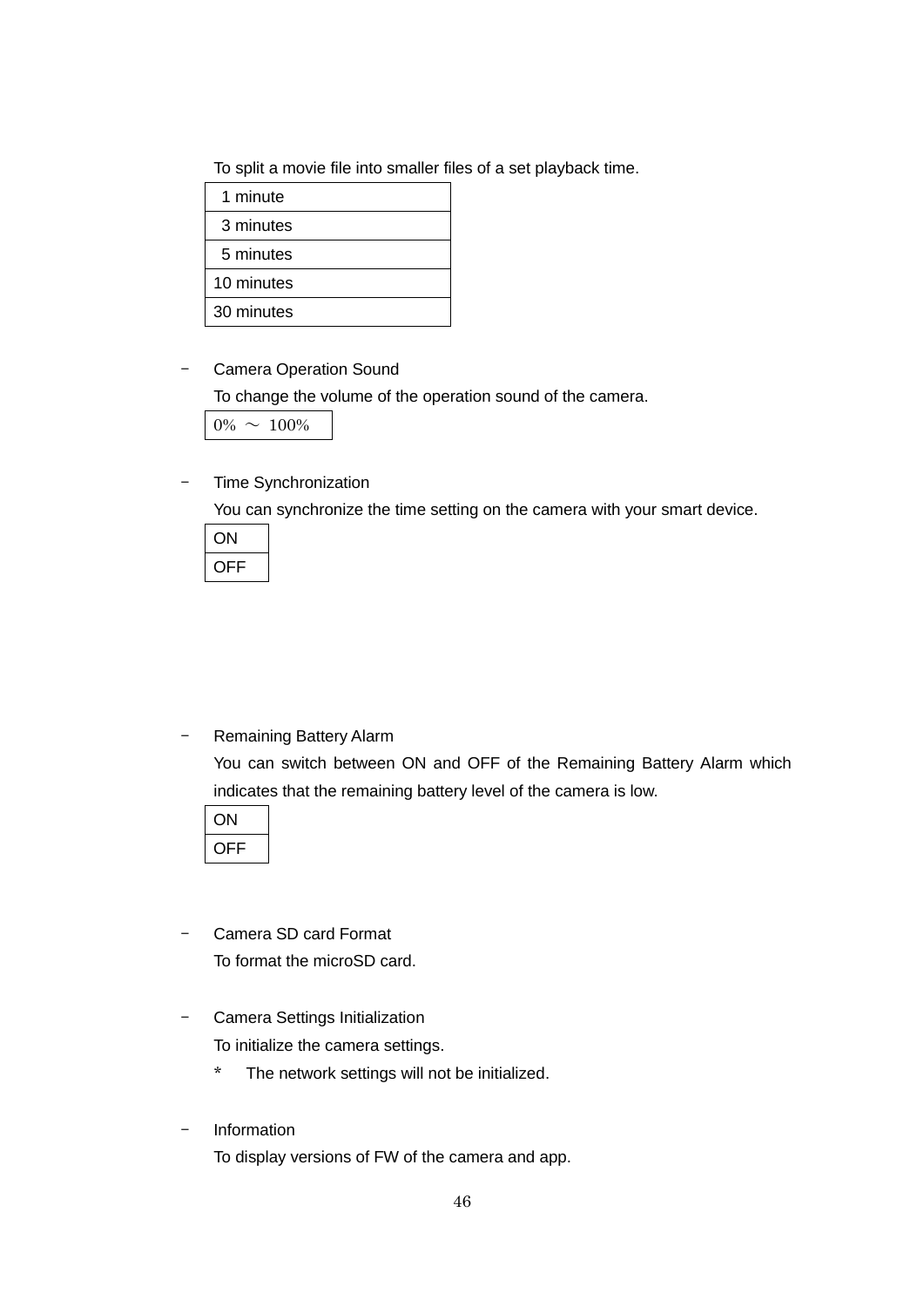## <span id="page-46-0"></span>**MAINTENANCE**

#### <span id="page-46-1"></span>**MAINTENANCE OF THE CAMERA**

- > Normal Maintenance Clean the camera surface gently with a dry, soft cloth.
- $\triangleright$  Maintenance after the camera is exposed to water Wipe off the water droplets with a soft, dry cloth, and then dry the camera completely at a well-ventilated location in the shade.
- $\triangleright$  How to remove heavy dirt Wipe off the dirt with a soft, moistened cloth, and then wipe off the water droplets with a soft, dry cloth, and dry the camera completely at a well-ventilated location in the shade.
- \* Leaving droplets or foreign objects may deteriorate the waterproof performance and damage the camera. Do not open or close the cover until all the foreign objects such as sand and dust are completely removed. Otherwise, foreign objects or water may get inside the camera.
- \* Do not use soap, neutral detergents, or chemicals to rinse the camera. It may

#### <span id="page-46-2"></span>**UPDATING THE CAMERA**

deteriorate the waterproof performance.

The firmware of the camera will be updated from time to time to improve their performance and functionality. By updating the firmware, you will be able to use new functions.

- \* Be sure to save the important files before starting the update.
- 1. Download the update file (ms1fw\_xx.xx.xxxx.bin) from the QBiC MS-1 official website: <http://www.elmoqbic.com/ms1/> to your computer.
- 2. Save the downloaded file to the microSD card.
- 3. Turn off the camera and insert the microSD card.
- 4. Turn on the camera. The update will start automatically.
	- The camera needs to have enough battery charge to update its firmware.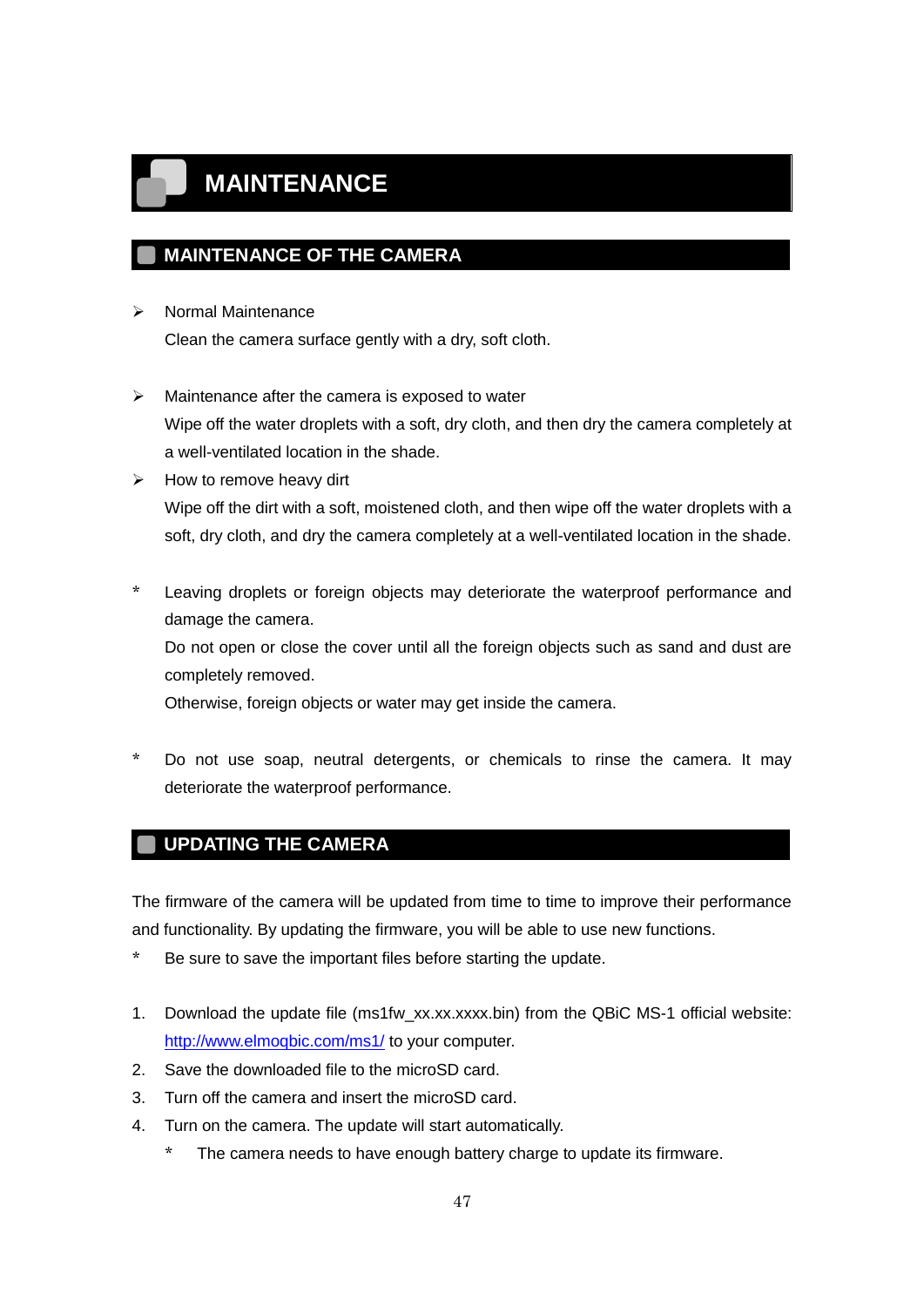Use the AC adapter when the battery charge is low.

5. The update process is complete when the camera restarts twice.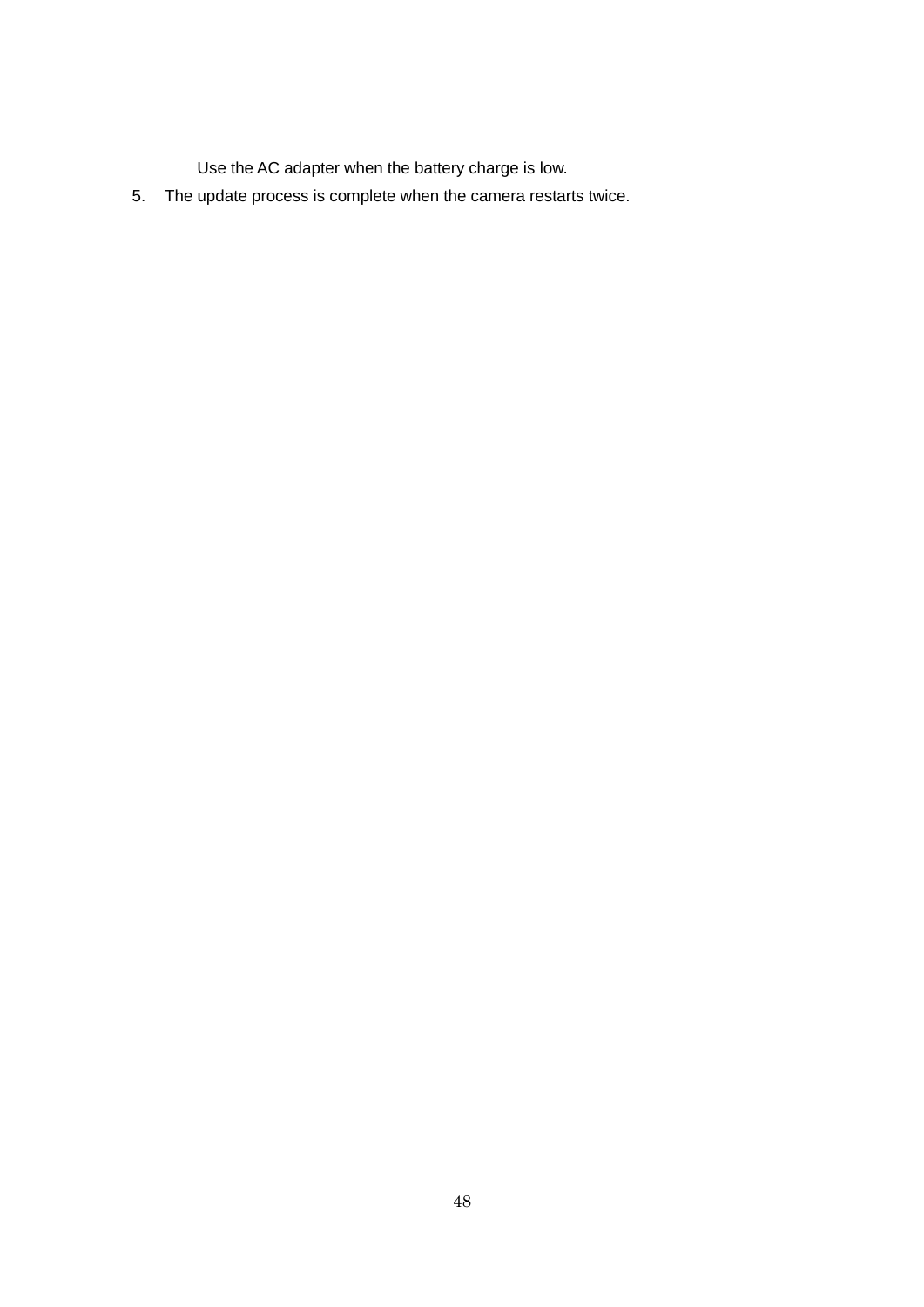# **TROUBLESHOOTING**

<span id="page-48-0"></span>ш.

| Cannot turn | ➤ | Is the battery fully charged?                                |
|-------------|---|--------------------------------------------------------------|
| on the      |   | You cannot turn on the camera when the battery level is low. |
| camera.     |   | Charge the battery and retry.                                |
|             | ≻ | Are you using the camera in a cold place?                    |
|             |   | The performance of the battery may decrease temporarily      |
|             |   | when using in a cold place.                                  |
|             |   | Warm the camera by putting it inside your jacket for a while |
|             |   | and retry.                                                   |
| Cannot      | ➤ | Is the camera turned on?                                     |
| charge the  |   | Charging cannot be done when the camera is turned on.        |
| battery.    |   | Turn off the camera and retry.                               |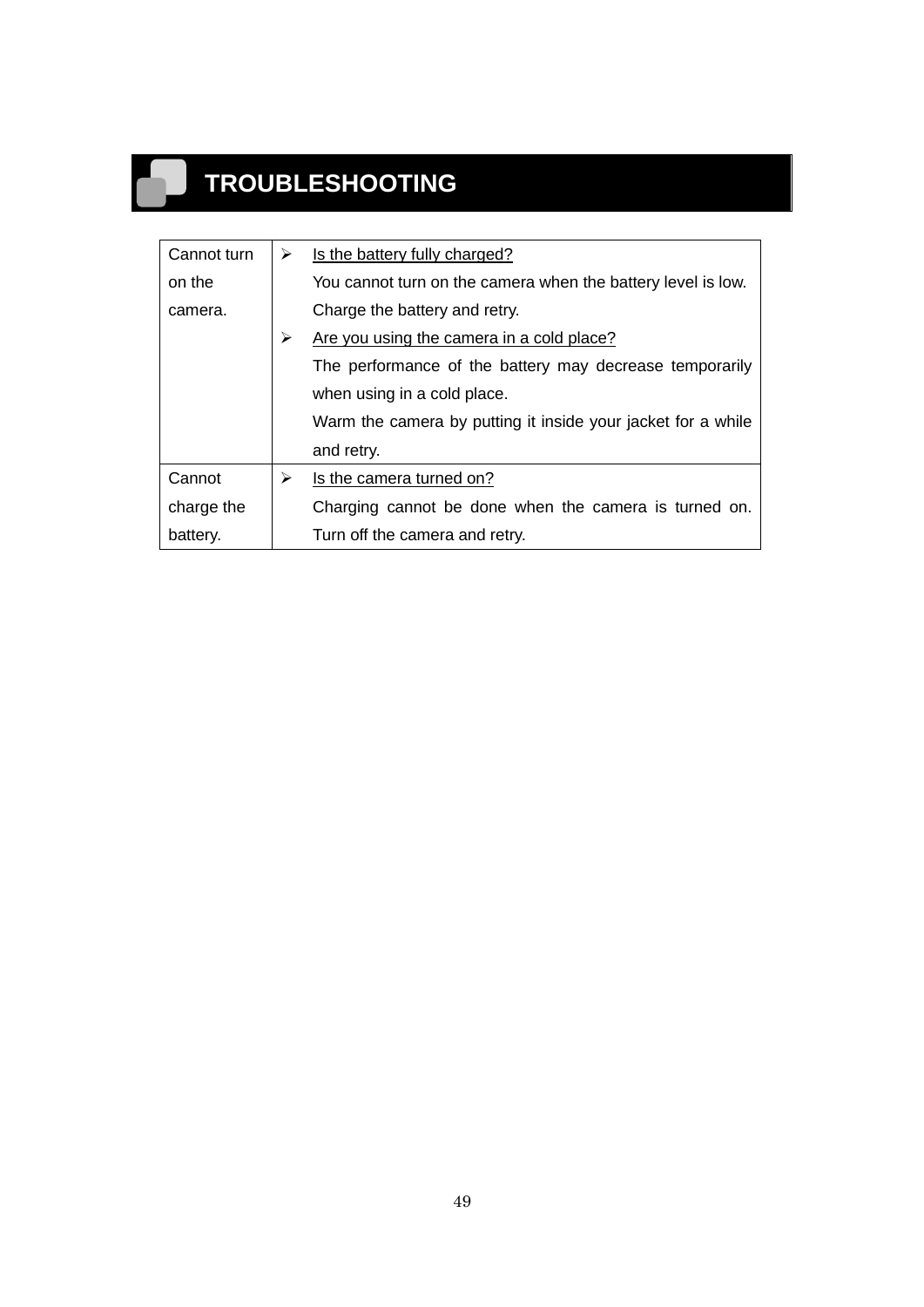## <span id="page-49-0"></span>**AFTER SALES SERVICE**

## **[LIMITED WARRANTY AND REPAIR]**

#### **WARRANTY PERIOD**

We offer you a 1 year limited warranty on our product, from the date of the original purchase ("Warranty Period").

Keep the warranty card included in the product package in a safe place.

Faults reported outside of the Warranty Period are subject to a chargeable repair.

#### **WARRANTY COVERAGE**

This warranty shall apply only when the camera is used under the conditions and in the manner intended by ELMO as specified in the QBiC MS-1 instruction manual or the leaflets of QBiC MS-1 during the Warranty Period.

#### **EXCLUSIONS AND LIMITATIONS**

This warranty does not cover the following:

- (1) Failure or damage caused by misuse, improper application, wrong operation other than specified in the QBiC MS-1 instruction manual;
- (2) Failure or damage resulting from repair, modification or cleaning by disassembling by someone other than authorized service center;
- (3) Failure or damage caused by mud, sand, water, dropping or impact;
- (4) Failure or damage caused by fire, salt, gas, earthquake, wind, flood, environmental pollution, lightning, electrical surges or other natural disasters;
- (5) Failure or damage that occurs in shipment or during transportation after the purchase or the failure or damage caused by dropping or improper storage after the purchase;
- (6) When the warranty card is lost; and
- (7) If the information such as the name of the shop and the date of purchase is altered.

#### **REPAIR CONDITIONS**

- (1) The warranty repair is available only for products manufactured by ELMO.
- (2) We do not provide on-site repair service. Faulty units have to be brought to our customer service or to be sent to our customer service at customer's expenses.
- (3) Contact our customer service (described below) when you need repair service.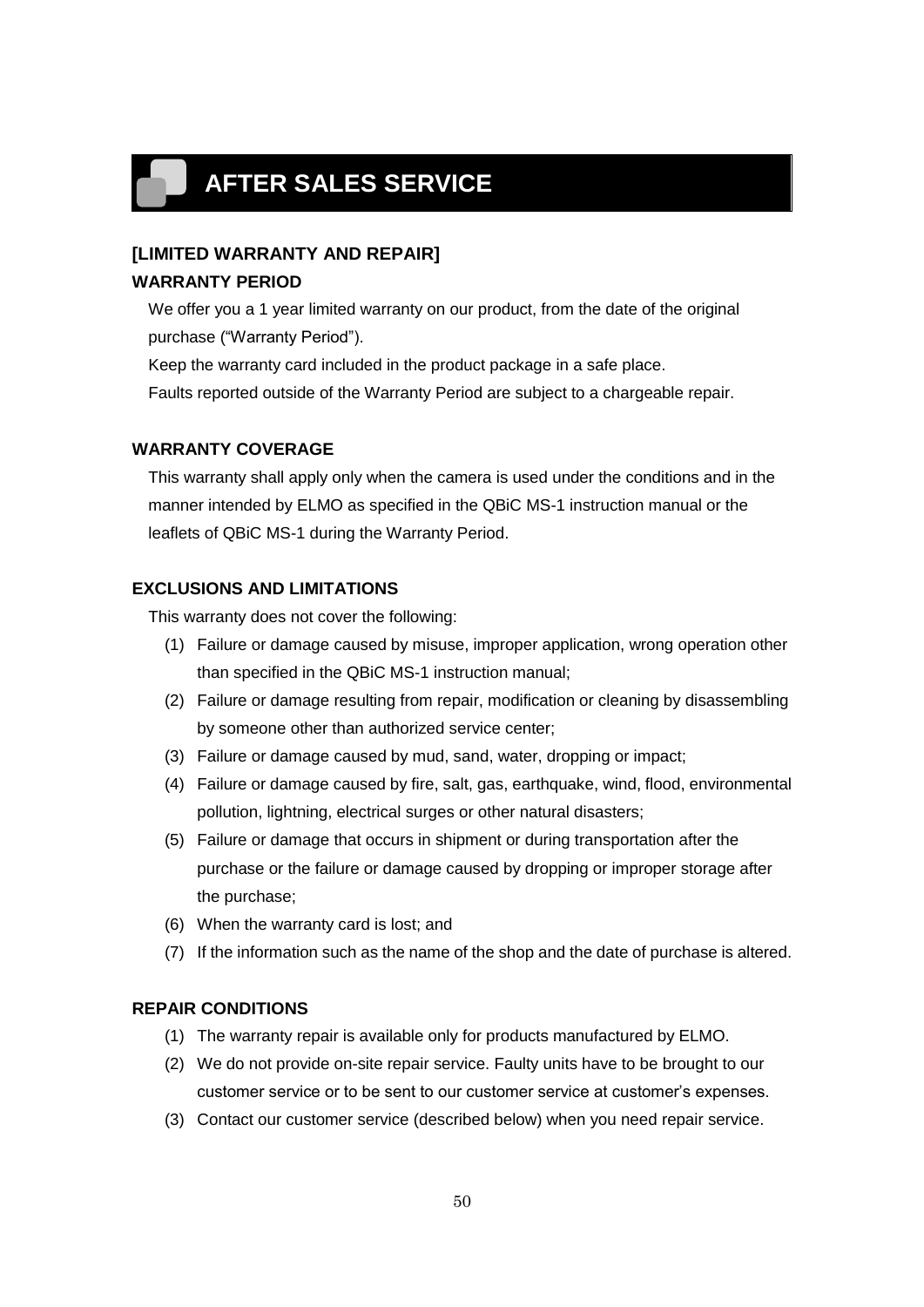#### **[OTHER CUSTOMER SERVICE]**

#### **Customer service**

You can inquire the following inquiries about QBiC MS-1 to our customer service;

- (1) About repair service
- (2) About instruction of use, sale or other issues

Refer to the warranty card included in the product package or go to QBiC MS-1 website for detailed contact information.

QBiC MS-1 official website: http://www.elmoqbic.com/ms1/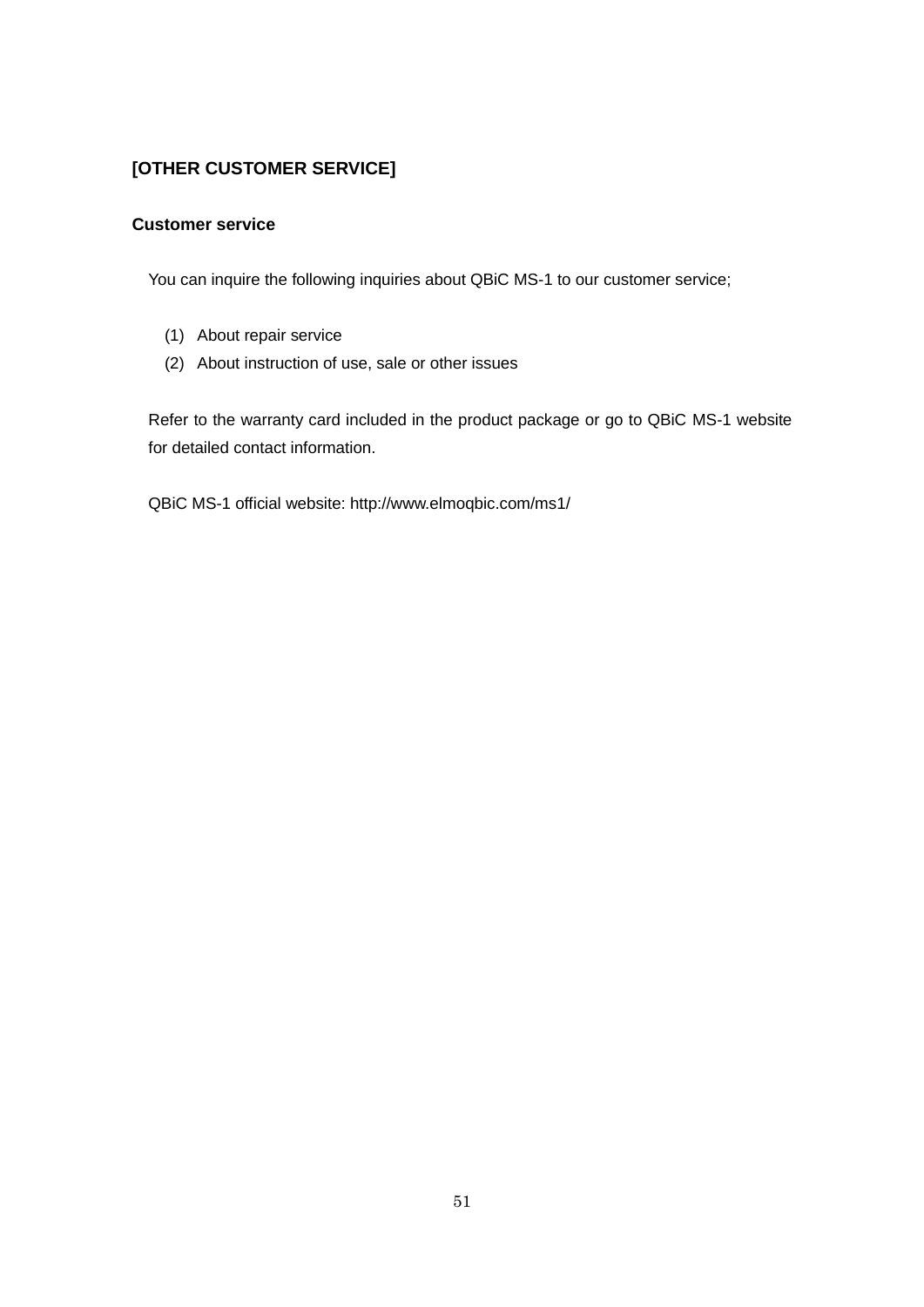# <span id="page-51-0"></span>**SPECIFICATIONS**

#### <span id="page-51-1"></span>**CAMERA**  $\blacksquare$

| <b>CAMERA</b>                        |                                            |
|--------------------------------------|--------------------------------------------|
| Horizontal angle of view             | 185°/165°/135°                             |
| <b>Effective pixels</b>              | 2912 $\times$ 1640 (Approx. 5 mega pixels) |
| Image device                         | 1/2.3" CMOS sensor                         |
| <b>F</b> number                      | F <sub>2.0</sub>                           |
| <b>White Balance</b>                 | AUTO / Night / Sunny / Cloudy /            |
|                                      | Incandescent light / Fluorescent light     |
| <b>Recording Resolution (Movie)</b>  | 1080p / 60fps, 1080p / 30fps,              |
|                                      | 720p / 120fps High Speed,                  |
|                                      | 720p / 60fps, 720p / 30fps,                |
|                                      | WVGA / 240fps High Speed                   |
| <b>Recording media</b>               | microSD                                    |
|                                      | microSDHC Class 6 or higher                |
|                                      | microSDXC Class 10 or higher               |
| <b>File format</b>                   | MPEG4(Movie) / JPEG(Photo)                 |
| WiFi                                 | IEEE802.11 b/g/n                           |
| <b>Battery</b>                       | Lithium-polymer battery (built-in)         |
|                                      | 3.7V 1000mAh                               |
| <b>Battery operating time</b>        | Approx. 1hr45min (at 1080/30p)             |
| <b>Charging time</b>                 | Approx. 3hrs                               |
| <b>Interface</b>                     | USB micro B, HDMI micro D                  |
|                                      | microSD card slot                          |
| Weight                               | 93 g                                       |
| Dimensions (W $\times$ H $\times$ D) | $54.4 \times 61.2 \times 40.1$ mm          |
|                                      | *including lens cover                      |
|                                      | **without including the projecting parts   |
| <b>Waterproof level</b>              | IPX4                                       |
| <b>Operating temperature</b>         | $0 - 40^{\circ}C$                          |
| <b>Storage temperature</b>           | $-20 - 60^{\circ}C$                        |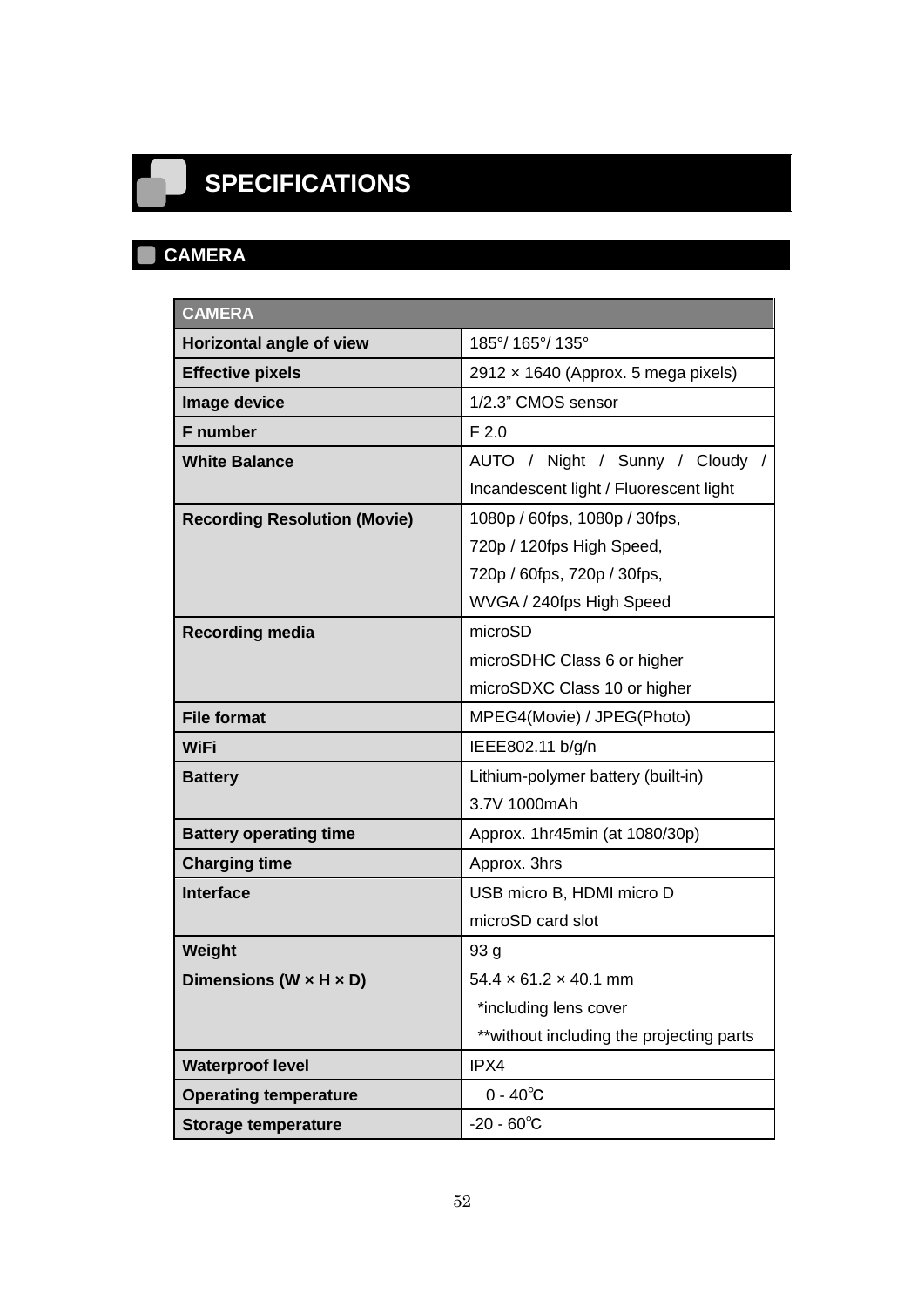## <span id="page-52-0"></span>**MEANING OF THE LEDs**

| <b>STATUS</b>                           | <b>WiFi LED</b>                   | <b>POWER LED</b>                  | <b>RECORDING</b><br><b>LED</b>    |
|-----------------------------------------|-----------------------------------|-----------------------------------|-----------------------------------|
| <b>Power ON</b>                         |                                   | On (Blue)                         |                                   |
| <b>Power OFF</b>                        |                                   |                                   |                                   |
| When charging                           |                                   | On (Red)                          |                                   |
| <b>Mass Storage</b>                     |                                   | On (Green)                        |                                   |
| Initializing                            |                                   | Flashing (Green/<br>normal speed) |                                   |
| <b>Formatting microSD</b><br>card       |                                   |                                   | Flashing (Green/<br>normal speed) |
| <b>Updating</b><br>$(0\% - 33\%)$       | Flashing (Green/<br>normal speed) |                                   |                                   |
| <b>Updating</b><br>$(34\% - 66\%)$      | On<br>(Green)                     | Flashing (Green/<br>normal speed) |                                   |
| <b>Updating</b>                         | On                                | On                                |                                   |
| $(67% - 99%)$                           | (Green)<br>(Green)                |                                   | normal speed)                     |
| <b>Initializing WiFi</b>                | Flashing (Blue/<br>slow speed)    |                                   |                                   |
| <b>Switching WiFi</b>                   | Flashing (Blue/<br>normal speed)  |                                   |                                   |
| <b>WiFi ON</b>                          | On<br>(Blue)                      |                                   |                                   |
| <b>WiFi OFF</b>                         |                                   |                                   |                                   |
| <b>Sufficient remaining</b><br>battery  |                                   | On<br>(Blue)                      |                                   |
| <b>Remaining battery is</b><br>low      |                                   | Flashing (Blue/<br>high speed)    |                                   |
| <b>Recording</b>                        |                                   |                                   | On (Red)                          |
| <b>Taking a photo</b>                   |                                   |                                   | On (Blue)                         |
| <b>Self-timer</b>                       |                                   |                                   | Flashing<br>(Magenta)             |
| <b>Failed to format</b><br>microSD card |                                   |                                   | Flashing (Green/<br>high speed)   |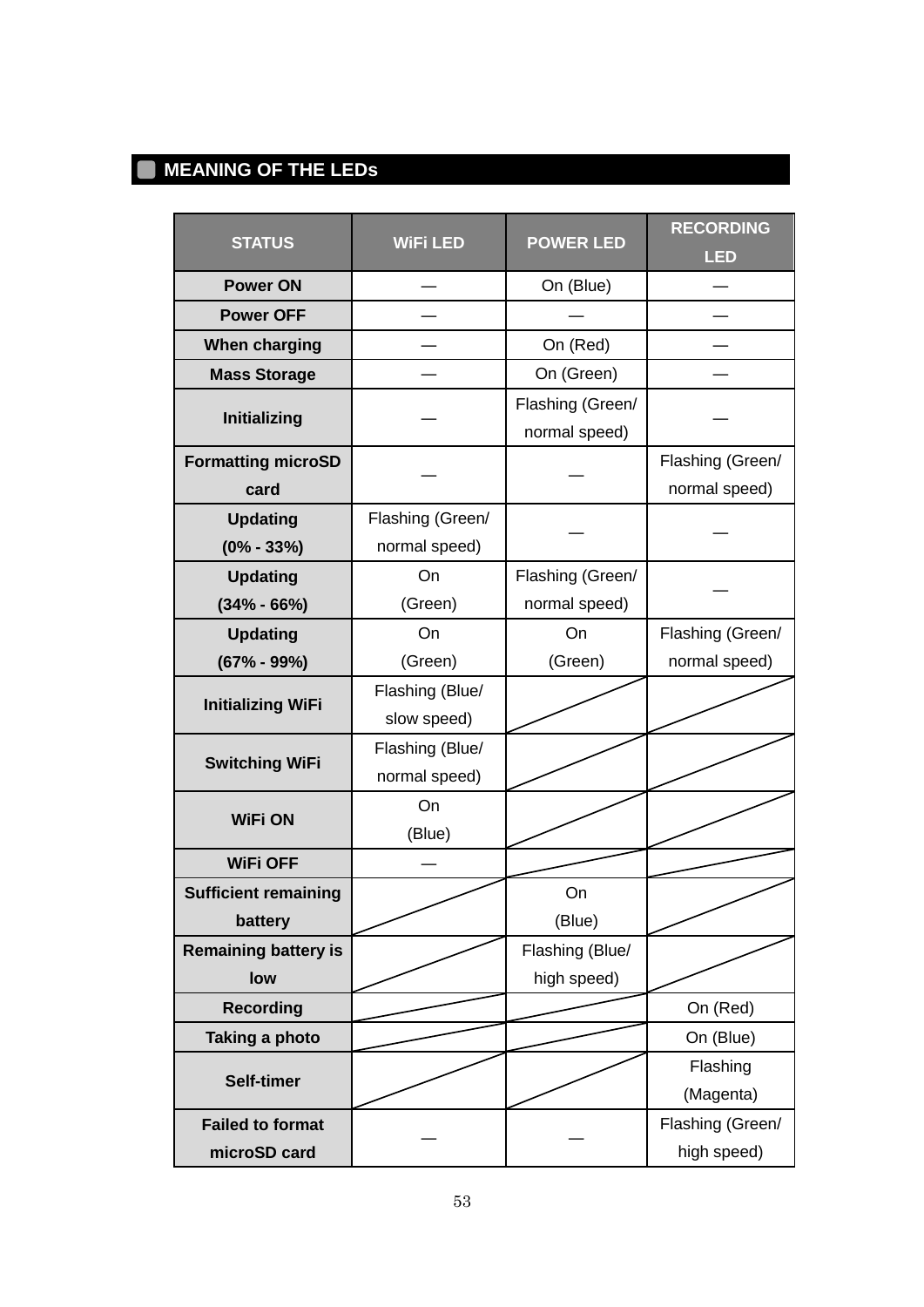| microSD error                       |                   | Flashing (Green/ | Flashing (Green/  |
|-------------------------------------|-------------------|------------------|-------------------|
|                                     |                   | high speed)      | high speed)       |
| <b>Temperature</b>                  |                   | On               |                   |
| warning                             |                   | (Cyan)           |                   |
| Abnormal                            |                   |                  |                   |
| temperature *                       |                   |                  |                   |
| Battery error $\mathbb{\mathsf{X}}$ |                   |                  |                   |
| <b>Recovery is in</b>               | Flashing (Yellow/ |                  | Flashing (Yellow/ |
| process                             | high speed)       |                  | high speed)       |

※The camera automatically turns off with a beep.

\* '―' indicates that the LED is OFF.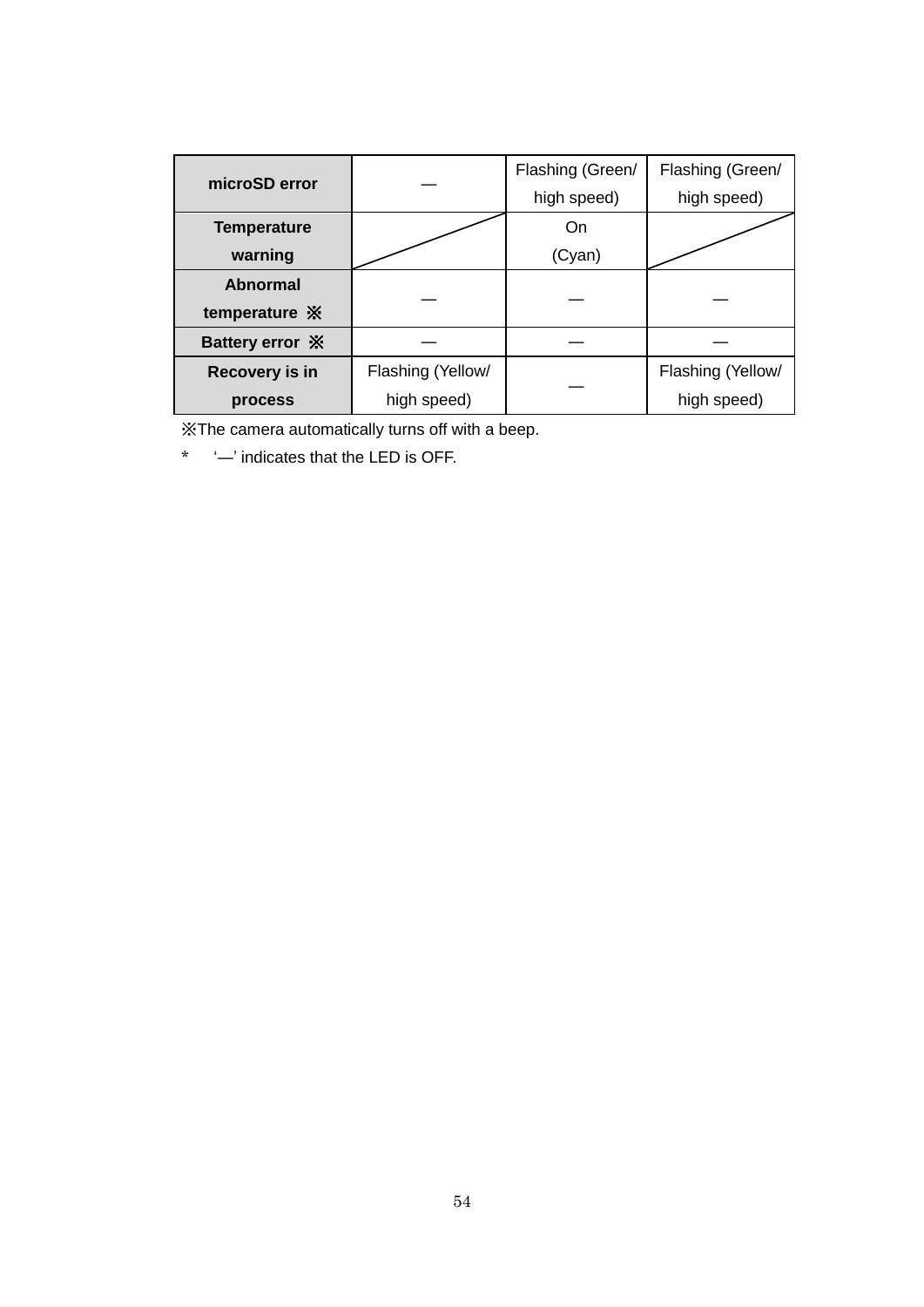## <span id="page-54-0"></span>**FUNCTIONS OF THE SWITCHES**

| <b>ACTION</b>              | <b>SWITCHES</b><br><b>TO</b><br><b>BE</b><br><b>USED</b> | <b>CONDITIONS</b>        |
|----------------------------|----------------------------------------------------------|--------------------------|
| To turn on the camera.     | Power Switch (1 second)                                  | Power is off.            |
| To turn off the camera.    | <b>Power Switch</b>                                      | Power is on.             |
|                            | (2 seconds)                                              |                          |
| To start movie             | <b>Recording Switch</b>                                  | Power is on.             |
| recording.                 |                                                          | Recording is not in      |
|                            |                                                          | process.                 |
| To stop movie              | <b>Recording Switch</b>                                  | Power is on.             |
| recording.                 |                                                          | Recording is in process. |
| To take a photo.           | Photo Capture Switch                                     | Power is on.             |
| To start WiFi.             | <b>WiFi Switch</b>                                       | Power is on.             |
|                            |                                                          | WiFi is off.             |
| To stop WiFi.              | WiFi Switch                                              | Power is on.             |
|                            |                                                          | WiFi is on.              |
| To return to factory       | Recording Switch+WiFi                                    | Power is on.             |
| default settings.          | Switch (5 seconds)                                       |                          |
| To switch the mode.        | <b>Power Switch</b>                                      | Power is on.             |
|                            | (Press Short)                                            | Recording is not in      |
|                            |                                                          | process.                 |
| To select the operation    | <b>Power Switch</b>                                      | Thumbnail mode /         |
| icons.                     | (Press Short)                                            | Playback mode            |
| To select/ to play a file. | <b>Recording Switch</b>                                  | Thumbnail mode /         |
|                            | (Press short)                                            | Playback mode            |
| To move between files.     | <b>Shutter Switch</b>                                    | Thumbnail mode           |
|                            | (Press Short)                                            |                          |

\* The microSD card needs to be inserted into the camera for above operations.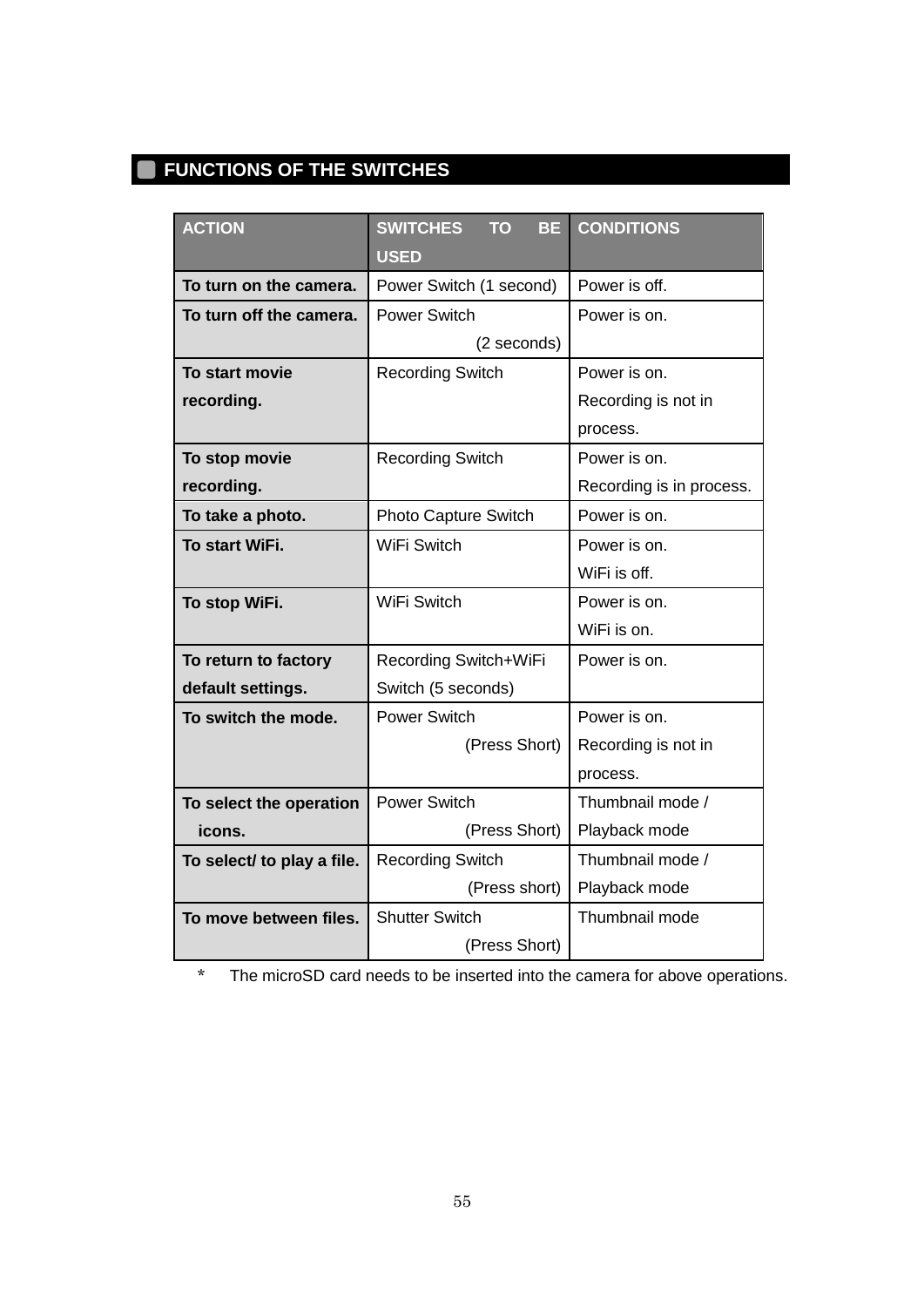## <span id="page-55-0"></span>**RECORDABLE TIME AND NUMBER OF PHOTOS**

## <span id="page-55-1"></span>**ESTIMATED RECORDABLE TIME**

| Recording         | microSD card      |          |      |           |       |
|-------------------|-------------------|----------|------|-----------|-------|
| Resolution        | 4GB               | 8GB      | 16GB | 32GB      | 64GB  |
| 1080p / 60fps     | 30 <sub>min</sub> | 1hr      | 2hrs | 4hrs      | 8hrs  |
| 1080p / 30fps     | 30 <sub>min</sub> | 1hr      | 2hrs | 4hrs      | 8hrs  |
| 720p / 120fps     | 30 <sub>min</sub> | 1hr      | 2hrs | 4hrs      | 8hrs  |
| <b>High Speed</b> |                   |          |      |           |       |
| 720p / 60fps      | 45min             | 1hr30min | 3hrs | 6hrs      | 12hrs |
| 720p / 30fps      | 1hr               | 2hrs     | 4hrs | 8hrs30min | 17hrs |
| WVGA / 240fps     | 45min             | 1hr30min | 3hrs | 6rs       | 12hrs |
| <b>High Speed</b> |                   |          |      |           |       |

\*The estimated recordable time is only a guide. Actual recordable time may be shorter depending on the shooting conditions.

#### <span id="page-55-2"></span>**ESTIMATED RECORDABLE NUMBER OF PHOTOS**

| Recording       | microSD card |        |        |        |         |
|-----------------|--------------|--------|--------|--------|---------|
| Resolution      | 4GB          | 8GB    | 16GB   | 32GB   | 64GB    |
| (Angle of view) |              |        |        |        |         |
| 2912 x 1640     |              |        |        |        |         |
| $(185^\circ)$   | 5,000        | 10,000 | 21,000 | 42,000 | 84,000  |
| 2464 x 1384     |              |        |        |        |         |
| (165°)          | 7,000        | 14,000 | 28,000 | 56,000 | 112,000 |
| 1920 x 1080     |              |        |        |        |         |
| (135°)          | 10,000       | 21,000 | 42,000 | 84,000 | 168,000 |

\*The estimated recordable number of photos is only a guide. Actual recordable number of photos may be shorter depending on the shooting conditions.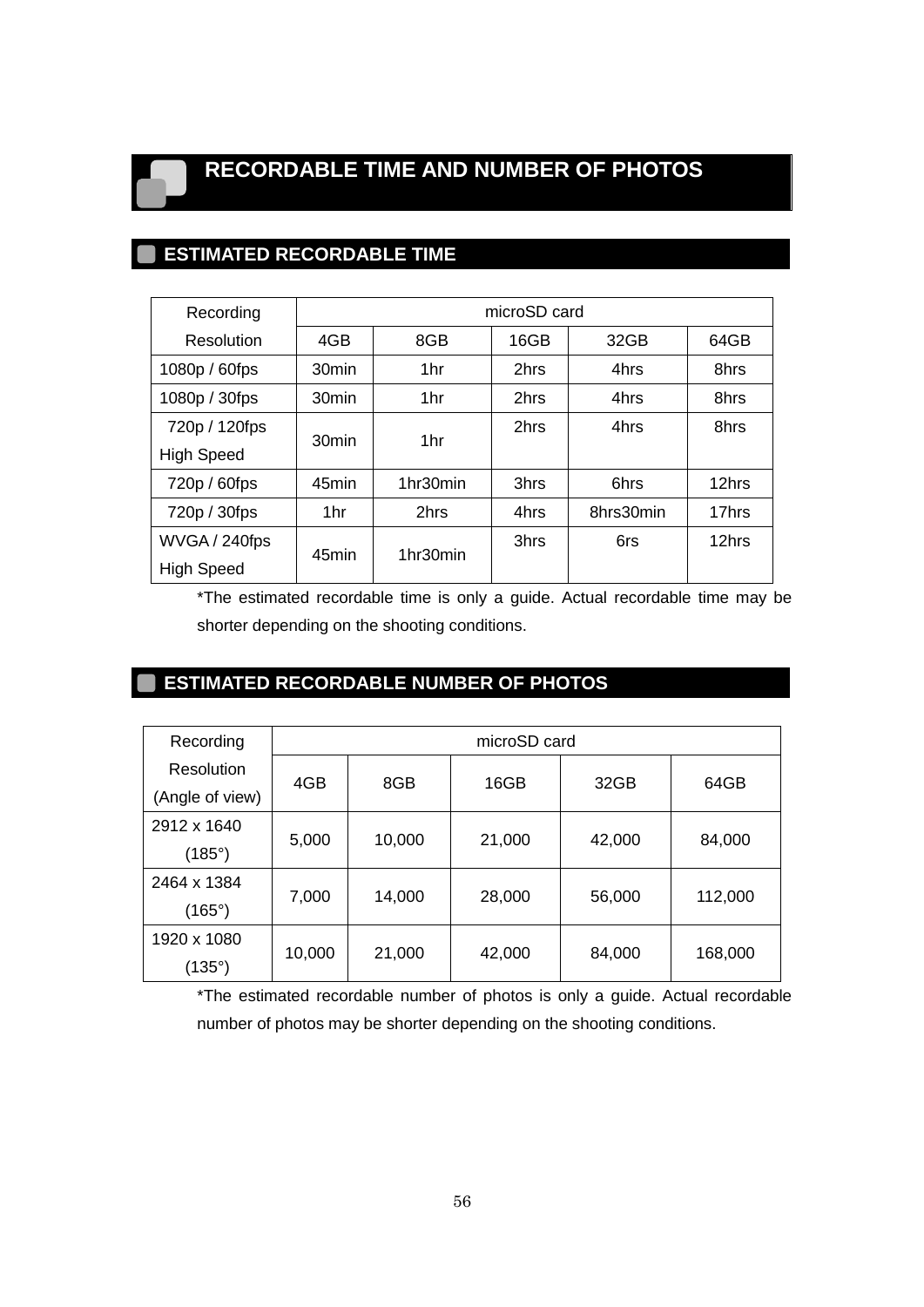## <span id="page-56-1"></span><span id="page-56-0"></span>**CONTINUOUS OPERATION TIME**

#### **ESTIMATED CONTINUOUS OPERATION TIME**

| Recording     | Estimated<br>continuous<br>operation time |
|---------------|-------------------------------------------|
| Resolution    | (Record only/ WiFi OFF)                   |
| 1080p / 60fps | 80 minutes                                |
| 1080p / 30fps | 105 minutes                               |
| 720p / 120fps | 100 minutes                               |
| High speed    |                                           |
| 720p / 60fps  | 100 minutes                               |
| 720p / 30fps  | 110 minutes                               |
| WVGA / 240fps | 95 minutes                                |
| High speed    |                                           |

\* The estimated continuous operation time is only a guide. Actual operation time may be shorter depending on the shooting conditions.

## <span id="page-56-2"></span>**TRADEMARKS**

- ELMO and ELMO QBiC are registered trademarks of ELMO Co.,
- $\triangleright$  Bluetooth is a registered trademark of Bluetooth SIG, Inc.
- $\triangleright$  App Store is a service mark of Apple Inc.
- $\triangleright$  iOS is a trademark or registered trademark of Cisco, Inc.
- Android, Google Play are the trademark or registered trademark of Google Inc.
- Wi-Fi is a trademark or registered trademark of Wi-Fi Alliance.

・・・・・

 $\triangleright$  All other company/product names described in this manual are trademarks or registered trademarks of their respective companies.

We do not use the ™ or ® mark to indicate these trademarks or registered trademarks in this manual.